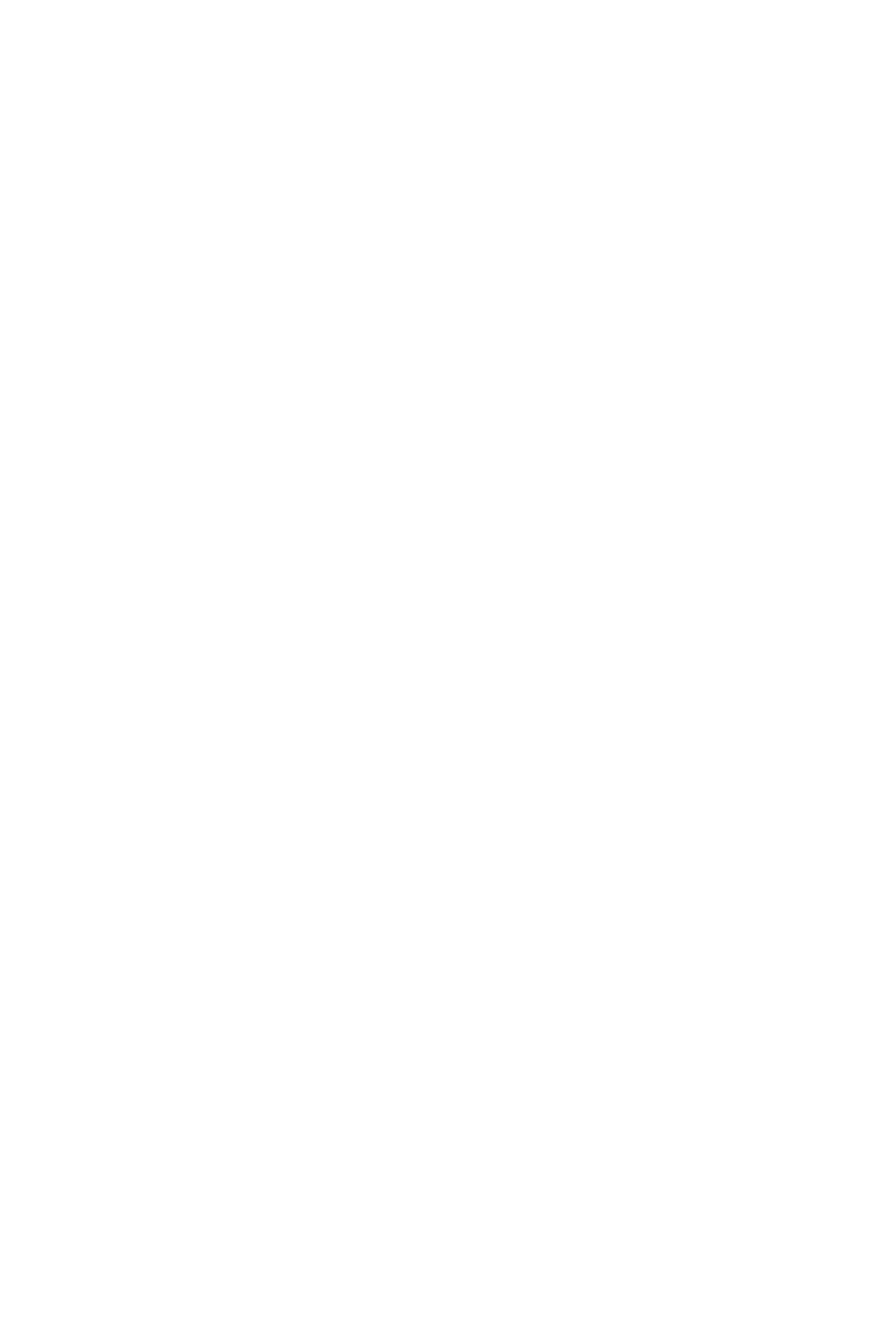# **Introduction**

To start with the answer to one of the questions posed on the cover of this book – when will the next big war be? – I believe there is a very real chance that there will be another big war by the middle of this century. If I were forced to place a bet on the most likely date the next big war will start, my best guess would be 6 August 2045. To explain why we need to first understand why World War II, the biggest war ever, was so big and why there has not been a big one since. The reasons, as I see it, for why World War II was so big has led me to two further conclusions. The first is that in many respects we have been lucky that the big wars we had in the twentieth century were not even bigger and worse than they were. The second is that the circumstances that brought about the biggest war of all are likely, based on current trends, to return by mid-century.

A big war *is* one which involves large numbers of combatants, large human casualties, encompasses a large geographic scope, is fought with great intensity, involves the total commitment of the participants to achieving victory, and results in tremendous destruction. By all these measures World War II was the biggest war of all. As many as 100 million men and women served in uniform during the war. Proportionate to the size of the current global population (about two billion during World War II, about 7.5 billion today), this would be the same as all the people currently living in the United States becoming soldiers, sailors or air crew and fighting a war against each other. About 25 million of the soldiers, sailors and air crew who served in World War II would be killed.1 About 65 million people died in total as a direct result of the war - either killed in combat, caught in the crossfire, starved to death, dying of illness, or executed in atrocities such as the Holocaust. Proportionate to today's world population, the total death toll from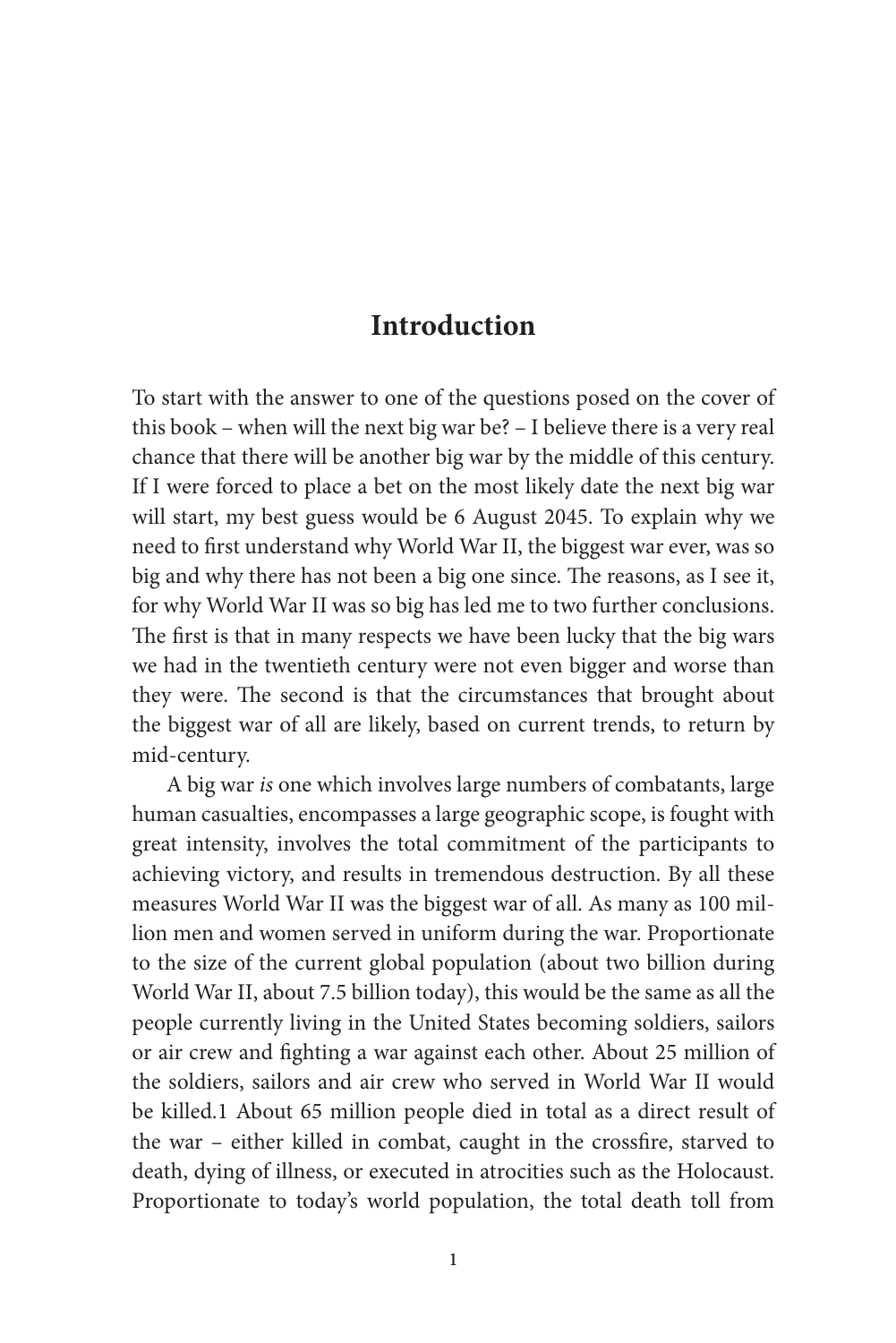World War II would be the equivalent to every man, woman and child currently living in the United Kingdom, France, Germany, Belgium, and the Netherlands combined being killed in a single six-year war.

The geographic scope of the war was huge, stretching across continents and across hemispheres. In Europe it spanned from the Arctic circle in the north to the Sahara desert in the south, and from the French Atlantic coastline in the west to the Volga River and the Eurasian Steppe in the east. In the Pacific and Asia the war spanned from the frozen Aleutian Islands in the north, to the tropical island of Guadalcanal in the south, and from Kohima in India in the west to Pearl Harbour in the east. All the skies above these places, and the world's oceans connecting them, also became warzones.

The intensity of the combat can be illustrated just by looking at these geographic extremes. Deep in the Arctic circle the Germans invaded the Norwegian Port of Narvik in April 1940. During the ensuing naval battles, the Germans and British lost twelve destroyers sunk and nine damaged between them. This was just one small part of the global naval war, but these losses are comparable to the most significant naval battle since World War II, the Falkland's War in 1982. In the deserts of Africa far to the south of icy Narvik, a five-day battle took place in the now infamous Kasserine Pass in Tunisia in February 1943. General Rommel's Afrika Korp Panzers inflicted one of the most embarrassing and significant defeats on the American Army in all its history, suffering 6500 casualties and losing 200 tanks. Off the Atlantic coast of France (the western extremity of European fighting), on D-Day 6 June 1944 the largest amphibious armada ever assembled, some 7000 vessels, disgorged an army of 150,000 men onto the beaches of Normandy. The Volga River far to the east was the scene of arguably the world's largest-ever land battle, the Battle of Stalingrad.

In the Pacific, the Aleutians may mark a small, unimportant northern outlier to Japan's Imperial conquests, but it was captured as part of a decoy operation during the most important naval battle in modern history, the battle of Midway in May 1942. To the south, Guadalcanal Island and its surrounding waters saw some of the fiercest combined land, sea, and air battles of all-time. During the battle of Kohima and the ill-fated operation U-Go, an invasion of eastern India in March to June 1944, the Japanese suffered 30,000 combat deaths, about three-fifths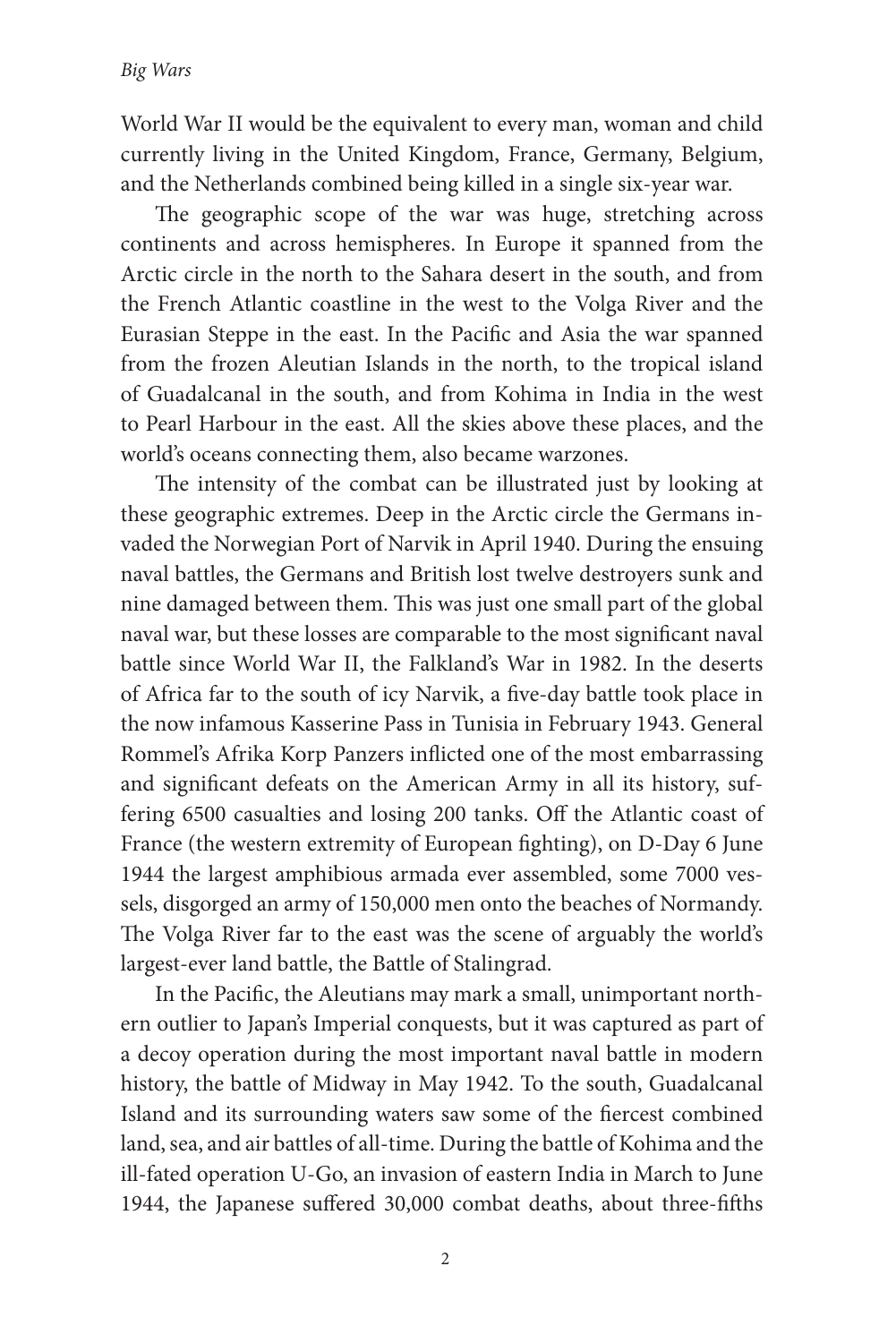#### *Introduction*

of all American combat deaths in seven years of combat during the Vietnam War. The Japanese attack on Pearl Harbour resulted in eight battleships being sunk or badly damaged on that one day of infamy, 7 December 1941, one of the biggest naval defeats in history. It took place a literal world away, 11,000 kilometres, from Kohima.

Therefore, even on the extremities of the fighting, some of the largest land battles, sea battles and amphibious assaults of all time took place. And such titanic clashes were repeated over and over for six years as first the Axis expanded to these far-flung coastlines, deserts, steppe, mountains, and tropical islands, and then the Allies drove them back to their homelands in Rome, Berlin and Tokyo.

How did such a massive global conflagration come about? The explanation can be divided into proximate causes and systemic causes. Every war is started and fought for specific reasons and unfolds in a certain way due to the ideas and decision of the personalities and groups involved. These are the proximate causes. Because World War II was the biggest war of all, great weight is placed on the proximate causes of the war in explaining how such a calamity could happen. The three culprits that are usually blamed are the mistake of appeasing Germany prior to the war, the evil nature of the Nazi regime and its leader Adolf Hitler, and the ideological nature of the war as a clash between different political systems: Fascism, Communism and Democracy.

In a way each of these factors did contribute to the war becoming so big. By appeasing Hitler, Britain and France allowed Germany to gobble up Austria and Czechoslovakia for little cost, thus increasing its resources and territory and making Germany more powerful when the conflict began. This may have contributed to Germany being able to overrun much of Europe, a process that would take many years of brutal combat to reverse. Likewise, without Hitler and the Nazis at the helm of one of the world's great powers, the various decisions to expand the war, such as invading Poland, France, or the Soviet Union, may not have been made and thus it may not have been so big. Finally, the ideological flavour of the conflict may certainly have lent some of the combat a more ruthless edge and contributed to some of the dreadful atrocities.

However, the problem with these proximate causes as explanations for why World War II became so big is that none of them are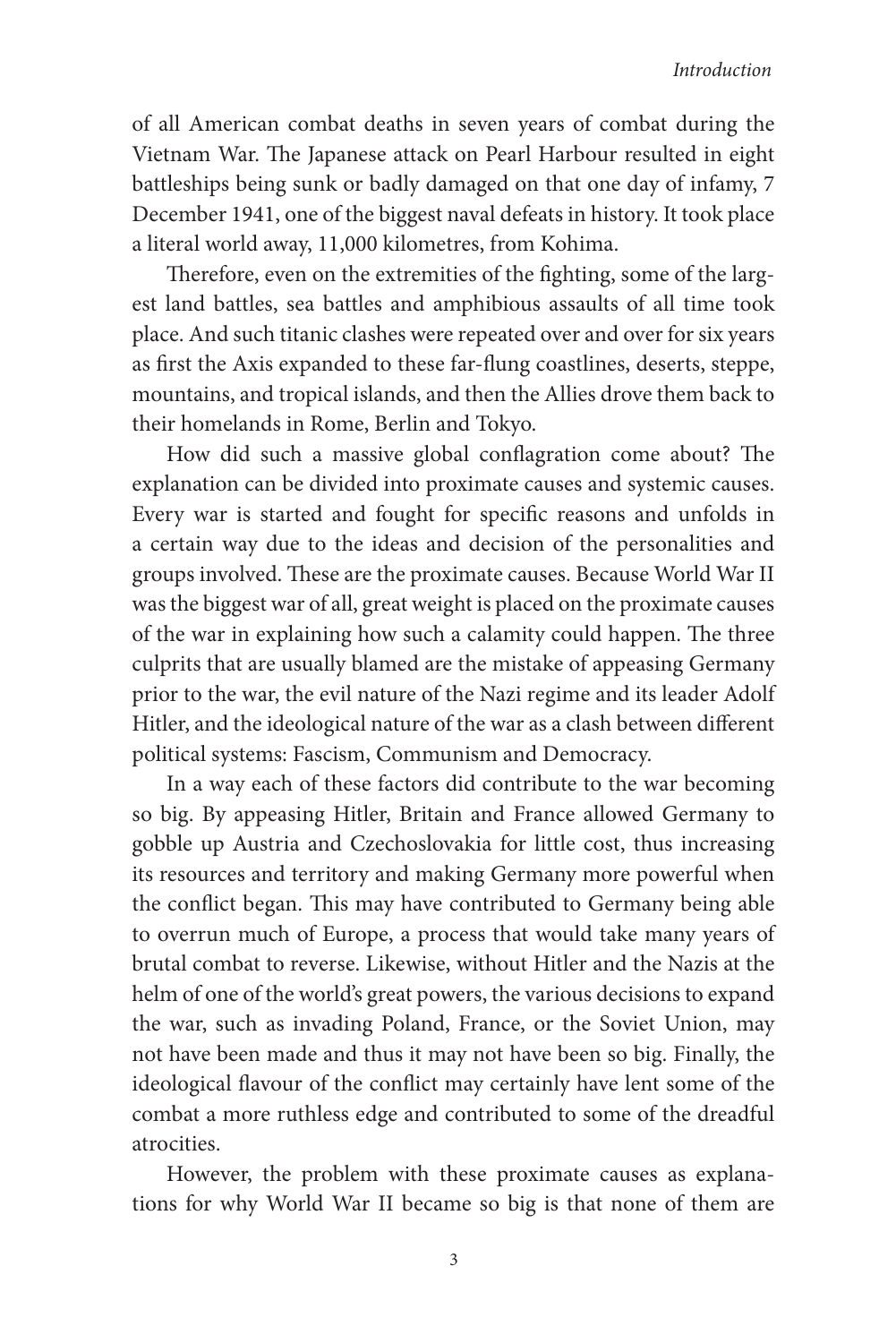historically unique to any great extent. The British and French appeasement policies before the war may have been a mistake, but mistakes and miscalculations are made before most wars. The conduct of French and British politicians prior to World War II was not egregiously worse than (and probably in many ways more sensible and considered) than their predecessors prior to World War I in 1914 or prior to the Crimean War in 1853, or for that matter their successors prior to the Suez Crisis in 1956.

The Nazi regime was evil, but not especially unique in historical terms. Hitler's program was a blend of territorial aggrandisement and national chauvinism, all tinged with racial bigotry. None of these motives are unique features of warfare. Territorial aggrandisement underwrote Napoleon's wars of conquest 150 years earlier, it motivated the Spanish under Charles V to build an empire 300 years before that, and drove the Romans to expand theirs 2000 years ago. Nationalism has been an important factor in all European wars in the past two or three centuries, and flavoured many wars long before that, such as the Hundred Years War between France and England six centuries ago or the Punic Wars between Rome and Carthage two millennia ago. Racial tensions have long been a factor in war. Take the Yanomamo people, a tribal group living in the Amazon who fight wars how many of our pre-civilised ancestors would have done. The Yanomamo occasionally fought among themselves, but reserved most of their hatred for fighting against non-Yanomamo tribes, almost exterminating one group.

Such genuine fierceness toward others derives from the Yanomamos' belief that 'they were the first, finest and most refined form of man to inhabit the earth' and that all other peoples are a degeneration from their pure stock.2

If the word "Yanomamo" is replaced with "German" then the above passage could easily describe the Nazis. Hitler's brand of racism was more bizarre than most, but its sentiments were hardly novel. Hitler himself is also not a unique character on the stage of history. He was a megalomaniac and brute, but no worse than some others. Julius Caesar was just as warlike, Attila just as cruel, Napoleon just as ambitious. Many of his personality traits, such as kindness to animals, lack of interest in women, willingness to murder formerly close associates and his top generals, and planning the destruction of hundreds of thousands in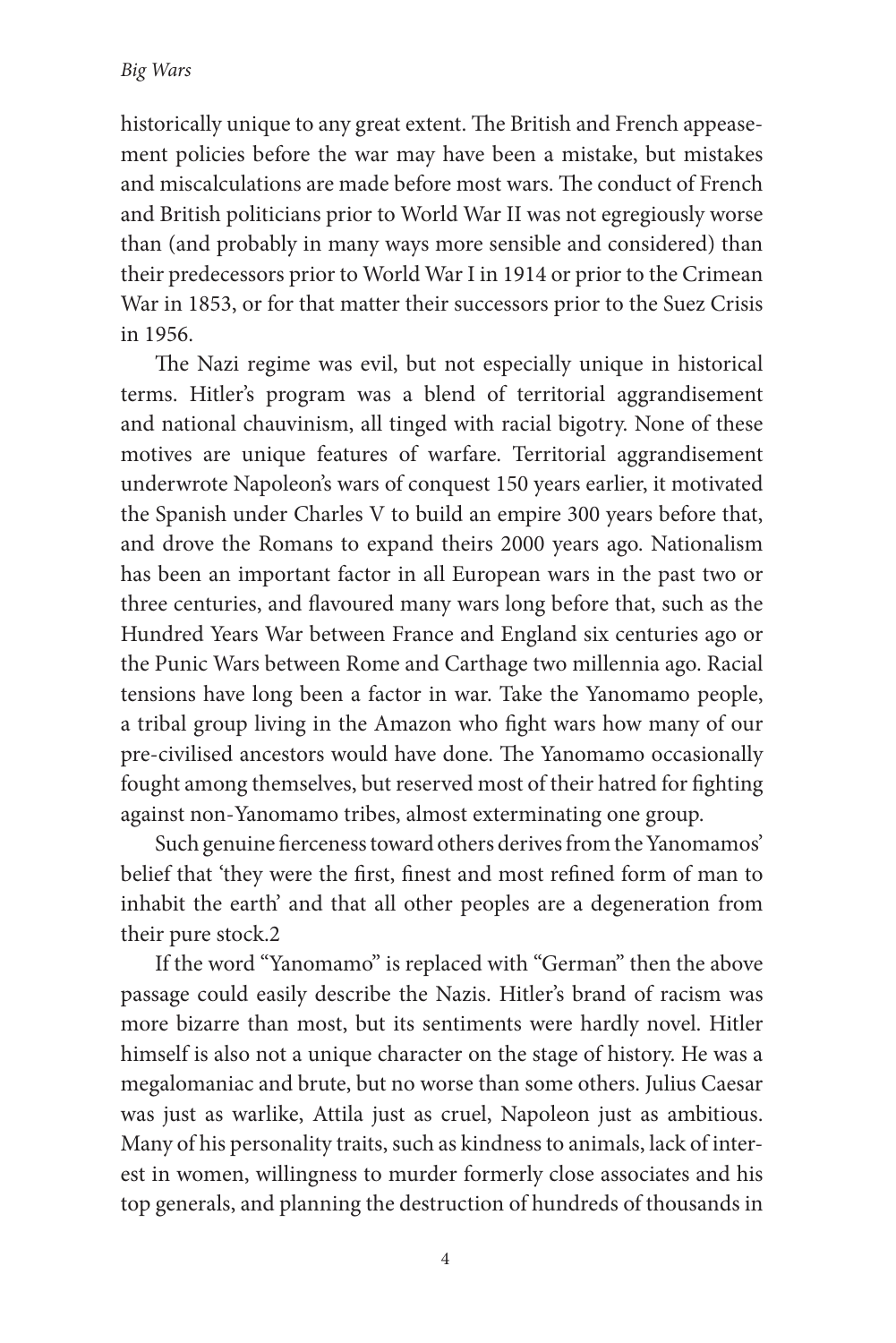the name of bringing Western culture to the East, have been compared to those of Alexander the Great.3 It is also hard to distinguish much between Hitler and more modern tyrants: the Kim dynasty in North Korea, Le Duan in North Vietnam, Pol Pot in Cambodia, or Saddam Hussein in Iraq.

As for ideology, it is difficult to believe that the causes were more noble, the differences between the combatants greater or more implacable, than was the case, for example, during the periodic barbarian invasions of the Middle Ages, or during the European wars of religion in the sixteenth and seventeenth centuries. The ideological clash between Nazi and Communist, or American and Japanese, were not uniquely different to that of Hun and Roman, Mongol and Arab, or Catholic and Protestant, even if the means of fighting had changed. Hitler and Stalin almost certainly had more in common with each other than Osama bin Laden and George W Bush. Thus, the things that are often blamed for making World War II so uniquely dreadful were not so unique at all, rather they were all too familiar.

So, why then was *this* war so big? If the proximate causes were historically familiar, there were systemic factors at play that were unique to that period of time. What made World War II so big was that it happened to occur at a point in time in history when two technological and military trends aligned in such a way to create a perfect storm. An alignment and a storm that had never happened before, or since. These techno-military trends were the level of *destructiveness* of the battlefield weapons involved, and the *numbers* of participants involved in those battles.

The diagram below is a graphic approximation of how these trends aligned during World War II. The horizontal axis is a timeline broken into three phases: the Musclepower Age from 2500 BC to 1450 AD; the Gunpowder Age from 1450 to 1850; and the Machine Age from 1850 to today. The H and L on the vertical axis represents when the destructiveness of battlefield weapons or the numbers of battlefield participants are high or low at a point in time. In terms of scale, the destructiveness of weapons can be measured in several ways: how lethal the weapons are, how easy they are to use, the range over which they operate, their explosive firepower, or their accuracy. From the bronze spears used at the start of the timeline in 2500 BC to the machine guns, artillery,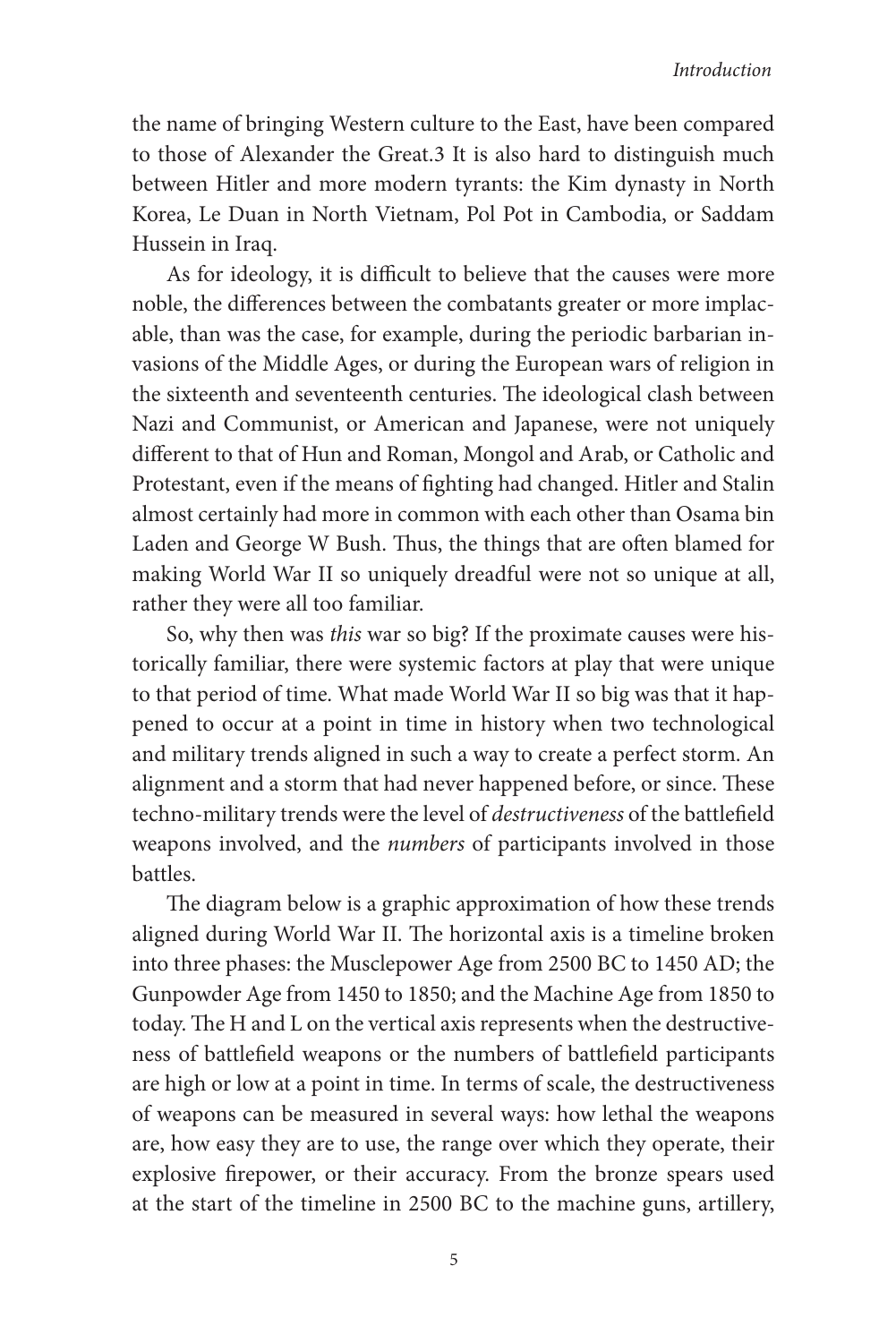tanks, strategic bombers and aircraft carriers of World War II, I have assumed that the weapons were 1000 times more destructive, and that the supersonic jets, precision-guided bombs and missiles, nuclear-powered aircraft carriers and submarines, and nuclear weapons available towards the end of the Cold War in 1990 were 2000 times more destructive than bronze spears (the thermonuclear weapons available by then probably makes Cold War weaponry far more destructive than this, but it will suffice for illustration purposes). In terms of numbers, in 2500 BC battles would only have involved a few thousand soldiers at the very most. By World War II battles regularly numbered in the millions and might include thousands of tanks and aircraft. Thus, I have assumed that battles in World War II were 1000 times larger than the earliest battles on this timeline. With these scales in mind, the dotted lines and the black line respectively plot *destructiveness* and *numbers* over time as follows.



*Techno-military trends over time: Destruction (dotted line) and Numbers (black line)*

Instantly World War II stands out as the confluence where destructiveness and numbers have both risen sharply, before numbers start to drop away thereafter. It was the war involving the highest combination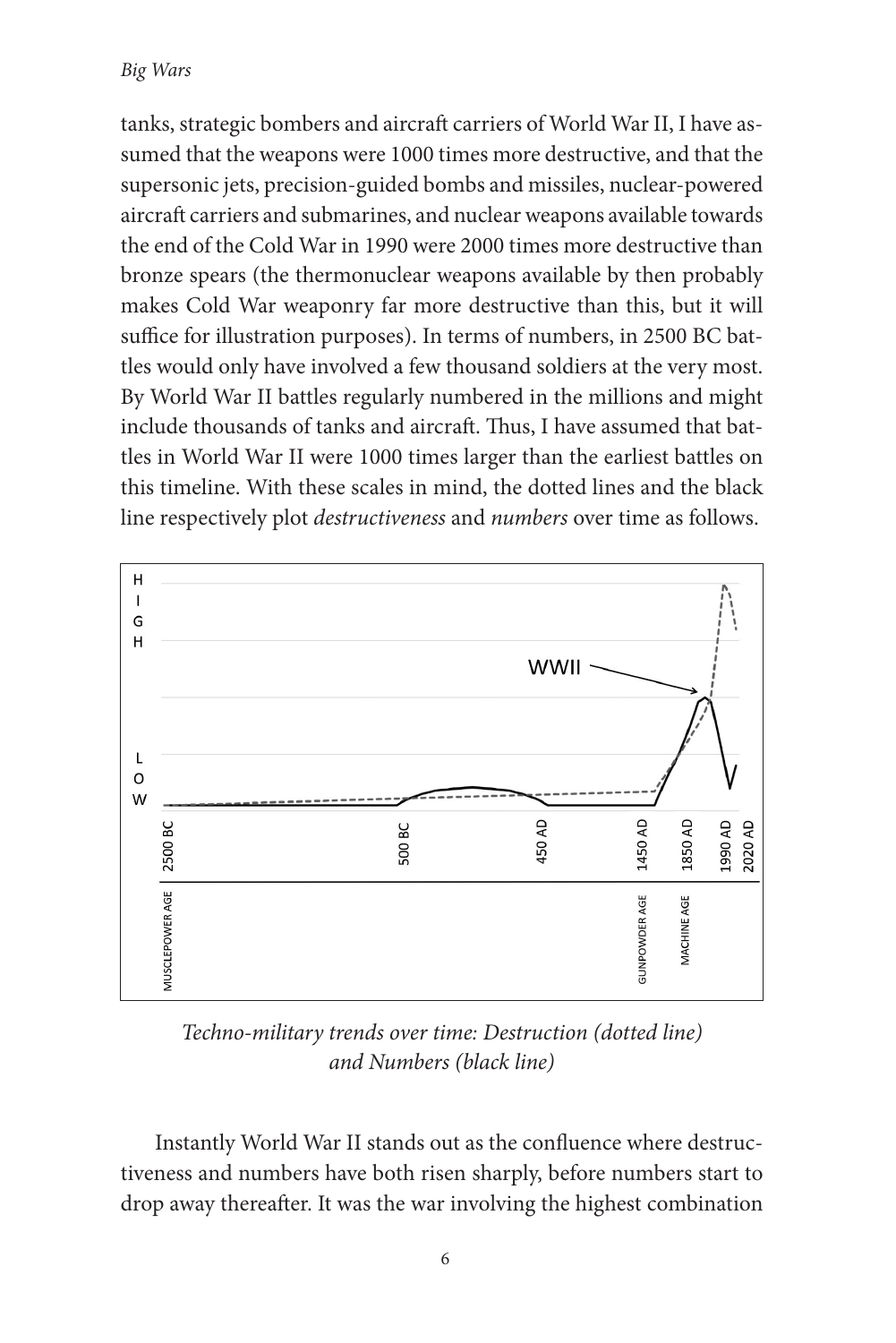of destructiveness and numbers compared to any other war. All previous wars used less destructive weapons and involved lower numbers of participants. Later wars may have involved more destructive weapons but involved lower numbers.

#### **Destructiveness**

The trend in the destructiveness of weapons was one of constant increase until about 1990. The increase was slow at first. Warfare before 1450 involved weapons which almost exclusively relied on musclepower (human or animal) to operate them. There were some improvements here and there; better metals, fighting from horseback, some useful inventions like siege engines or crossbows. But the level of techno-military development was such that throughout this age, the destructiveness of battlefield weapons was limited in terms of lethality, ease of use, range, and firepower.

This changed with the introduction of gunpowder weapons (firearms and cannons) which, slowly at first but then with increasing ferocity, made battlefields highly lethal. For 500 years there was a ceaseless, escalating sequence of technological developments that progressively allowed battlefield weapons to deliver death from much greater distances, more accurately, and more rapidly than their musclepowered predecessors. More reliable guns, easier to reload, rifled gun barrels, exploding shells, rapid firing machine guns, and on and on until in 1945 the explosive power of the atom bomb was harnessed. The Industrial Revolution of the nineteenth century brought with it the capacity to mass produce weapons and ushered in the Machine Age. From steam-powered warships, to tanks, to aircraft; after 1850 wars were increasingly being fought with war machines. This meant that the destructive power of gunpowder became more mobile and could cause destruction over larger areas.

The destructiveness of weapons only increased after World War II. The propeller-driven aircraft was soon replaced by the jet which could travel faster, further, and could carry heavier loads. Diesel submarines and oil-powered aircraft carriers that could operate for days or weeks in World War II were superseded by nuclear-powered vessels that could do the same thing for many months. The delivery of explosive weapons ceased to rely on human aim alone and became guided and highly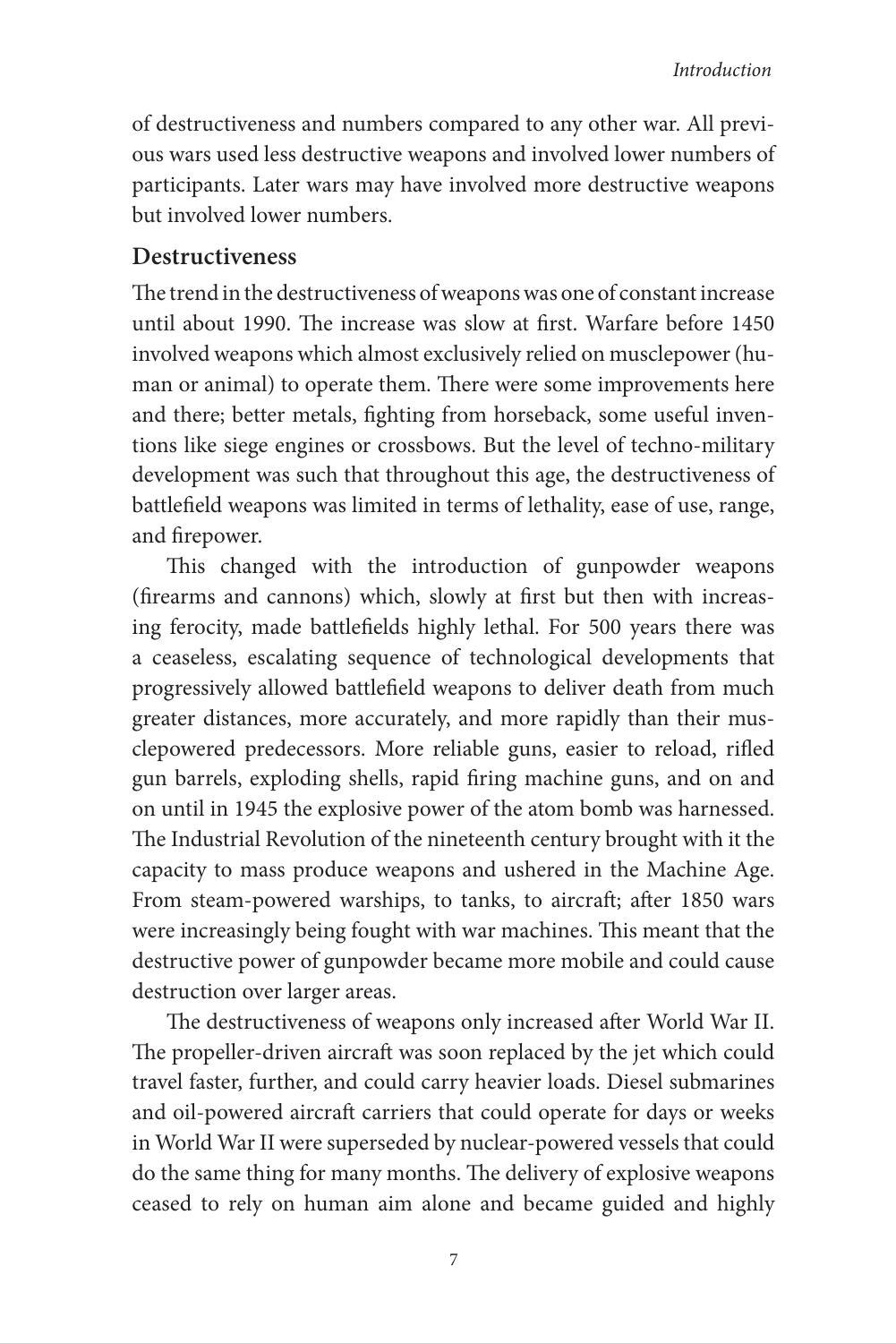accurate, such as heat-seeking missiles and laser guided smart bombs. But the biggest increase in destructiveness was due to more powerful nuclear weapons.

The atomic bomb of fifteen kilotons (equivalent to 15,000 tons of TNT explosive) used on Hiroshima in 1945 was soon dwarfed by hydrogen bombs measured in the megaton (a million tons of TNT). The means of delivering these weapons went from bombers to intercontinental rockets. A nuclear ballistic missile submarine, such as the American *Ohio* class, could carry twenty-four Trident missiles, each of which could deliver eight city-busting warheads of about half a megaton each.

## **Numbers**

Battlefield numbers have ebbed and flowed more throughout history. During the Musclepower Age there was a millennia-long period from 500 BC to 450 AD during which battlefield numbers increased substantially, before dropping again for another millennia or so. Battlefield numbers increased again, very dramatically, during the Gunpowder Age and into the Machine Age. This was not solely because of changes in population growth. The population of Europe in 1500 was about 80 million, in 1900 it was 420 million.4 Thus, battlefield numbers could have been expected to grow by a multiple of five during that time. But while a large European battle in the sixteenth century rarely exceeded 50,000 participants, by World War I some battles were far exceeding 1 million, a greater than twenty-fold increase.

Industrialisation in the nineteenth century had made it possible to field enormous armies. Railways could transport and maintain them, factories and mass-production techniques could equip them, and the weapons produced became more standardised and easier to use. All the resources of a society had become available to supply its armies. When new war machines were developed this did not initially change the paradigm of enormous armies. Artillery, tanks and other armoured vehicles, early propeller-driven warplanes, and diesel submarines all had, prior to 1945, some common traits. They were not especially expensive (they could be built in quantity with modern industrial processes), they were quite manpower intensive (fielding this equipment required large numbers of men, which matched or exceeded any resulting reduction in traditional infantry forces) and aiming and delivery techniques were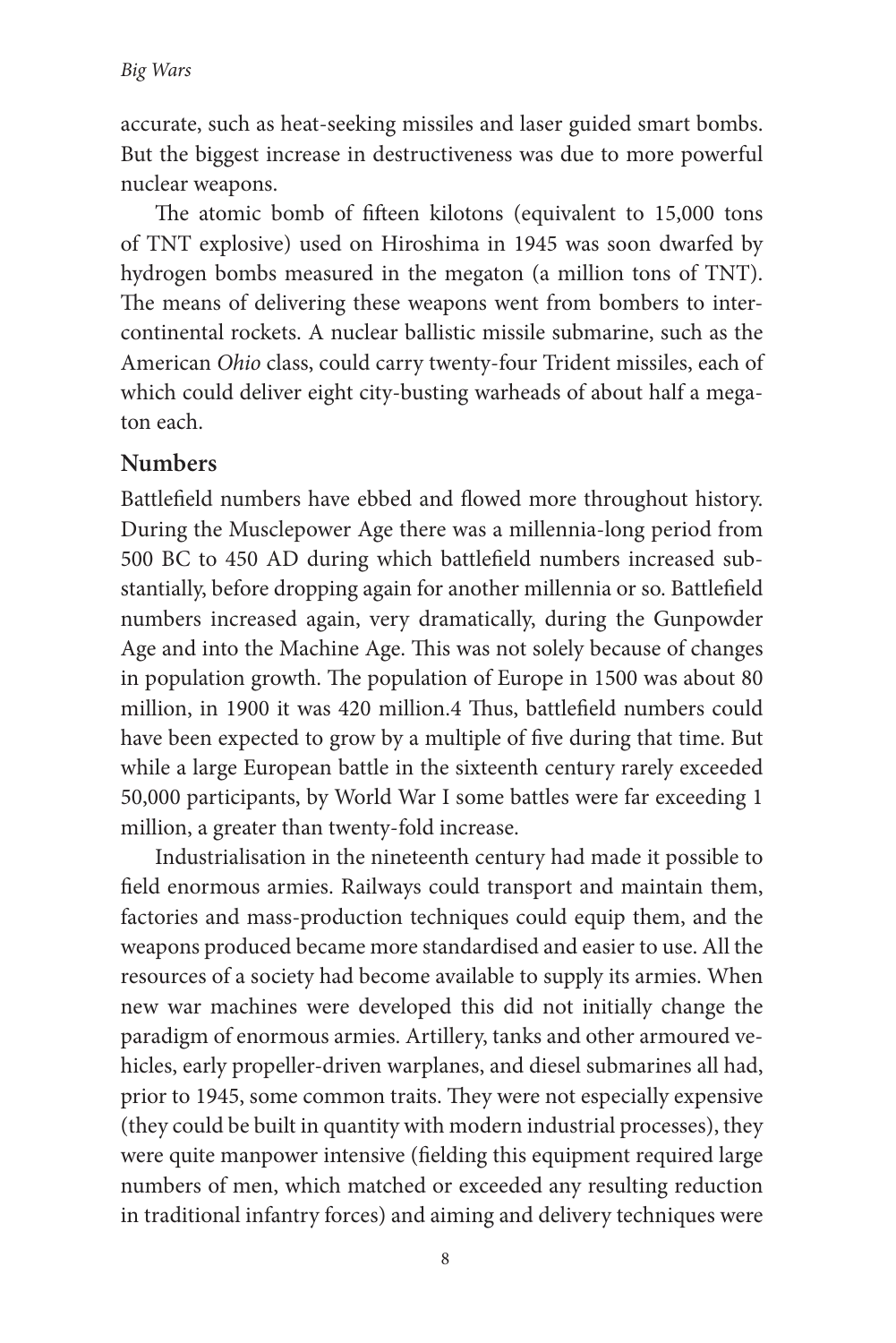#### *Introduction*

simple and largely reliant on human eyesight (so you needed a lot of artillery shells to silence an enemy position, a lot of bombs to destroy a particular target). In other words, the numbers of soldiers and the numbers of their war machines were both very large.

This changed after World War II. Weapons became more effective (faster, more rapidly firing, more accurate and more powerful), so in theory you could do more with less. They also became more expensive, as improved capabilities came at much increased cost. It became impossible for a nation to maintain an enormously large army, navy and air force equipped with the most modern and capable equipment without facing bankruptcy. The battlefield logic of doing so was also put in doubt by the deployment of nuclear weapons. Extra tanks, warplanes, army divisions, or submarines may not increase the chances of prevailing against a nuclear armed foe. Quality had therefore replaced quantity. The destructiveness of nuclear weapons also put into questions whether any war that might escalate to a nuclear showdown was worth the catastrophic risks. Thus, nuclear weapons have had a dampening effect on the use of military force. Many of the world's most powerful nations have nuclear weapons, and although they have never used them in anger since 1945, they also never dare fight each other either, other than a few rare exceptions. If getting involved in wars, especially potentially big ones, is risky for everyone, then maintaining an enormously large army, navy and air force is wasteful. The natural result of increased complexity, cost, and destructiveness of weapons was smaller defence forces, and thus when they are occasionally required to fight, the wars tend to be much smaller too.

### **!e Age of Big War**

Whatever the reasons that led to war breaking out in 1939, and whatever the motivations, goals and personalities of the combatants, what made World War II so big was that this war happened to take place at a time when the steep increase since industrialisation in the number of battlefield participants and the number of war machines they used reached its all-time zenith before steadily decreasing. The weapons used at that time were lethal and highly mobile, and thus could cause dreadful destruction and spread that destruction across continents and across oceans. But they were not yet so complex, expensive, and overwhelmingly destructive as to make big wars unfeasible or even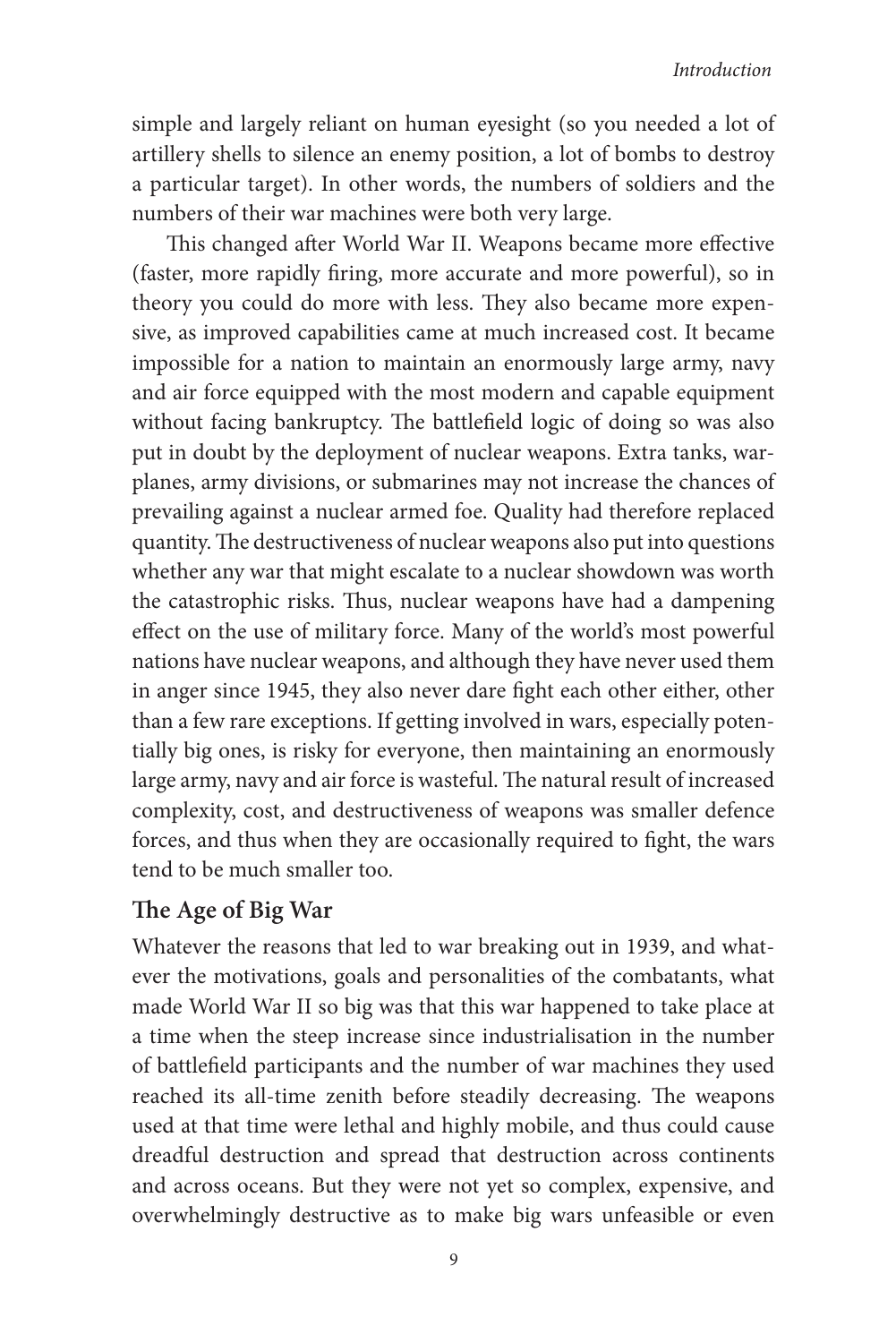impossible. There are two reasons why this techno-military perfect storm of high numbers and moderately destructive weapons could create the circumstances that might turn a war that was started and fought for historically familiar reasons into an event like World War II, the biggest war of all. First, when fighting with enormous numbers of soldiers, tanks, aircraft and warships, the war cannot be decided by one or two battles. The opposing military forces are simply too large and powerful and can shrug off a defeat or two. The only way to defeat an enemy is to wear down its forces. Thus, when fighting with large numbers, except in a few rare exceptions, victory can only be achieved after a long war of attrition. Huge armies in the millions can batter away at each other for months on end causing dreadful casualties. Cheap submarines, merchant ships, escorts, and naval aircraft meant naval warfare became a long gruelling tonnage war lasting for years. The limitations on piston-engined aircraft meant air warfare involved bombing cities night after night for months or years.

The second reason is that the combination of high numbers and moderately destructive weapons is likely to involve dreadful consequences for civilians. Military theorist Robert Pape claims that "the damage that conventional munitions can inflict is quite low when compared to the pain threshold of modern nation-states." Thus, in respect to how a nation might be "coerced" into doing something (such as to stop fighting), he concludes that it is the threat of military failure, or "denial", and not threats to civilians, which he calls "punishment", which provides the leverage necessary to coerce.5 What this means is that, generally, civilian populations can "take it" for as long as the military forces can hold out, and thus modern conventional wars are only won (or lost) when the military forces of one side or the other are defeated or threatened with imminent defeat. But when a war involves large numbers (and thus is inevitably a long war of attrition) civilians must "take it" for a long time, and the punishment they must take is quite severe when moderately destructive weapons that are highly mobile are used. Such weapons take a heavy toll on civilian populations by bombing them, blockading them, and overrunning their territory quickly, thus resulting in economic deprivation, loss of housing, disease, hunger, atrocities and mass death – and it all continues until military collapse is imminent.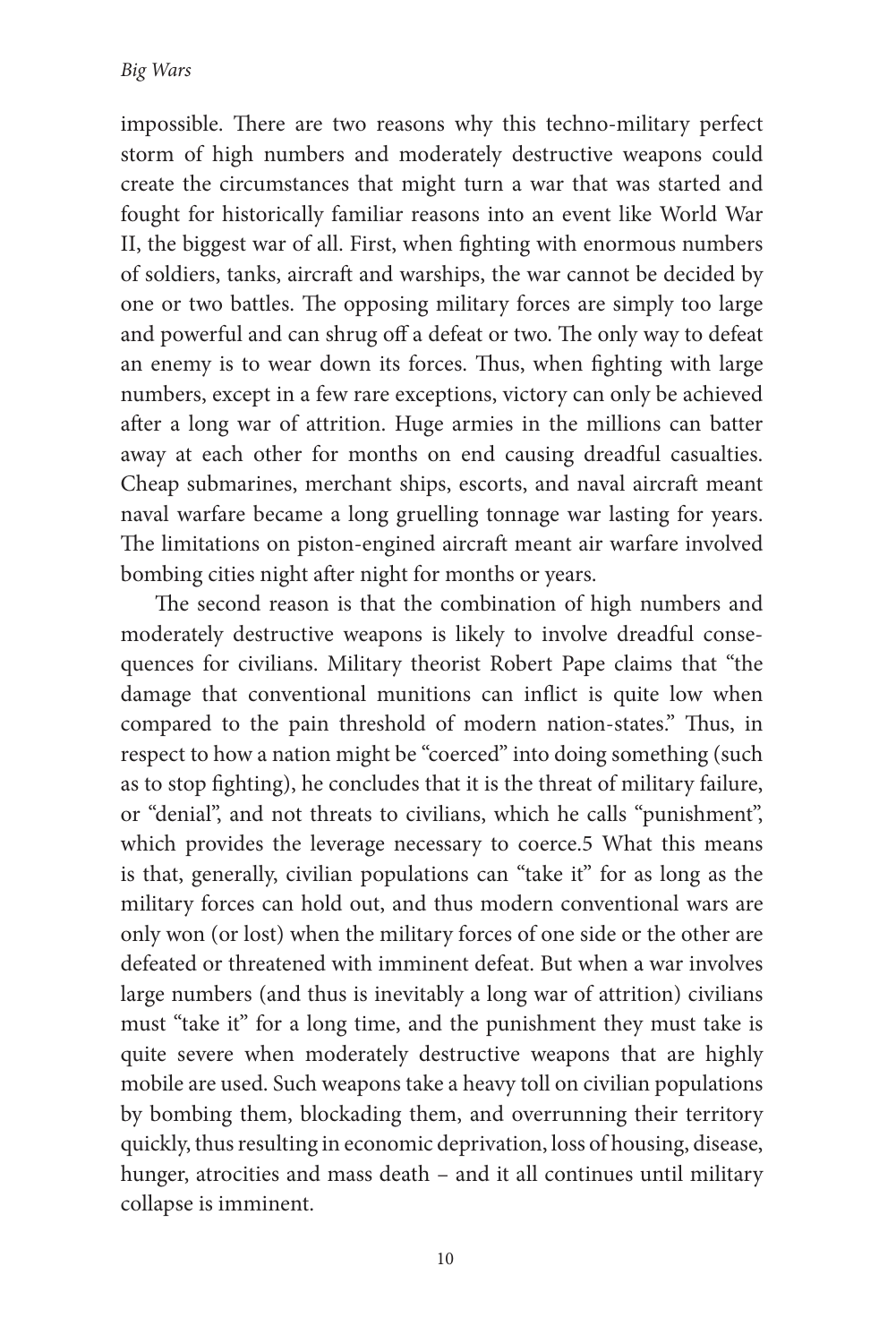Therefore, a combination of high numbers and moderately destructive weapons will tend to result in a war of attrition and dreadful suffering for civilians. When the numbers are as vast as they were in the mid-twentieth century, and with the lethal and mobile weapons systems available at that time, this was pushed to the absolute extreme: a perfect storm, a long *global* war of attrition, World War II. The fact the two trends of numbers and destructiveness have ceased to align in the same way again is why there has not been a big war since.

Having identified the systemic causes of a big war, it might be thought that we can therefore avoid such a scenario from happening again. Logically, a rerun of World War II coud be prevented if weapons systems remain overwhelmingly destructive (in which fighting big wars becomes unfeasible or pointless) and only small defence forces are maintained (in which case fighting long wars of attrition is impossible). However, we tend to be slaves to techno-military developments, rather than their master. The disconcerting fact is that the techno-military trends of destructiveness and numbers have, since 1990, started to realign in a way that could in the future start to resemble what they were in World War II.

This book is compiled into four parts. Part I will track the technomilitary trends of destructiveness and numbers prior to World War II. Part II will look at World War II itself, how it started as a series of small wars, how it became a global war of attrition, and how such a war was fought and won. Part III will look at the post-war period, the rise of nuclear weapons and the decline of conventional war. Part IV will look at some perspectives on big wars, past and future. It looks at the big wars of the twentieth century and considers whether the outcomes of World War II were preordained (could the Axis have won the war?) and whether the timing of those wars was in fact fortuitous.

Part IV also looks to the future and addresses the undeniable fact that the systemic factors that have protected us from another big war since 1945 are starting to recede. Nuclear weapons are becoming fewer and smaller. Drones and robotics are making war machines cheaper and easier to mass produce. Guerrilla warfare or "people's wars" are on the rise, and such warfare can involve entire populations, just as entire populations were involved in World War II. Thus, we could be approaching a Second Age of Big War. If these trends continue, and if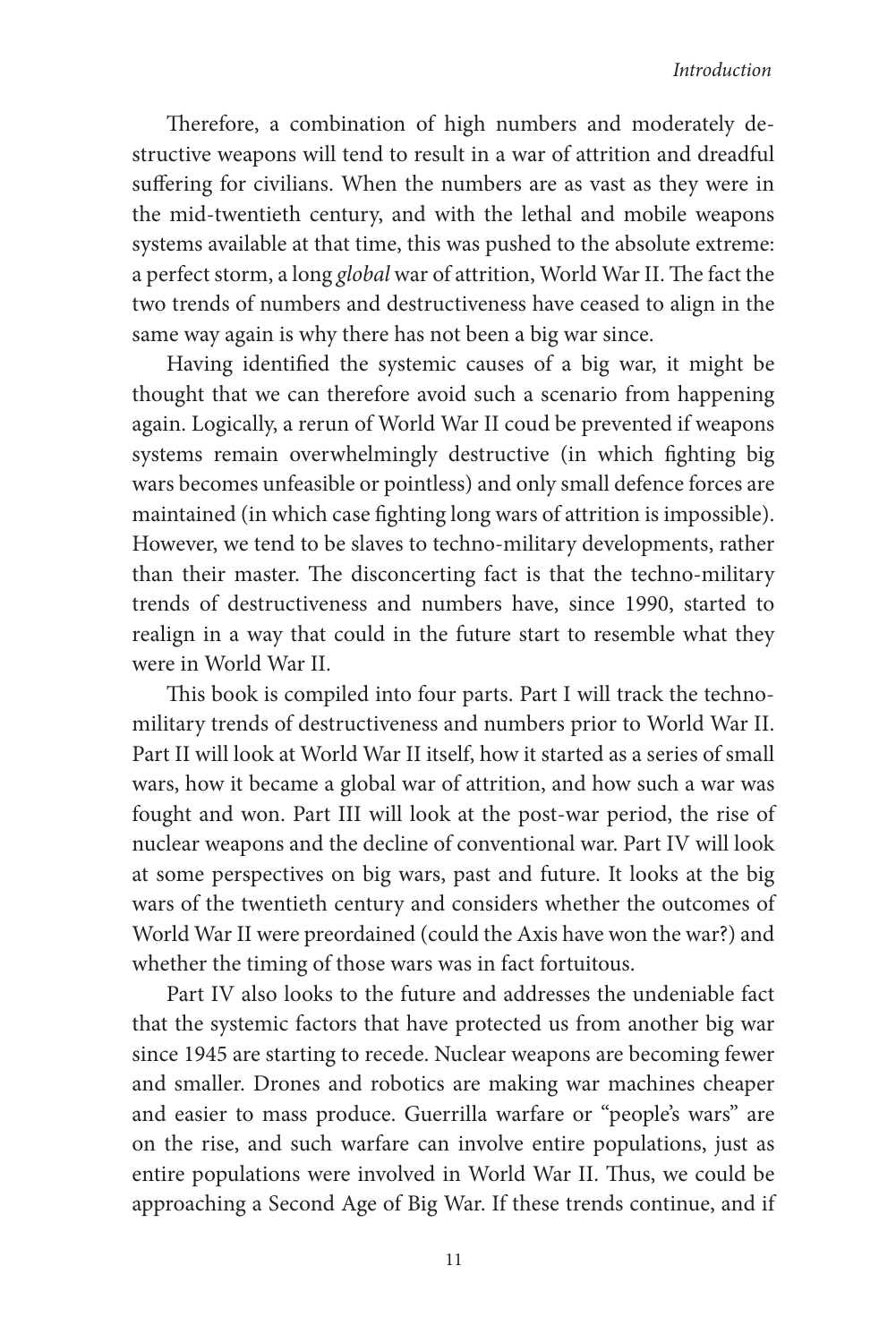we keep fighting wars, there could be another big war in the future, a World War III, and it might be far worse than any before it. If so, based on current trends and the cycle of big wars which has recurred in the past, the next big war will be about 100 years from the end of the last one. The Age of Big War effectively ended with the dropping of the atomic bomb on Hiroshima on 6 August 1945. My best guess is that the Second Age of Big War will start on 6 August 2045.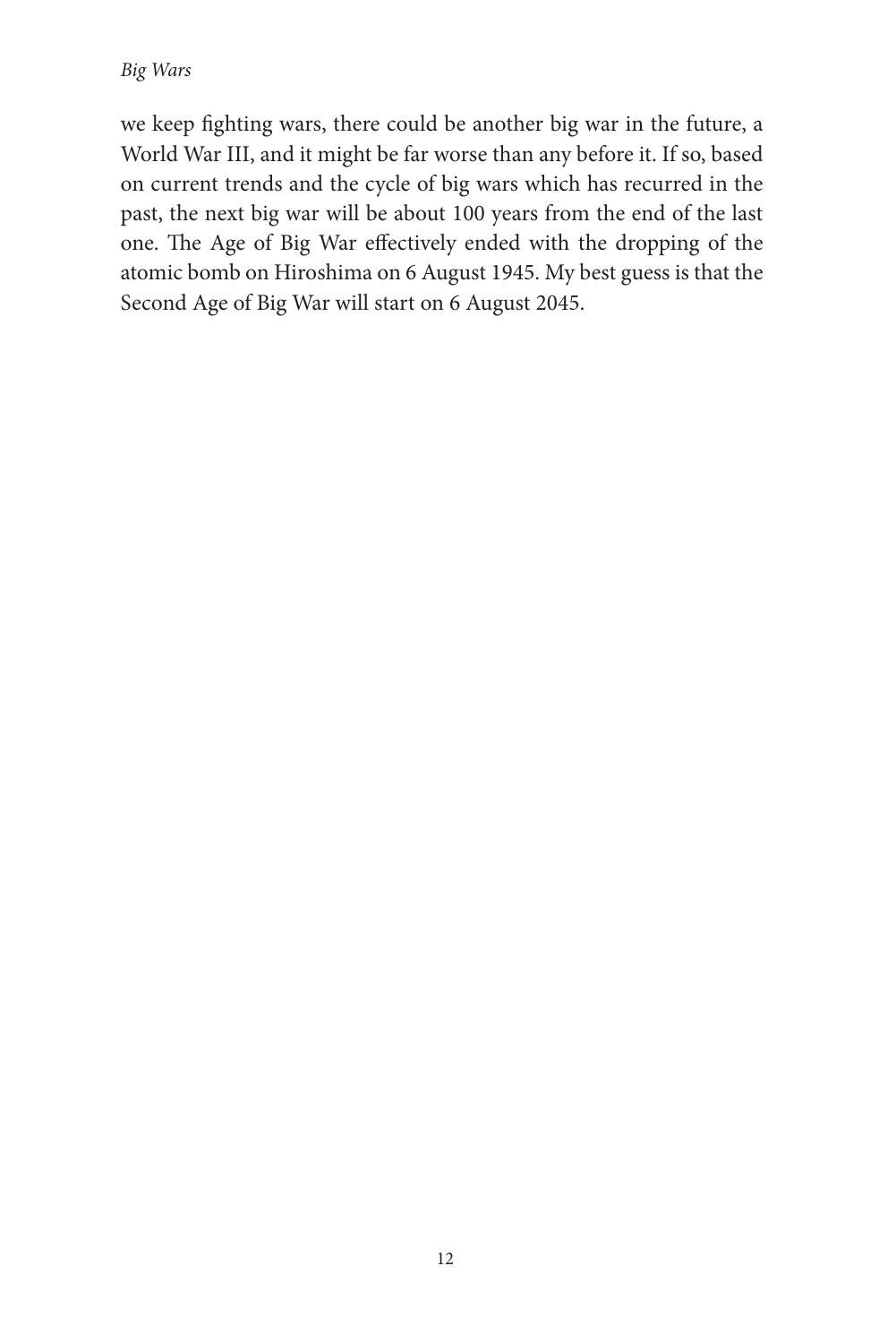# **Part I**

# **Lessons from Past Wars – What Makes a War Big?**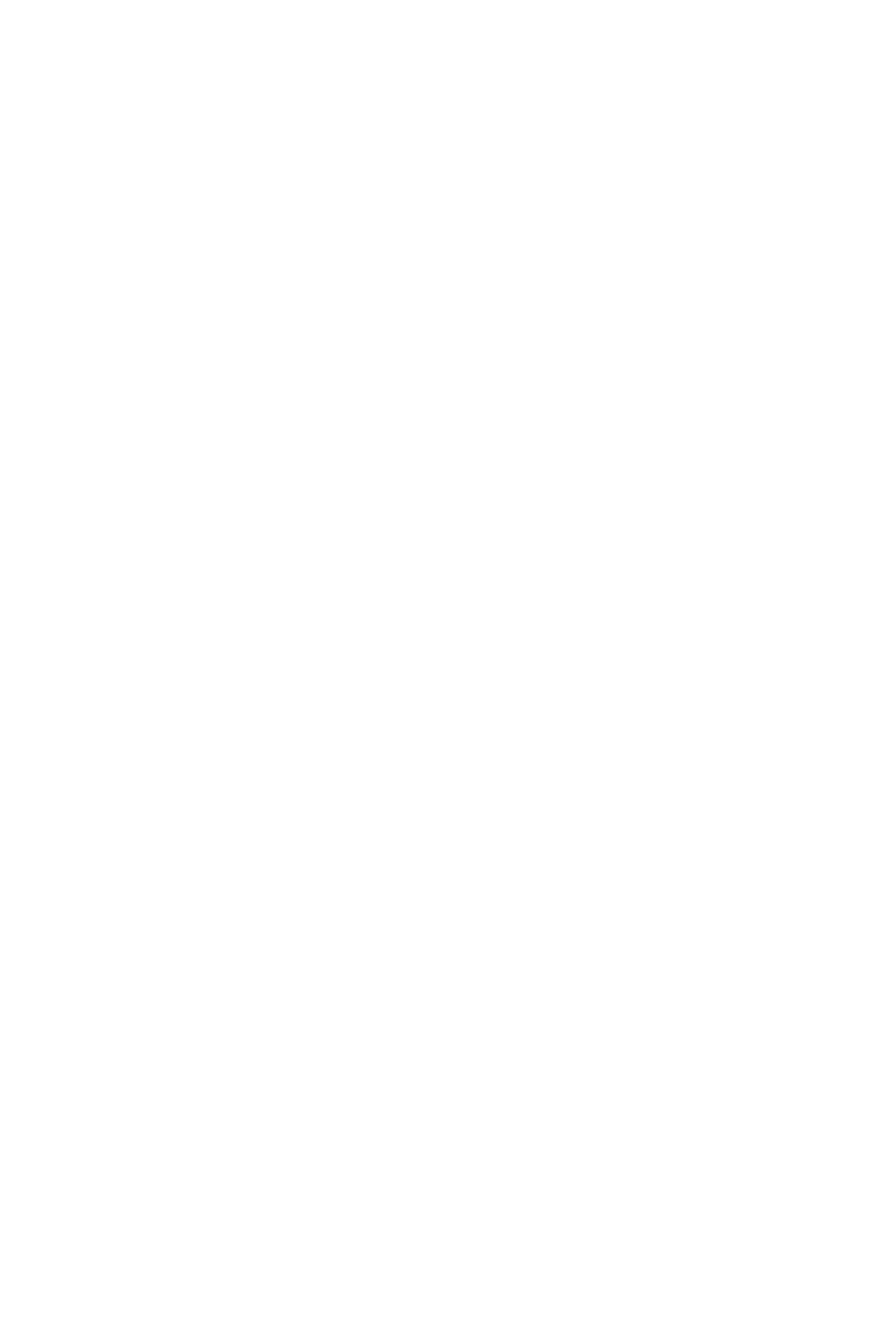**1**

# **!e Musclepower Age**

*From earliest times to the present, man has always fought and has always had weapons, both natural and artificial, with*  $which to decide his conflicts.$ 

Maurice R Davie: The Evolution of War<sup>1</sup>

Humans may always have fought, but they have not always fought in the same way or with the same weapons as they did in World War II. In most "pre-civilised" or "primitive" societies violence was endemic and a daily part of life. Hunter-gatherer lifestyle instilled strong tribal group loyalty in people as this fostered the cooperation necessary to survive in a harsh world. The corollary to this was that the members of a tribal group would be almost universally suspicious, and often implacably hostile, towards any outsiders to that group. For a stranger to stray into the territory of a rival tribe was mortally dangerous. Outsiders were fair game for rape, kidnapping and enslavement. Perceived crimes or insults committed by outsiders routinely led to blood feuds, vendettas and titfor-tat reprisals that would make the Mafia seem forgiving. All manner of barbarities were committed by members of pre-civilised societies against tribal enemies, such as torture, cannibalism, scalp-taking, headhunting and human sacrifice. If one hostile tribe descended upon the village of another and caught them badly outnumbered, unawares, or sleeping then a massacre was liable to ensue. The evidence suggests that in most pre-civilised societies, between 10 to 20 per cent of all people died violently at the hands of their fellow man (up to 25 per cent in the case of the male population).<sup>2</sup> In the biggest war of all, the highest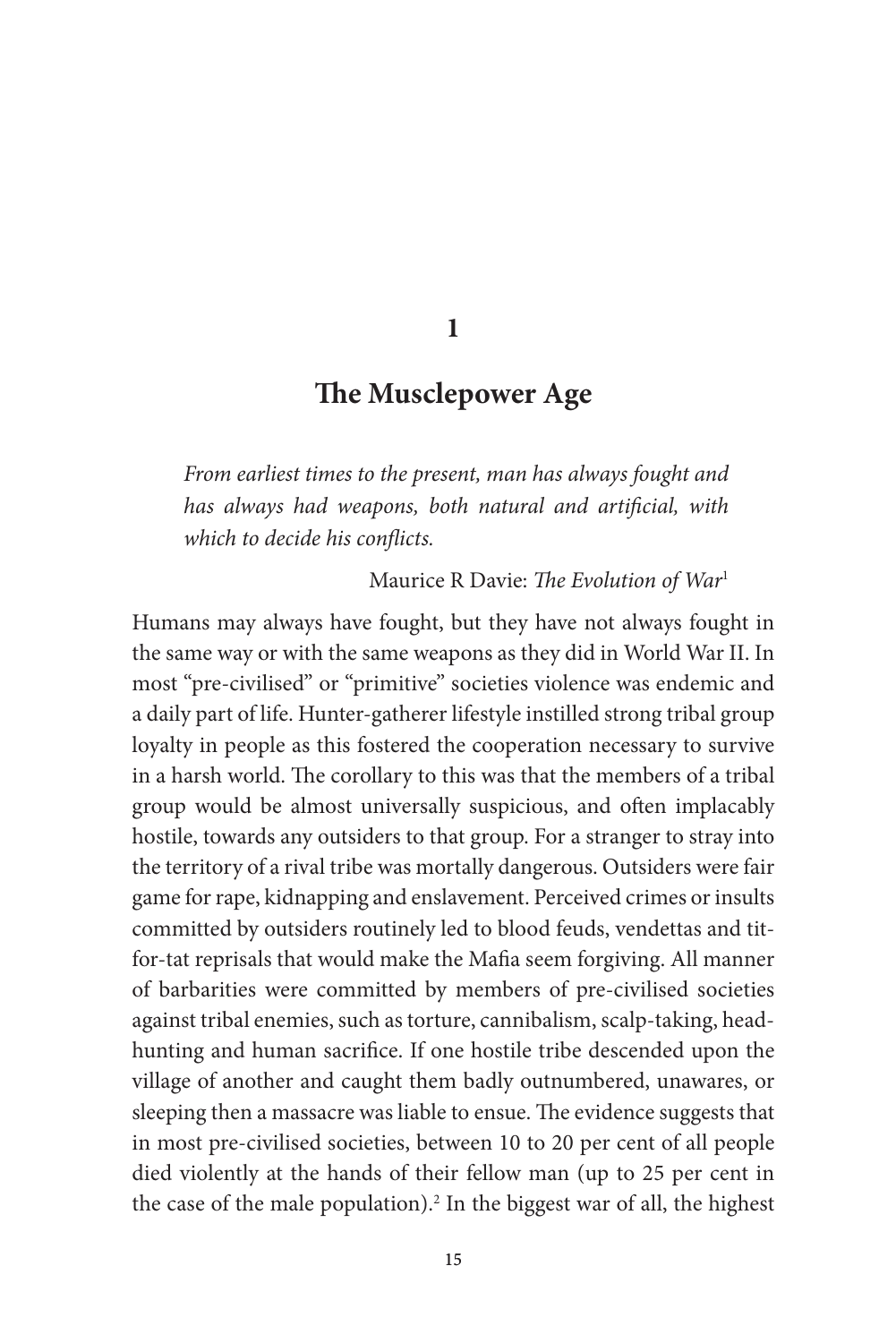#### *Lessons from Past Wars*

casualty toll was suffered by the Soviet Union – 27 million deaths – which was about 15 per cent of the total Soviet population. Thus, pre-civilised violence could match or exceed the death rate of the industrialised and mechanised slaughter of the Eastern Front, albeit the total population was far smaller, and the deaths would be accumulated over the span of a generation. But as violent as pre-civilised humans were, when one tribal group met another in large numbers and with forewarning, the "battles" they fought were a very different phenomenon to World War II.

This is not simply because of the different weapons involved. Clearly pre-civilised weaponry such as knives and axes made of sharpened stones, spears and clubs made of wood, rocks thrown or projected with a sling shot, and bows and arrows are all different to the machine guns, artillery, tanks and warplanes used in the twentieth century. But precivilised battles were fought with a different mentality. To the extent we know enough about them from archaeological findings or by observing pre-civilised communities who survived into more modern times so that their behaviour could be observed and recorded, three key generalisations can be made about the nature of pre-civilised battles.

First, they were usually highly ritualistic in nature. They were as much demonstrations of fierceness, courage or manly prowess as intended to capture or defend land or achieve any strategic purpose. There were often well-established rules and rituals governing and limiting the conflict, and there might be strict religious mores to observe. To take an example, battles among the Nguni people of Africa would not start until after a preliminary exchange of insults had concluded and would end as soon as a single casualty had been suffered. A warrior who happened to kill an opponent was immediately obligated to undergo a purification ritual.<sup>3</sup> In contrast, modern battlefields are unceremonious killing fields in which it would be inconceivable for the fighting to wait until an opponent has finished insulting you and to stop for someone to observe their religious obligations.

Secondly, warfare was undertaken by all able-bodied men in the community. The young, elderly and women were generally excluded from partaking in battles, although they may have participated as observers and cheerleaders, but there was rarely a distinct warrior class among the men. This also contrasts with modern warfare where only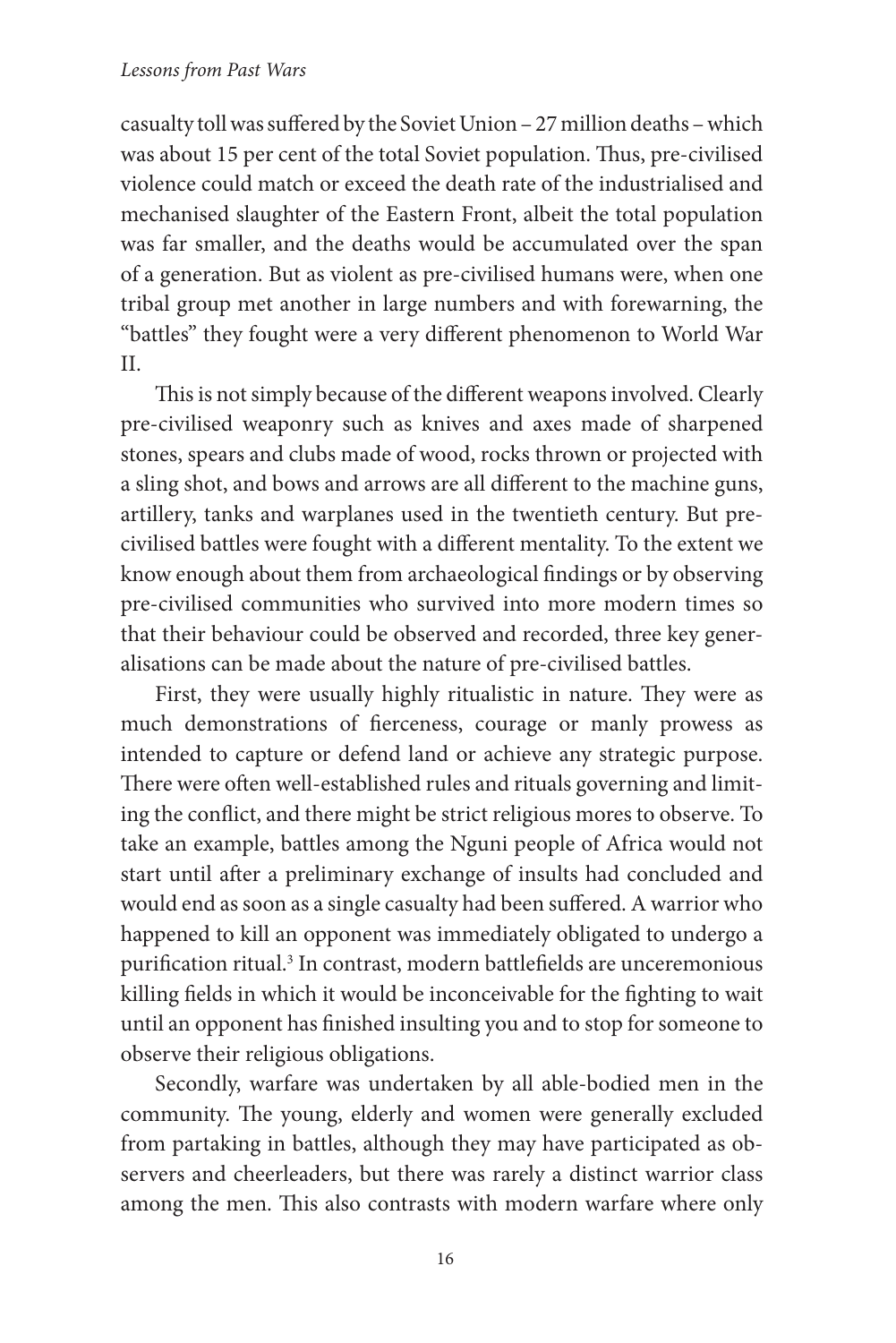a section of the community, usually wearing uniforms to distinguish themselves, engage in armed combat.

The third generalisation about pre-civilised warfare is that killing was not generally the main purpose, and in fact great lengths were sometimes taken to avoid killing. Perhaps the most famous example is the tribal people of New Guinea, whose battles consisted of running at each other, firing arrows, and trying to avoid being hit. The arrows the New Guineans used when hunting had fletching, that is feathers attached at the end of the arrow shaft for aerodynamic stability. But during battles the fletching was removed so that the arrows were less accurate. Thus, battles became more of a game of luck, courage and athleticism; a dangerous – possibly deadly – game of dodgeball. If someone were hit and killed or seriously injured, the battle was normally called off.<del>'</del> On a modern battlefield, nobody would eschew accuracy in favour of luck; in fact, failure to use the most precise munitions possible might be considered a form of war crime as it would increase the risk of civilian casualties.

This seeming inconsistency between murderous behaviour against lone strangers or sleeping villagers on the one hand and cautious, almost timid, battles on the other can only be reconciled by the conclusion that, in pre-civilised society, whatever issue was at stake was not worth fighting to the death over when the chances of success were no better than fifty-fifty.

Compare that to a typical World War II battle, for example the Battle of Arnhem. On 17 September 1944 the 1st British Airborne Division landed on the outskirts of the Dutch city of Arnhem to capture a crucial road bridge over the Rhine River behind the German front lines. A battalion of paratroopers under the command of Colonel John Frost captured the north side of the bridge, but the German Army held the south. An officer in the 9th Waffen SS Panzer Division, Captain Paul Grabner, led a force of forty German half-tracks and other vehicles over the bridge to recapture the north side. Author Cornelius Ryan in his book *A Bridge Too Far* describes the bloody carnage that ensued, and it is depicted with graphic realism in the 1977 film of the same name. Frost's forces engage the advancing German half-tracks with a lethal barrage of fire from anti-tank guns, machine guns and grenades. One British soldier shoots the driver of the first half-track to cross, and when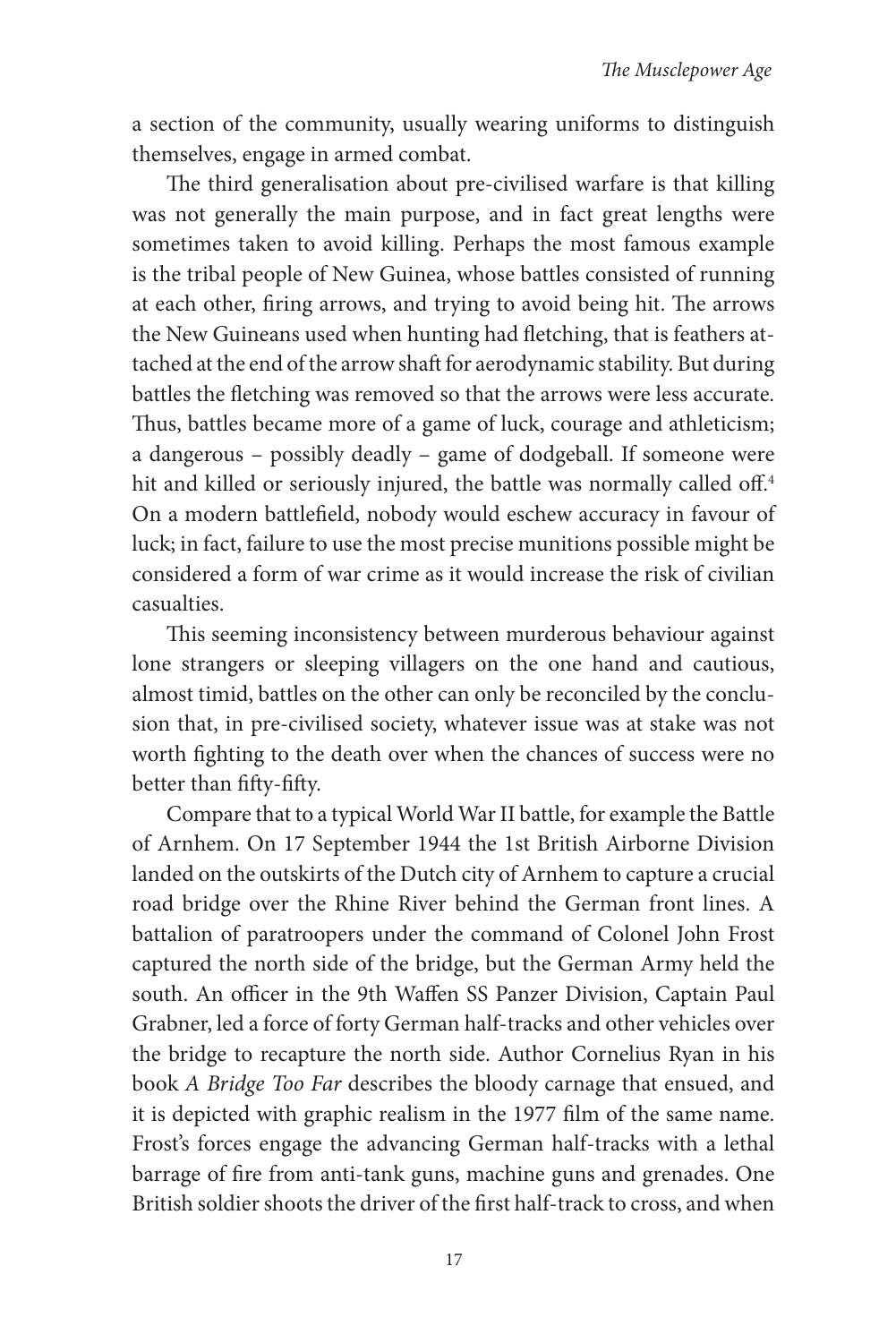a second comes into view, he shoots that driver too. "The half-track came to a dead halt just off the ramp, whereupon the remainder of the crew of six, abandoning the vehicle, were shot one by one." Grabner's column presses on but chaos ensues when another driver is wounded. He panics and collides with another vehicle and suddenly the bridge is a tangle of German vehicles, all under heavy fire from British shells and mortars, with some vehicles bursting into flames. "Doggedly the Germans coming up behind tried to force a passage." Accelerating their vehicles, they rammed into each other adding to the growing pile of debris. Some vehicles crashed with such force they fell off the edge of the bridge plummeting to the street below. "Supporting German infantrymen following the half-tracks were mercilessly cut down."5

Aside from the modern weapons, the mentality of the soldiers was completely different to pre-civilised warfare. The Germans had the discipline to attack and push on even when they faced mortal peril and kept attacking despite mounting casualties. The British paratroopers killed the Germans clinically, with no ceremony, when they were simply exiting a halted half-track. The purpose of the battle was strategic, for control of an important bridge, not for spiritual purposes or to impress each other with their courage.

The diagram in the Introduction which plots the techno-military trends of battlefield numbers and destruction over time starts in 2500 BC because that is about the earliest time that we can be certain that some humans were fighting wars in a recognizably "modern" or "civilised" form. The Sumerian city states located in the Tigris and Euphrates River valleys (in modern day Iraq in the Middle East) fought battles with soldiers who were a special class of warrior distinct from other members of the community. They were armed with metal weapons (bronze-tipped spears), wore helmets and metal armour for protection, and dressed in a uniform manner. The soldiers were disciplined, fighting as a "phalanx" - that is, standing or marching side by side in rows – close to their comrades and using their large shields for mutual protection. They fought for political and strategic reasons, such as securing territory, conquering a neighbouring state and the like, rather than for ritualistic displays of prowess or for ceremonial reasons. We know the Sumerians were fighting like this by at least 2450 BC, based on a relief carving of a Sumerian phalanx, known as the Vulture Stele,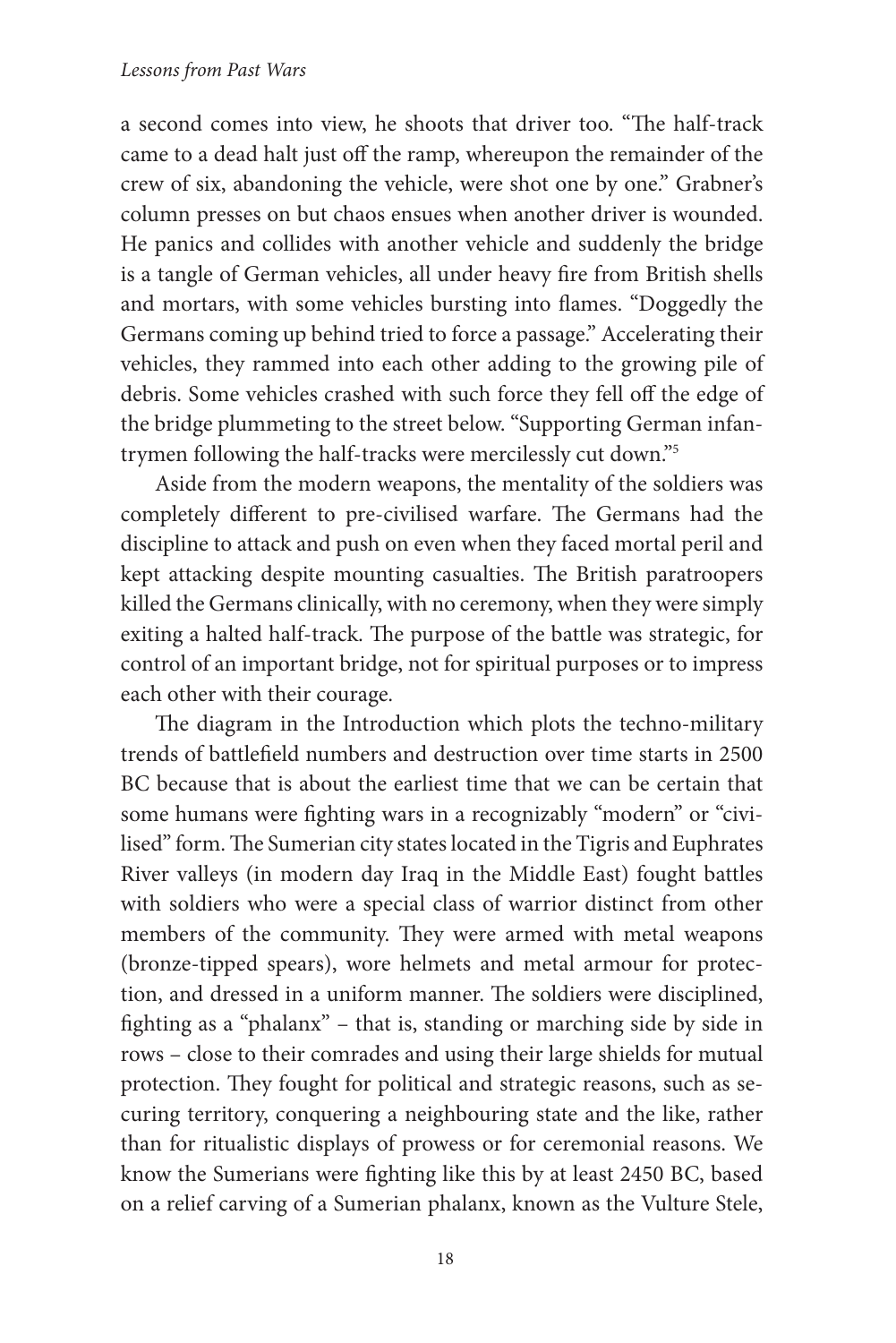which has been dated to that time, although they probably started some time earlier.<sup>6</sup> And because they fought in a phalanx, we know they most definitely fought to the death. A phalanx battle such as those between two rival Sumerian city states involves two masses of men fighting in a way in which casualties and death are inevitable. The two sides march towards each other in rows, close together, shields in place, spears at the ready, until the front row of each formation meet and clash, at which point it becomes a process of slashing and stabbing, pushing and shoving, bleeding and screaming in pain. Hundreds or even thousands of soldiers might be killed or be seriously wounded within minutes during a Sumerian phalanx battle, all within an area the size of a football field.<sup>7</sup> If one side started to lose and panic set in, the winners were likely to run down the retreating losers and slaughter them all, and thus the battle would be definitively won or lost and decisively concluded.

This sort of hand-to-hand fighting to the death would be familiar to Greek hoplites fighting Persians in the fifth century BC, the Roman legions of Julius Caesar in the first century BC, or the English and French armies during the Hundred Years War in the fourteenth and fifteenth centuries. Standing face to face with your enemy was still a feature of battlefields in the nineteenth century, such as the Battle of Waterloo (despite the replacement of spears with muskets), and the sentiment of fighting to the death was going strong at Arnhem in the twentieth century.

What made men in the Middle East 4500 years ago fight in such a way? So different to the indecisive and cautious pre-civilised battle. As historian Ian Morris notes, it is one thing to have the ability to create sharp-edged metal weapons, "but it is another altogether to have the intestinal fortitude to walk right up to someone and stick it in him, especially while he and hundreds of his friends are trying to stick their spears into you."8 One explanation is that the Sumerians were farmers, and as historian John Keegan has noted, agriculture "makes for war."9 The Sumerians lived near an area, often known as the fertile crescent in the Middle East, where the very first farming civilisations were formed about 8500 BC. Author Jared Diamond in his popular book *Guns, Germs and Steel*, attributes this to the fact that the highest concentration of domesticable plants and animals on earth are found in the fertile crescent and its surrounds. This makes it the best and easiest place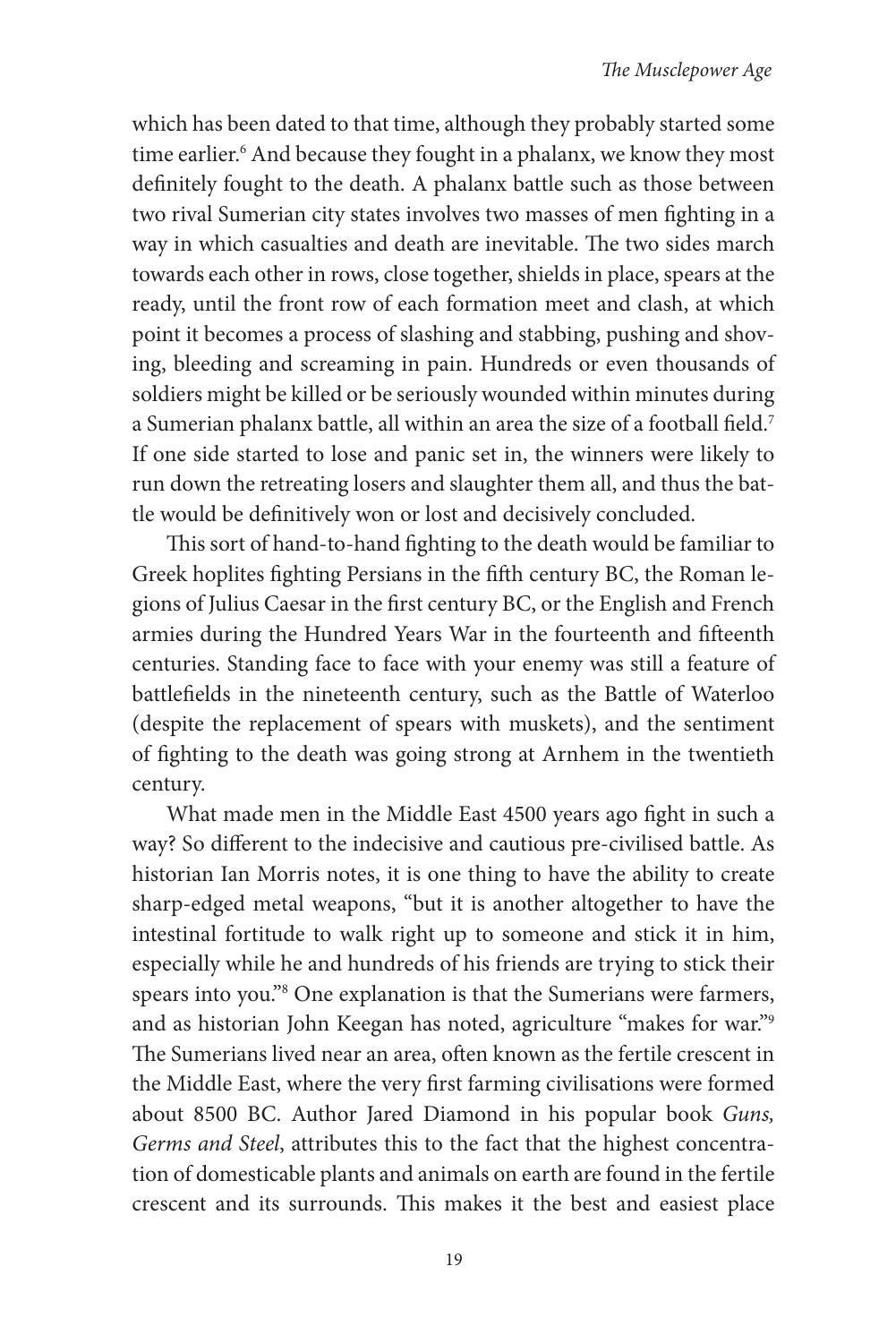possible to start farming, compared to any other area not so blessed, and so the first settled farming communities established themselves in that region.<sup>10</sup>

The farming of crops and livestock allows more food to be produced from an acre of land than is possible from hunting and gathering, more food than is needed for the immediate survival of the farmers that produce it. Thus, farmers can accumulate wealth, by setting aside some food for a rainy day, or trading it for other goods or services. Farming also produces a surplus of manpower, men that are not needed to produce food as sufficient food is produced by others. If everyone does not need to devote their energies to finding food, this allows greater specialisation. Some men can become soldiers, employed to defend the rest of the community. With time to train (freed from the burden of providing food for themselves) they could be expected to be quite proficient at it. They could refine the best techniques for fighting and might also develop camaraderie and bonds among themselves, a useful thing in combat. Other people could become skilled artisans, such as learning the techniques of metallurgy needed to produce metal weapons like spears, swords, shields, and armour. As historian Maurice Davie notes, "with bronze weapons came real warfare".<sup>11</sup>

Thus, the surplus manpower achieved by farming created professional soldiers, allowed them to become superior fighters, and meant they could be armed with metal weapons. This was effectively the model for all civilisations to come. Some people in the community produce the food, some people produce goods (such as weapons), and some people defend the rest as soldiers. Only the scale and proportions had changed by World War II, with far larger populations overall and the proportion of people working on farms significantly reduced, meaning vastly more excess manpower was available to produce weapons and fight as soldiers.

But it is not just that civilised farming communities could afford soldiers. Farming also gave people something worth fighting for. Farming a given area of land offers the farmer an expectation of a regular seasonal return on his efforts and the possibility of being able to plan his life accordingly. This rapidly instills a sense of ownership and proprietary rights over that land and a corresponding hostility towards trespassers or those who threaten his property or rights. In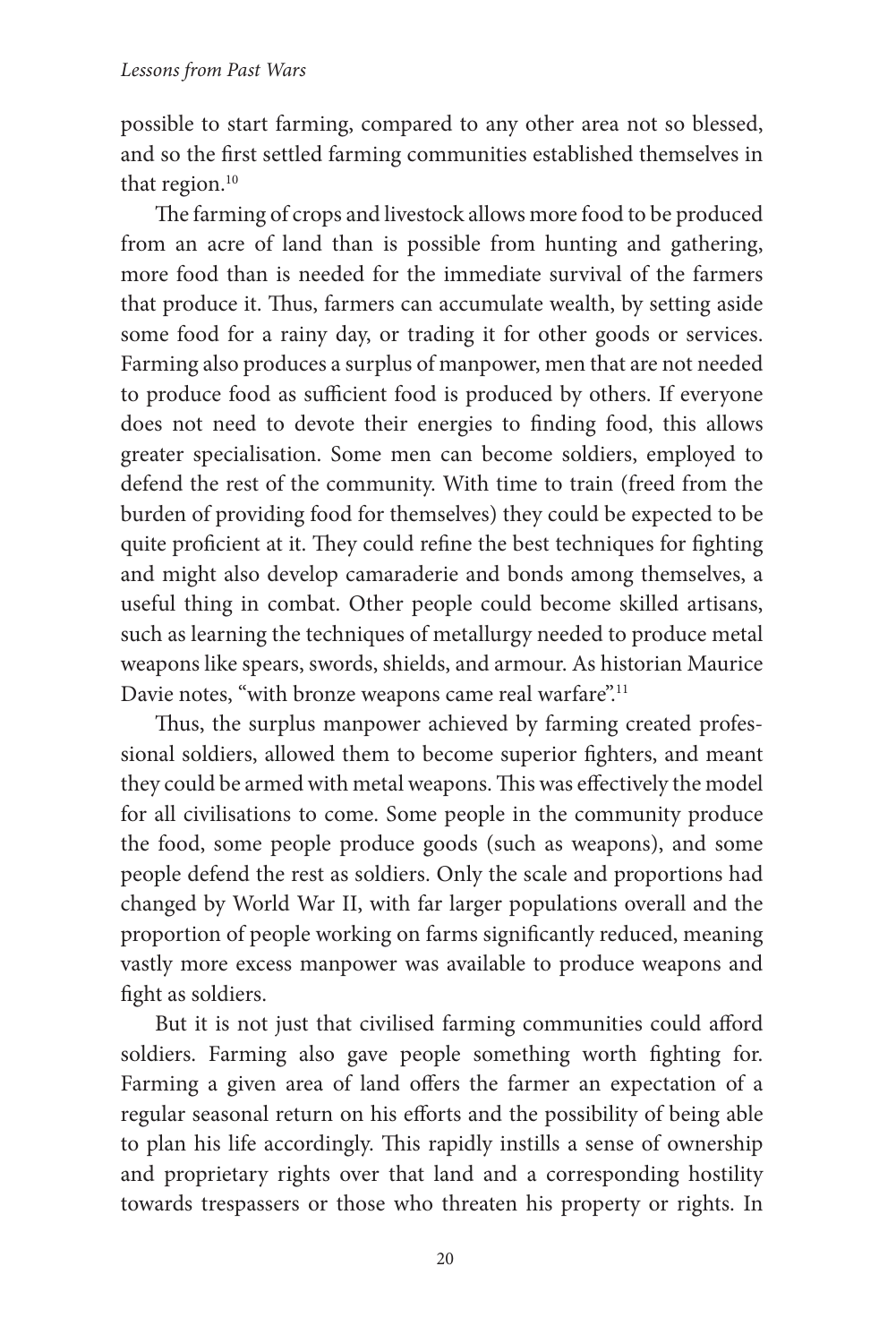turn, the wealth that settled farmers can accumulate make them the envy of others and therefore fat targets for raiding. And the chief raiders throughout history have been those that engage in another form of farming: pastoralists, that is, nomadic animal herders. Invasions of settled agricultural civilisations by nomadic pastoralists has been a recurring, and bloody feature of Eurasian warfare until only a few centuries ago in some parts. When Scythians, Huns, Turks, Mongols, and other pastoral people have invaded settled farming civilisations, the outcome has usually been brutal, deadly, even genocidal.

Just as agricultural farming allowed the early settled civilisations to develop professional soldiers and armies, pastoralism bestowed other military virtues on early nomadic raiders. For one, it made them highly skilled at using metal blades. Pastoralists would regularly slaughter their sheep and goats with their own hands via a slash to the throat or a blade to the head before butchering the meat. Herd management required the castration of most of the male animals and the unceremonious dispatch of those that were injured or deformed. It also meant such tasks needed to be done swiftly so as not to disturb others in the flock. A pastoral way of life was in effect a clinical program for killing living creatures.

Thus, when nomadic raiders descended on agricultural civilisations in order to raid them, skilled with a blade and clinical about death, they were "cold-bloodedly adept at confronting the sedentary agriculturists of the civilised lands in battle".12 It is easy to imagine why settled farmers, territorial about their land and highly motivated to defend them, would adopt far more brutal military tactics than their pre-civilised forebears to fend off these frighteningly effective raiders. Gone, by necessity, would be the ritual, ceremony, and avoidance of killing, replaced instead by discipline and ruthlessness. And once such methods had been learnt they were not unlearnt, even when settled civilised people were fighting among themselves.

It was in the ancient Middle East that the first settled agricultural civilisations were formed. Thus, it was the Middle East where communities could first spare the manpower and afford to equip professional armies to defend their properties. Further, the civilisations of the Middle East were the first to have to deal with raiding pastoralists, and therefore the first to learn and adopt the disciplined, brutal, deadly combat techniques necessary to master fighting in a phalanx. From this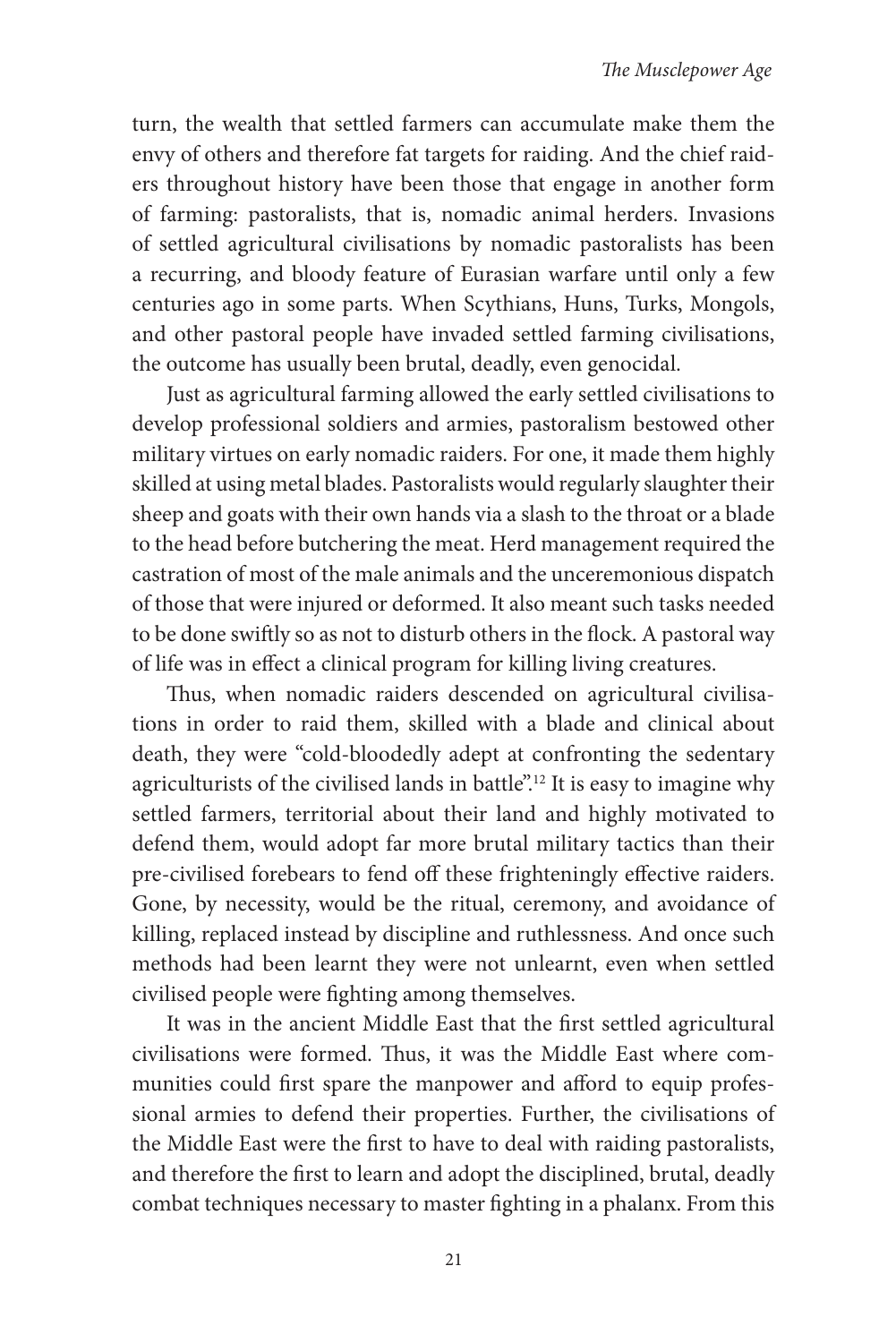techno-military cocktail, and after the passing of many generations, emerged the first recognisably modern wars; fought by professional armies, equipped with metal weapons, fighting ruthlessly, to the death if need be, for strategic motives. Thus, we have a starting point, the ancient Sumerians of the third millennia BC. What concerns us now is how the weapons and techniques first used by the Sumerians have evolved over time and the effect these changes have had on the nature of warfare.

# **Numbers**

Since the time of the ancient Sumerians until the nineteenth century, among the innumerable and almost constant wars, the birth and death of great kings and queens, and the ceaseless rise and fall of empires, there were only four key technological changes in the weapons that soldiers have carried with them (or rode upon) into battle. From the nineteenth century, the pace of technological change would increase dramatically, but even though the pace of change was slower in past millennia it was clear that the size of battles was profoundly influenced by changes in military technology.

The four key technological developments were: chariots, iron weapons and armour, cavalry, and guns. Of these four, iron weapons and armour and guns are comparatively cheaper, more plentiful, and easier to use than their predecessor weapons, and thus they could facilitate the creation of large armies. While these weapon systems prevailed, quantity tended to outweigh quality in importance. In contrast, chariots and cavalry are more complex and expensive weapons systems. They rely on a qualitative advantage, and thus armies were generally smaller while these weapons systems prevailed. Because of these differences, during the period when iron weapons and armour and guns were predominant, societies tended to organise themselves in ways that could best facilitate the recruitment of large armies. This ultimately led to societies during the Iron Age and Gunpowder Age embracing universal conscription, the most prominent cases being the Greeks and Romans during the Iron Age, and the French after the French Revolution during the Gunpowder Age. At other times, military recruitment methods tended to be more limited and exclusive and political systems reflected this.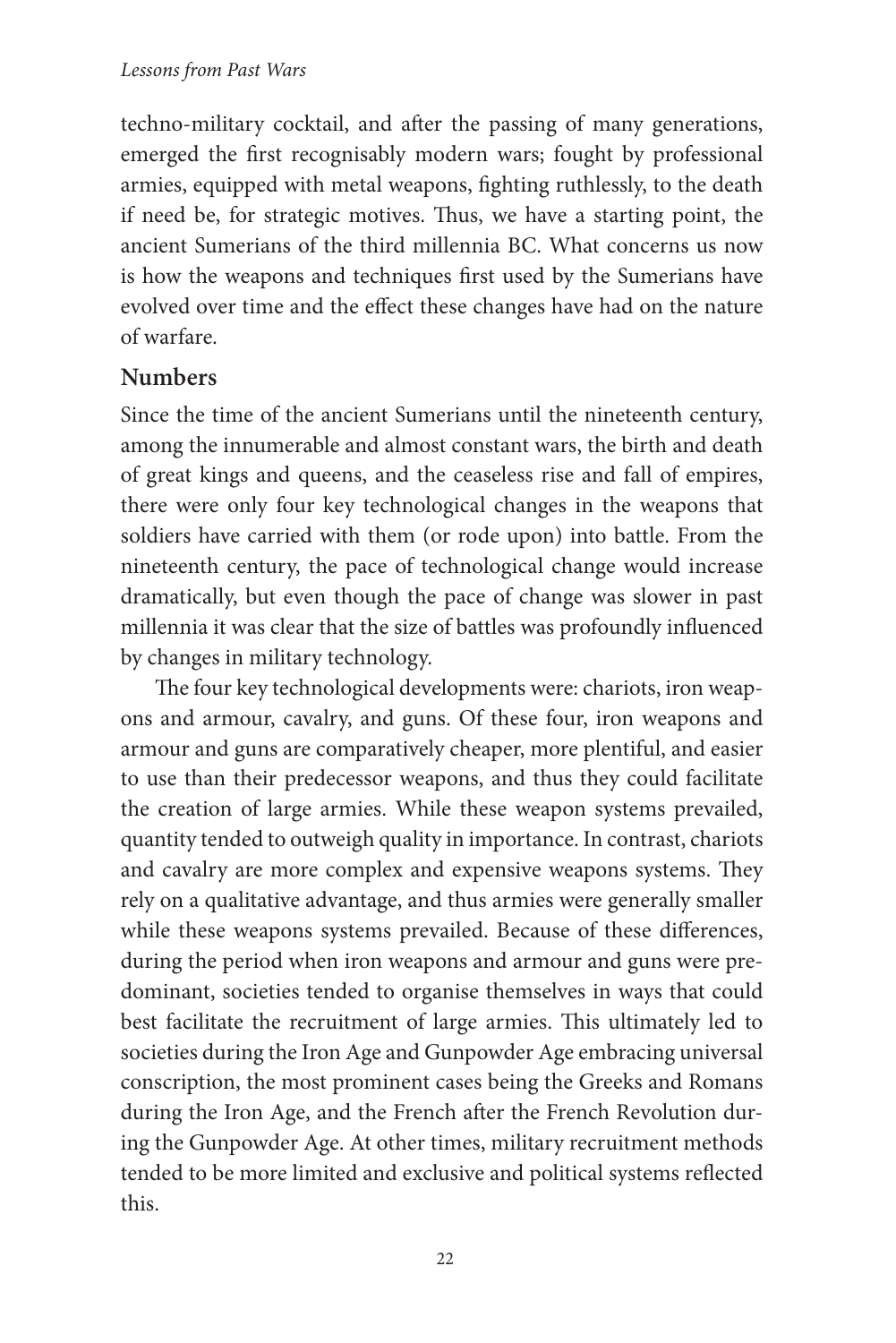The consequence of these trends was that, in the Mediterranean world (the Middle East, Europe and North Africa) during the Musclepower Age, the period of Iron Age weapons and the ascendancy of Greece and Rome – that is, approximately between 500 BC and 450 AD – saw much larger battles than the period before or afterwards. Ascertaining the precise number of combatants that participated in ancient battles is difficult. Accurate records were not usually kept or have been lost. Ancient historical or eye-witness accounts of battles that have survived were notorious for over-inflating the size of armies. And the further back in history one looks, the harder it is to accurately ascertain what was happening. But if accuracy is elusive, overall trends within broad margins of error are less so. During the period between 500 BC and 450 AD there were numerous large battles that involved over 100,000 soldiers, sometimes far more than this. Whereas, before or after this period even the largest, most important battles never reached the figure of 100,000 combatants, or even came close. The reason why does not seem to be because the Greeks or Romans (or their enemies) were more warlike or because they were fighting wars for more important reasons. As we will see, the same trends at the same level of techno-military development occurred elsewhere outside of the Mediterranean world. The reason for this almost millennia long surge in the size of battles was changes in military technology.

#### *Musclepower weapons*

All things being equal: "The more soldiers - whether bowmen, spearsmen or swordsman – you could put into the attack, the greater your chances of victory."13 Of course, this does not hold true in every situation. At the Battle of Cannae (216 BC) an outnumbered Carthaginian force under Hannibal comprehensively defeated a bigger Roman army, largely due to superior generalship. But when applied to soldiers equally well led and trained and with comparable weapons, morale and skill, the logic of more is best is sound. But at times it could be very difficult supplying soldiers with the bows, spears, or swords they needed, so scarcity of weapons was a limiting factor to deploying more bowmen, spearsmen, and swordsmen. At other times, even if you did have many bowmen, spearsmen, and swordsmen, new weapons or techniques came along that could trump sheer numbers.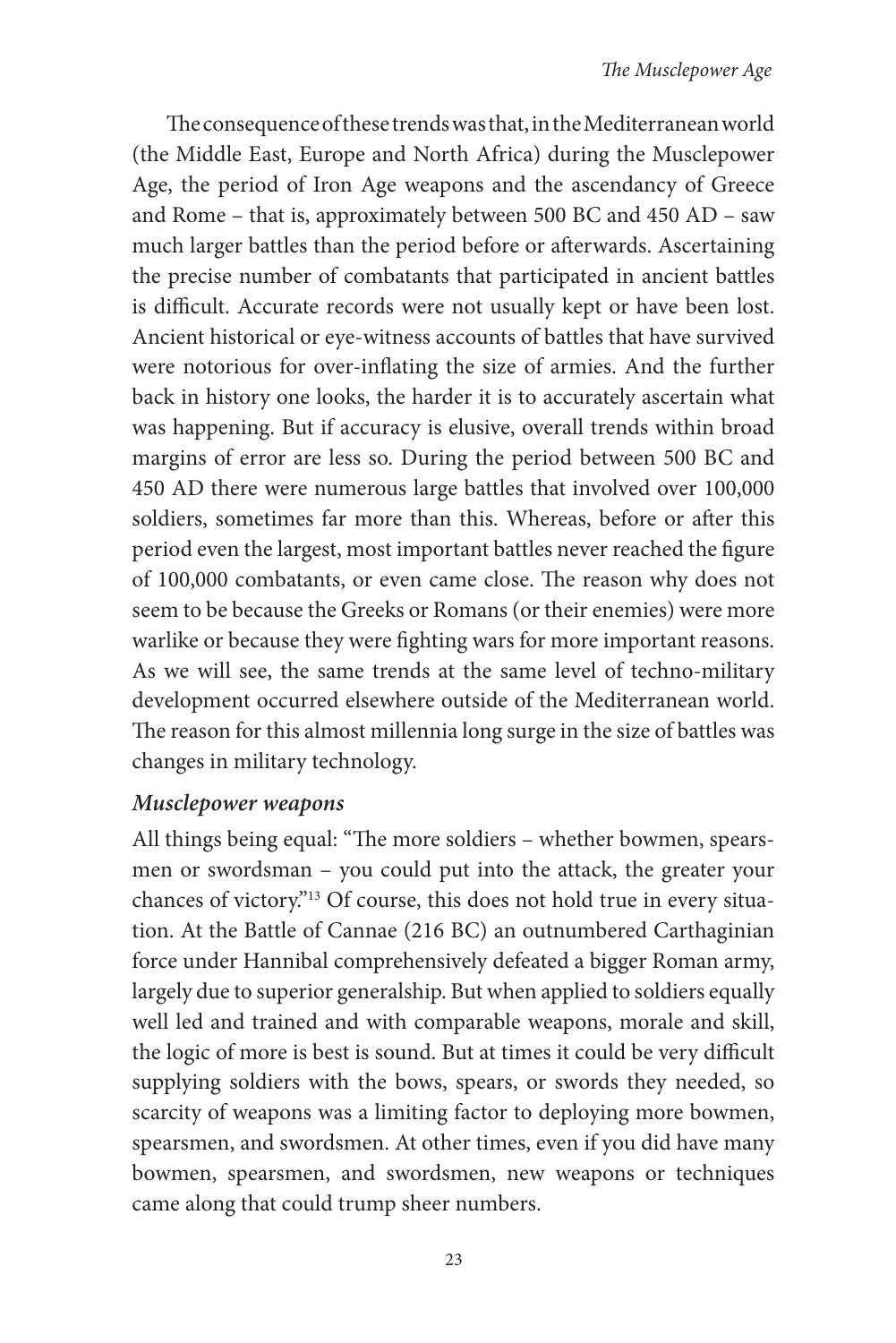#### *Lessons from Past Wars*

In the wars fought by the Sumerians around 2500 BC, the dominant battlefield weapons of that era were bronze-edged weapons. Bronze is an alloy of copper and tin. Copper is an abundant metal but is soft. Tin gives bronze the hardness to be effective for stabbing and slashing but is far rarer. The rarity and expense of bronze meant that metal weapons, in historian William McNeill's words, could only be obtained by "a few privileged fighting men".<sup>14</sup> A small army made up of a privileged few armed with bronze weapons would be more effective than even a much larger army without them. Thus, in some ways the Bronze Age more closely resembles the techno-military paradigm of the present day than that of World War II. During the war in Afghanistan in 2001, and the invasion of Iraq in 2003, outnumbered American-led forces toppled the Taliban and removed Saddam Hussein. The reason why was because the American forces had satellite, radar and infra-red surveillance, digital command and communications systems, precision-guided bombs and missiles, air support from the latest jet fighter-bombers and helicopter gunships, and the latest tanks, artillery and infantry vehicles; while their enemies – although outnumbering them considerably – did not.

The first major change in weapons technology was the introduction of the chariot, which first appeared in wars in the Middle East around 1800 BC. It was developed by pastoralists, herding their animals on the great Eurasian Steppe stretching from the Ukraine to Mongolia. Pastoralists of the steppe were the first to domesticate horses, and although they were too small at that time to be ridden on their backs, someone had the idea of improving mobility by tethering one or two of them to a wheeled cart. Its introduction to the Middle East may have been part of the periodic nomadic raids on settled civilisations, or it may have been simply traded and sold. Whatever the cause, the disciplined armies of the civilised lands of the Middle East took to these new contraptions with gusto. With a crew of two – one to drive and one to shoot arrows – they were the perfect platform for manoeuvring around the battlefield. They could stay out of range of the spears and swords of the infantry phalanx, and with their speed, manoeuvrability and armoured frames they were hard for archers on foot to hit. One crew could hit six enemy infantrymen per minute. "Ten minutes' work by ten chariots would cause 500 casualties or more, a Battle of the Somme-like toll among the small armies of the period."<sup>15</sup>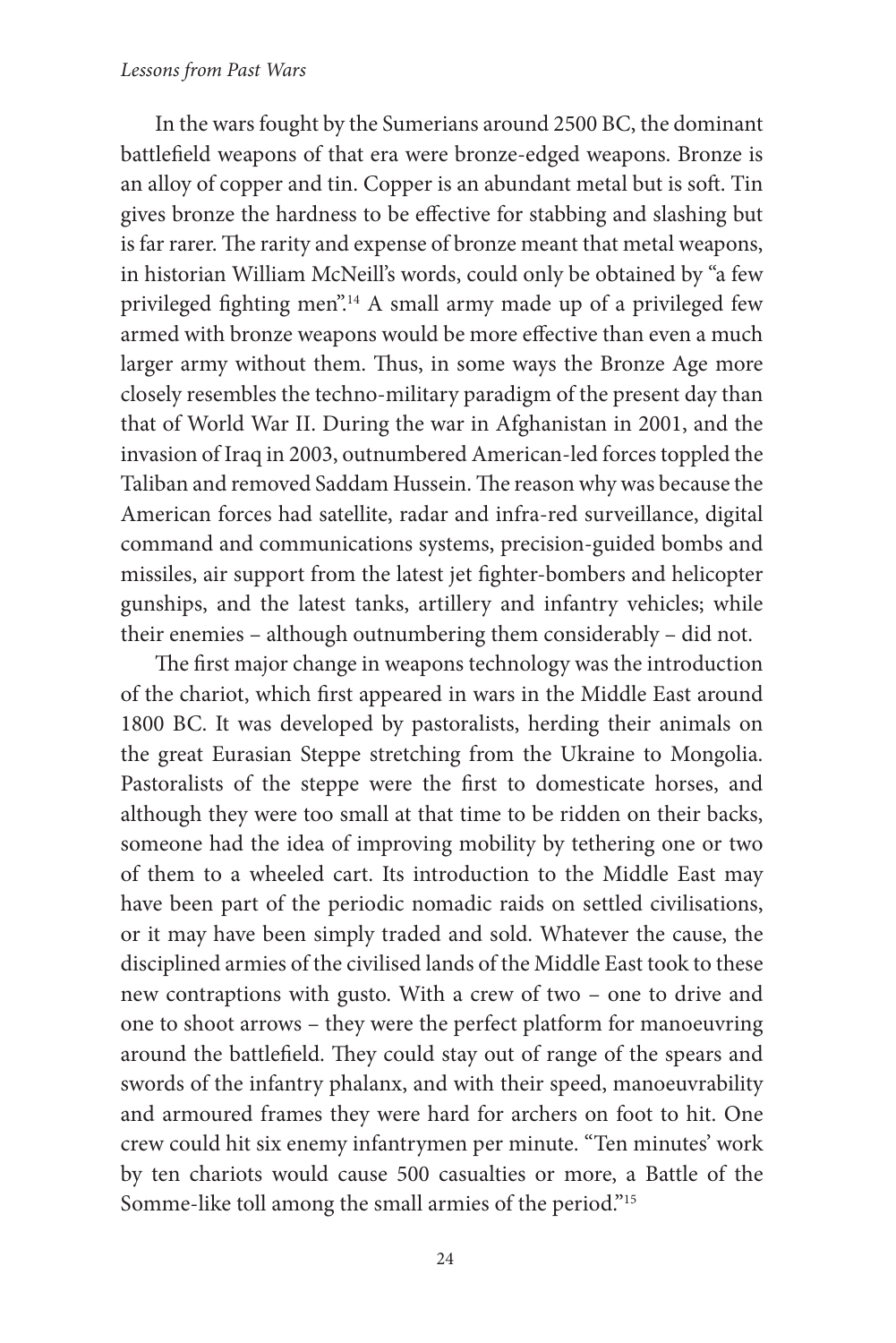The ability of one chariot to pick off multiple targets and remain invulnerable clearly gave whoever could master this new weapon system a qualitative advantage, even over an army equipped with bronze weapons, further tilting the balance in favour of quality over quantity. But it was a complex weapon system to produce for those times and did not come cheap. There was the cost of cladding them in bronze, along with assembling the hubbed wheels which were made of wood and needed to be perfectly circular and balanced so as not to rattle apart under the weight of the frame and crew. To shoot from a moving platform required short but strong bows, and the compound bows that were developed for this purpose also required a high degree of craftmanship.<sup>16</sup> Chariots were hand-built pieces of art, the Stealth bombers of the Bronze Age, and their deployment on the battlefield in many ways resembles present day military thinking where having a few brilliant, complex, and hugely expensive weapons – modern tanks, jet fighters, nuclear-powered submarines and aircraft carriers and the like – is generally preferred over sheer mass and weight of numbers. The largest chariot battle ever was the Battle of Kadesh (1274 BC) in which the Hittities and Egyptians had about 3500 chariots each. As impressive as this was, any state that could afford such an investment would have been able to field a huge army if these resources had instead been invested in equipping infantry. Obviously, they thought the advantages of chariots at that time was the better bet.

But the odds of this bet would change when it became cheaper to field a large infantry army. That is what happened with the next revolution in weaponry: the invention of iron from around 1200 BC. Iron weapons did not change battlefield techniques much (slashing and stabbing remains much the same regardless of the type of metal), but iron is far more plentiful than bronze. Deposits of iron are widespread in the earth's crust and once the techniques for smelting it were mastered, limitations in the supply of metal ceased to be a limitation on the size of armies. Far from being the preserve of a privileged few, once metal became dramatically cheaper, the abundance of iron meant that "a relatively large proportion of the male population could acquire metal arms and armour."<sup>17</sup> This would facilitate the creation of much larger armies.

The next revolution in weaponry was cavalry. Selective breeding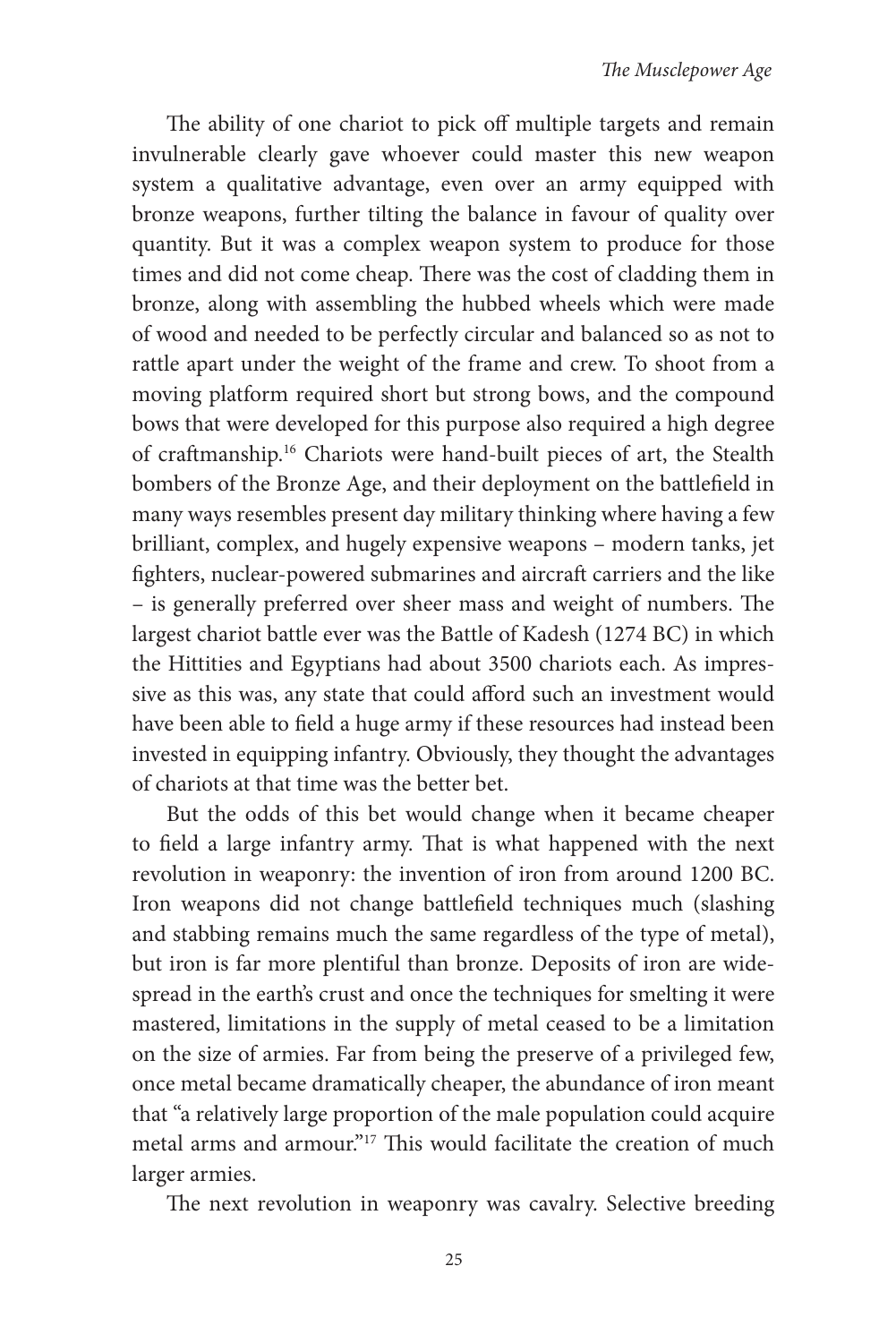#### *Lessons from Past Wars*

for generations had meant horses had grown much stronger than the ones that pulled early chariots, and their masters could now ride on their backs. The benefits from the improved mobility and lethal striking power of a well-trained archer on horseback was demonstrated during the periodic invasions into the settled agricultural civilisations of the Mediterranean world by nomadic pastoralists. First the Sarmatians in the first century AD, then the Goths, Huns, Bulgars, Avars, Magyars, Turks and finally, and worst of all, the Mongols, there would be over a thousand years of successive incursions by nomads descending from the Eurasian Steppe on horseback. But cavalry transformed battlefields most completely when the armed horseback rider was matched with the invention of the stirrup. Stirrups first appeared in Europe in the fifth century and allowed a warrior on horseback to brace himself and therefore be able to use solid weapons (such as a lance or sword) rather than just fire arrows. If the horse, with a stirrup mounted and lance armed rider, were both clad in body armour for protection, they could unleash a fearsome new battlefield technique: the cavalry charge. This proved to be an exceedingly effective technique because "a knight's charge, delivered at full gallop, concentrated an enormous momentum at the lance tip. Only an army similarly equipped could hope to counter such concentrated force."<sup>18</sup>

According to military historian Michael Howard: "Horsemen thus armed had an advantage over men fighting on foot as absolute as that which, a millennium later, men armed with breech-loading firearms had over enemies armed only with spears."<sup>19</sup> However, fighting on horseback was expensive. A mounted knight would need a lance, a coat of mail from neck to knee, a battle sword, helmet and shield, the horse itself and more than one for an extended campaign. A cast of retainers were also needed for the knight as well: a shield bearer, a groom, a mounted horseman to scout and skirmish for him and a foot soldier or two to stand guard. "The whole apparatus came very expensive indeed."20 It was impossible for soldiers equipped in such a way to appear on battlefields in large numbers.

#### *Recruitment*

Thus, of the dominant battlefield weapons of the Musclepower Age, the period of iron weapons and armour facilitated large armies because they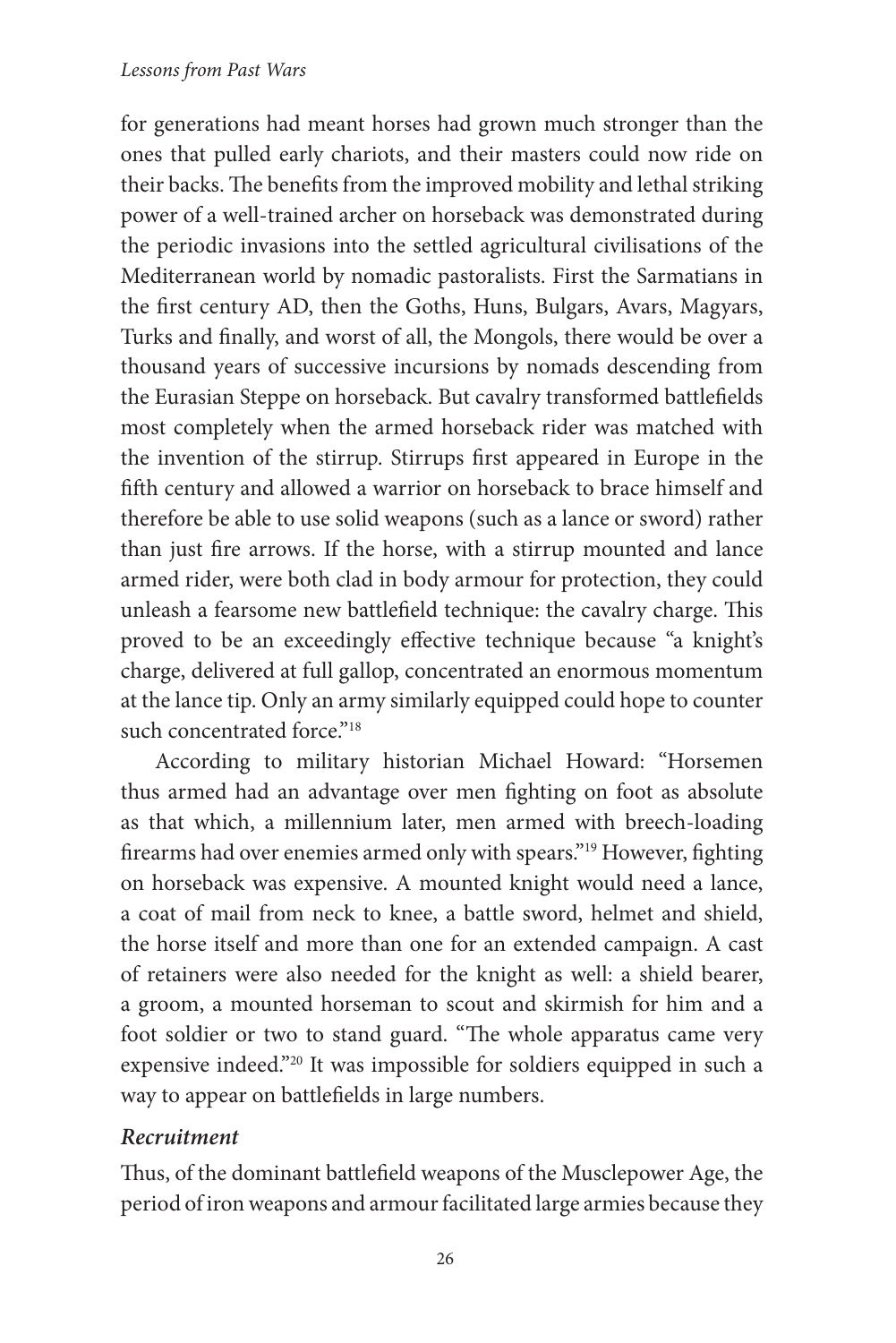were cheap and abundant, while the expense and scarcity of bronze, chariots and cavalry did not. But creating a large army was easier said than done. Equipping an army with weapons is only part of the process. An army needs to be recruited somehow, and each method brings risks to the ruling class who wish to utilise such an army. Soldiers can be paid to serve, but the state needs to have the organisational wherewithal to efficiently tax the population to pay for a large army. Unpaid soldiers are liable to turn against their masters, as is an overtaxed population. Soldiers can be compelled to serve, but the state needs to have the requisite strength to enforce such orders, or else such compulsion is liable to lead to rebellion and uprisings among the population. Soldiers can be encouraged to volunteer for service, but what rights and privileges need to be offered as inducement, and what risk does the grant of such rights expose the ruling class to? A large group of armed men can become a source of political power, and thus pose a risk of insurrection or challenge to its rulers. Arming the masses can be dangerous, and therefore to successfully create large armies equipped with cheap iron weapons and armour required states to be strong, organised, or popular, or preferably some combination thereof (even volunteers expect to get paid; even if soldiers can be compelled it will be easier if service is also popular). Those states that best mastered this were rewarded with military success over weaker states. If the weaker state became absorbed into the stronger state, and if the methods of organisation and recruitment could be scaled up, the stronger state would become even stronger again. Thus, in the Iron Age, success would beget more success and led to the era of the large and powerful empires of the ancient world, and when these empires clashed, the largest battles yet seen.

The military benefits of being strong, organised, or popular would recur in World War II. The military was a source of political instability for the rulers of three of the six main combatant nations during that war, all three of which counted among the losers. The Italian military was instrumental in removing dictator Benito Mussolini from power in July 1943, who was replaced by army commander Marshal Pietro Badoglio. The leadership of Imperial Japan before the outbreak of war has been described as "Government by Assassination"<sup>21</sup> as members of the civilian government were likely to be killed if they pursued policies disagreeable to the Japanese military, such as proposing limitations on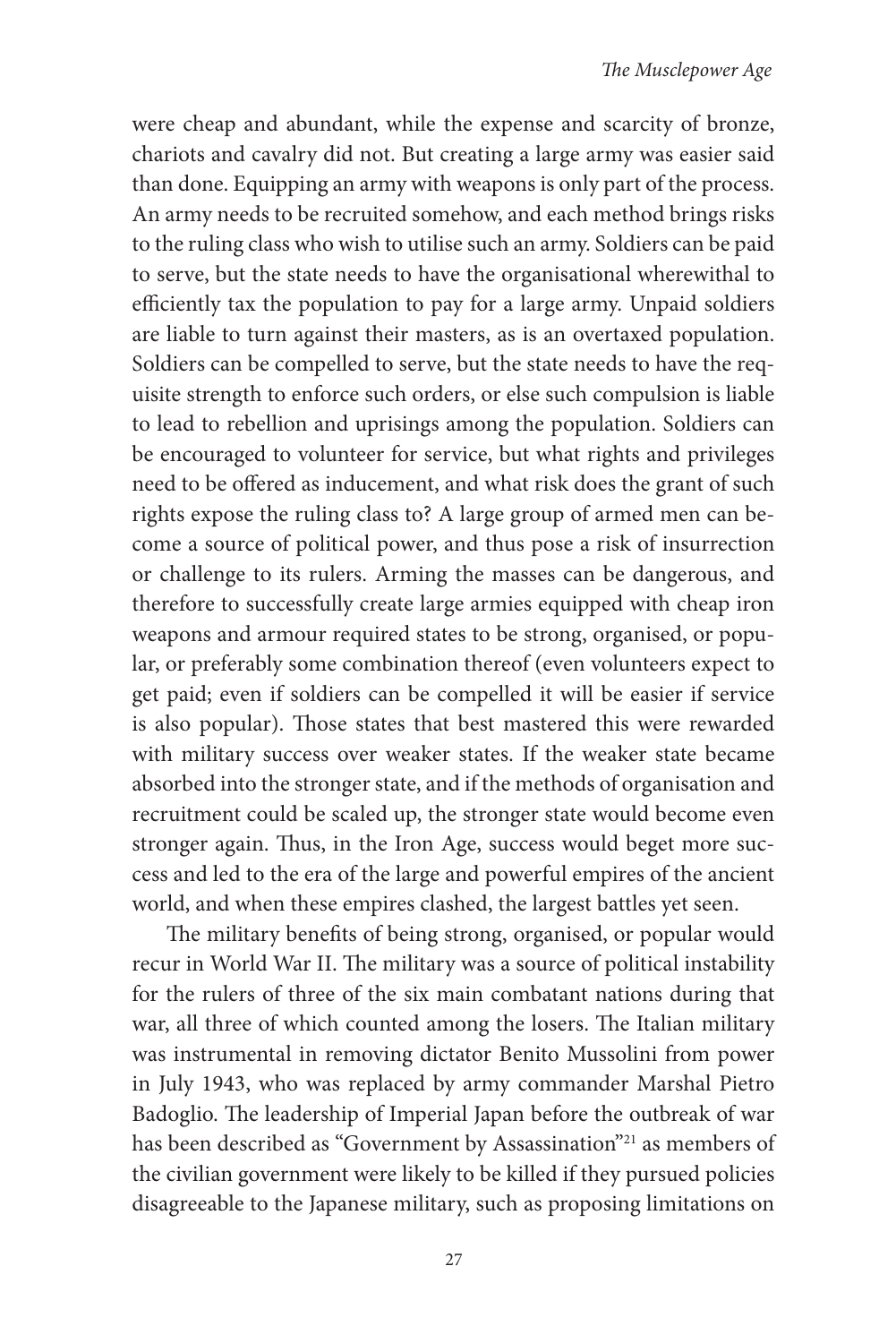#### *Lessons from Past Wars*

armaments expenditure, which hamstrung the development of sensible strategy. There were several plots by the German military to kill Adolf Hitler, the one that came closest to fruition being the bomb plot of 20 July 1944 carried out by a Wehrmacht Colonel, Claus von Stauffenberg. In contrast, the democracies had no such problems, nor did the Soviet Union. Stalin had systematically purged and decimated his officer corps in the 1930s to the point where they were so cowed as to be politically powerless. Thus, the popular governments, and the very strong, feared their militaries less, and had greater control over them.

A Bronze Age tyrant had an easier time controlling the military because the limited availability of bronze weapons and chariots meant armies were smaller and could be recruited from a more limited and exclusive group within society, and the high cost, scarcity, and difficulty in making these weapons made it easier for a central government to control their availability. Keeping the keys to the armoury was one way to help keep control of your army. In contrast, during the Iron Age iron weapons were so cheap that anyone could afford them. "Iron swords were the ancient equivalent of AK-47s, giving every angry young man the same killing power as the representatives of law and order."<sup>22</sup>

The first state that successfully managed to deal with these angry young men with iron swords and create a large army out of them was the Assyrian Empire in the 800s BC. This empire was sufficiently strong and internally well governed to be able to conscript large numbers of its subjects and had the capability of raising enough taxes to pay them properly. To illustrate the military consequences, Sargon of Akkad, a Bronze Age ruler in the Middle East at about 2250 BC, in territory overlapping that of the Assyrians one and half millennia later, was thought to have a great army for the time, which numbered about 5400 men.<sup>23</sup> In 870 BC the Assyrians had an iron equipped army of 50,000, and by 845 BC it exceeded 100,000.24

In the era when cheap iron weapons and armour dominated battlefields, the system of recruitment adopted by two states, the Greeks and the Romans, would prove the benchmark for raising large, quality armies. This was because they were able to elevate service in the army to the status of a civic virtue. These societies were highly democratic and egalitarian compared to most ancient states, although not utopias by our modern standards; they owned slaves, women had no vote, suffrage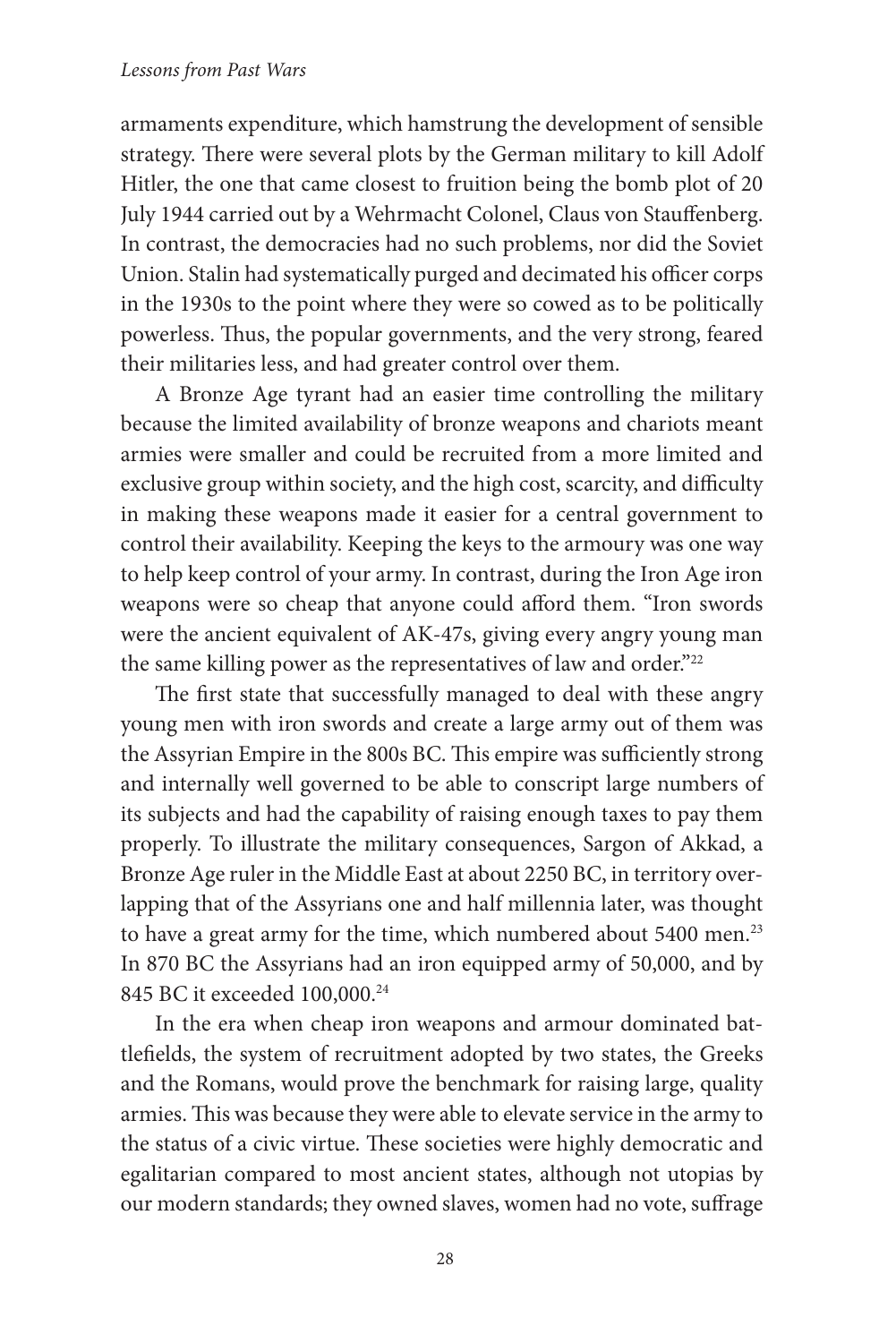was limited to the propertied class, and authoritarian strongmen occasionally took control of the reins of power. But ancient Greece and Rome had a degree of representative government, respect for liberty, free thought, and debate, and thus a level of popularity among the citizenry that the government, when needed, could recruit soldiers in enormous numbers.

In 216 BC Rome faced military disaster at the height of the Punic Wars (264–146 BC). The Carthaginians under Hannibal had inflicted defeat after defeat on the legions of Romans, culminating in the catastrophe of the Battle of Cannae in which 50,000 Romans were slaughtered. However, the citizens of Rome responded:

Within a year after the defeat, the Romans navy was on the offensive in Sicily, all the losses of Cannae had been replaced, and the thrice-defeated legions were twice the size of Hannibal's victorious force.<sup>25</sup>

It was the ability to replace losses and field larger armies that led to Rome's eventual victory over Carthage and thus to the creation of the Roman Empire. Rome could do this because it was able to mobilise its citizenry for war, "and do so in legal, constitutional fashion that guaranteed the support of even the lowliest farmer". Historian Victor Davis Hanson calls this ability to raise large numbers of loyal, willing soldiers from among the free citizenry "civic militarism". It was the notion that, "those who vote must also fight to protect the commonwealth, which in the exchange had granted them rights".<sup>26</sup> Thus recruitment into the military was universal, open to and expected of all citizens. Far from the central government limiting the distribution of weapons as a means of control, citizens were often expected to provide their own, which of course had become possible even for the common citizen due to cheap and abundant iron weapons and armour.

Rome would again face dangerous enemies – Numidians, Germans, Gauls, Goths – who might annihilate a Roman army, but the "most stunning victories of the enemies of Rome meant yet another Roman army on the horizon, while their own armies melted away with a single defeat".27 Such sentiments could equally apply to the Soviet Union during World War II. The Red Army would lose some six million men killed, wounded or captured in the first six months of Operation Barbarossa,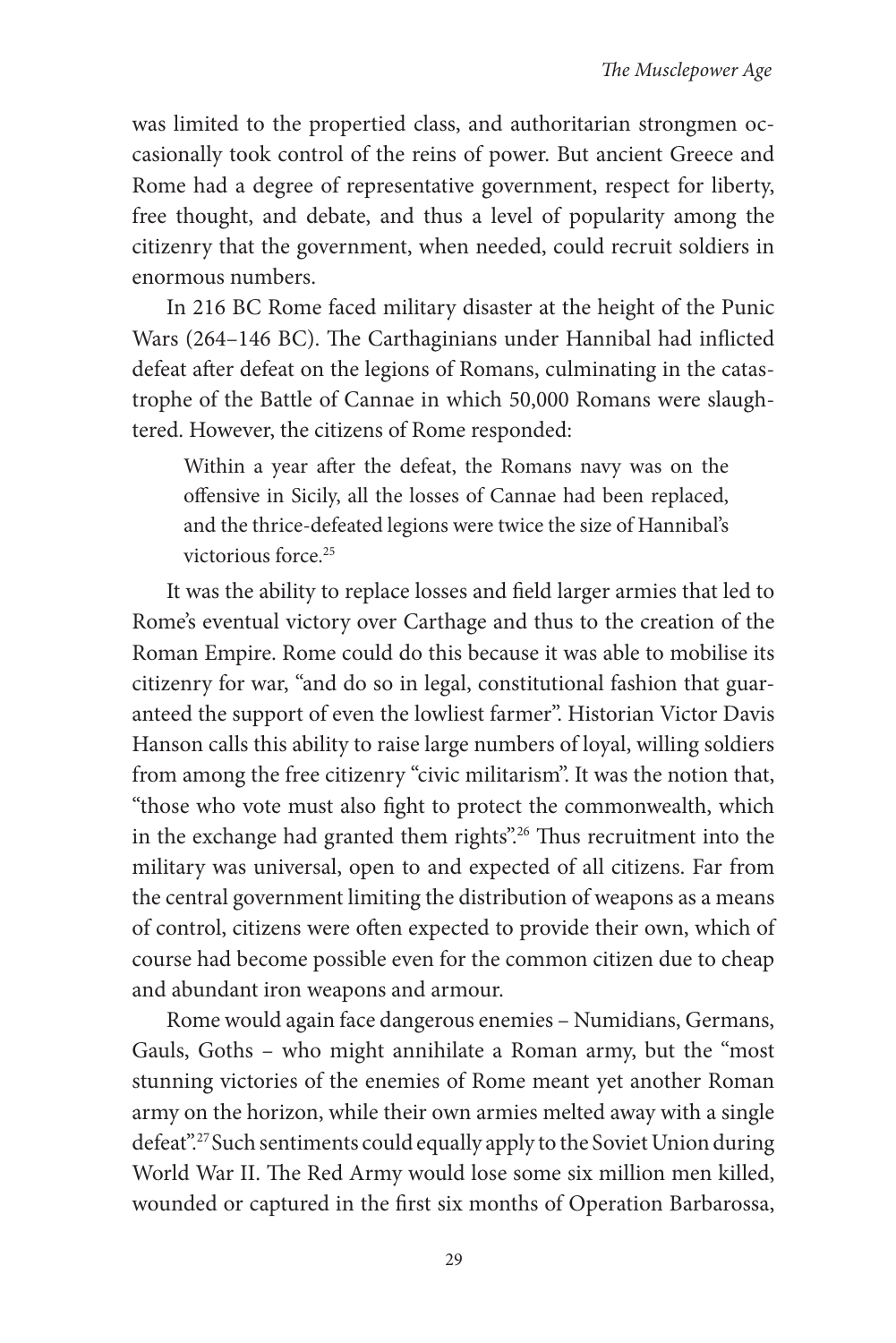the German invasion of the Soviet Union in June 1941. Yet these losses were replaced, and fresh armies were always on the horizon. The key difference however was that far from the Germans "melting away" they would endure their own enormous losses and still kept on fighting.

When the Roman Empire eventually declined and fell, the new management was not so enlightened or capable of mobilising the masses, and because cavalry was becoming the preeminent battlefield weapon, nor did they have to. The Mediterranean world was attacked by barbarian horse nomads from the Eastern Steppe, by sea-borne Viking marauders from the north, and Arabs enthused by the new religion of Islam from the south. After these invaders had conquered, settled, fought with and absorbed one another the ultimate outcome was the creation of much smaller, weaker, less organised, and less popular states. Universal recruitment was over for now, and other methods of raising armies were adopted. In Europe, the principal such system was feudalism.

Military recruitment under feudalism involved a sovereign monarch granting land to a subordinate nobleman from which he may extract rents, taxes and services from the local populace working that land. This grant also carried with it the right to bequeath the land to that nobleman's descendants. But obtaining such a grant was on the condition that he maintain a military force on his land. The size of the force would depend on the size of land and would generally be recruited from the lesser nobility of that region (who in turn had been granted further subordinate property rights over a portion of the land) perhaps fleshed out with mercenaries paid for from the rents and taxes extracted from the populace. This force could be called upon when the ruling monarch required it in order to help fight his wars. A system which relied on military service being provided by a small propertied class was highly exclusive and therefore could never reach the manpower heights of the era of the Greeks or Romans. Armies became tiny and fragmented in comparison to the vast Roman legions. By feudal times no kingdom in Western Europe could muster an army even close to the size of the Roman force that had been annihilated at Cannae hundreds of years before.<sup>28</sup> Outside of Europe, highly restrictive military recruitment methods similar to feudalism were also being adopted. In the Muslim lands of the Middle East and North Africa, after their conquest by Arabs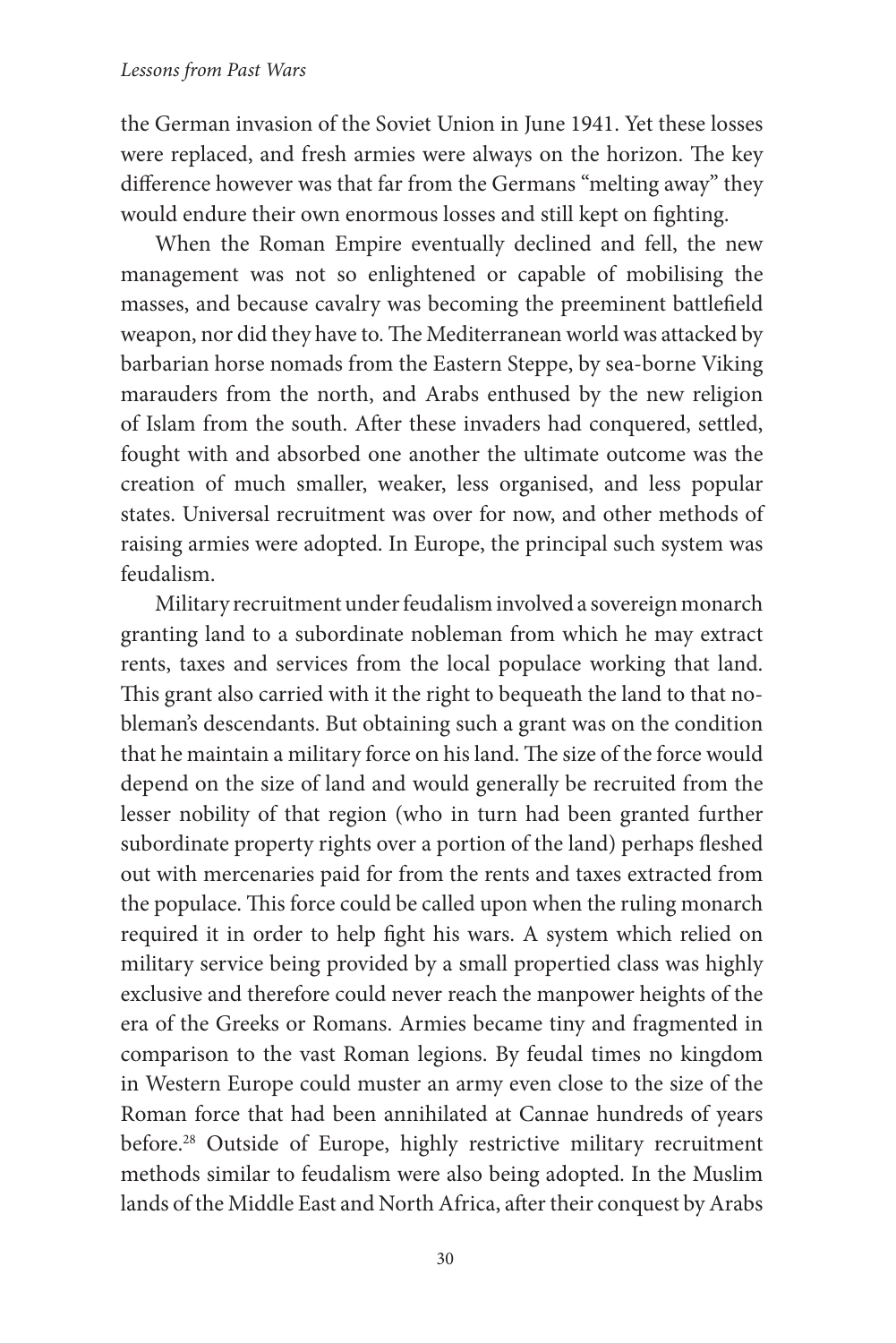from the seventh century, religious strictures dictated that soldiers could only be drawn from a class of slaves, such as the Marmelukes of Egypt and the Janissaries of the later Ottoman Empire, which severely restricted the size of their armies also.

These trends had a major impact on the size of battles during the Musclepower Age. The two largest Bronze Age battles that we know of were the battles of Megiddo (1457 BC) and Kadesh (1274 BC). The numbers involved were about 25,000 in the case of the former, perhaps 37,000 in the case of the latter. After the rise of the Greeks from about 500 BC large battles would dwarf these numbers. Plataea (479 BC), a clash between the Greek city states and Persia, could have involved as many as 110,000 Greek troops alone, and well over 200,000 soldiers overall. When Alexander the Great set off on his far-reaching campaigns in the Middle East, he took with him 50,000 Greek soldiers. The three great battles he fought against the Persian King Darius – Granicus (334 BC), Issus (333 BC) and Gaugamela (331 BC) – all involved more than 100,000 soldiers. If it is true that Darius amassed a force three times his size (160,000 soldiers) at Gaugamela, that battle also involved over 200,000 soldiers. In Roman times, Cannae (216 BC) involved about 110,000 soldiers. The culminating battle of Julius Caesar's conquest of Gaul, at Alesia (52 BC), started as a Roman siege but would involve a clash with a relieving army of Gauls under Vercingetorix which was an incredible 250,000 strong. Barbalissos (253) between Rome and Persia involved 60,000 Roman soldiers and more than 100,000 overall. Two battles at Adrianople in 324 (a Roman civil war) and 378 (a battle between Roman and Gothic armies) probably involved a massive 300,000 and 250,000 soldiers respectively.29

After the fall of Rome, feudal battles saw the numbers of soldiers, even during the largest battles of these times, plummet. During the Battle of Poitiers (732), perhaps the most important clash between Islam and Christendom in Europe, each side had between 20,000 to 30,000 soldiers. Another important medieval battle, the Battle of Lechfeld (955) involved the defeat of an invading Magyar army of 25,000 by 8000 German soldiers, armies that have been described as, "sizeable for the time". The Battle of Hastings (1066), perhaps the most famous feudal battle, involved only 15,000 soldiers. Other notable battles such as Legnano (1176), Bouvines (1214), and Agincourt (1415) involved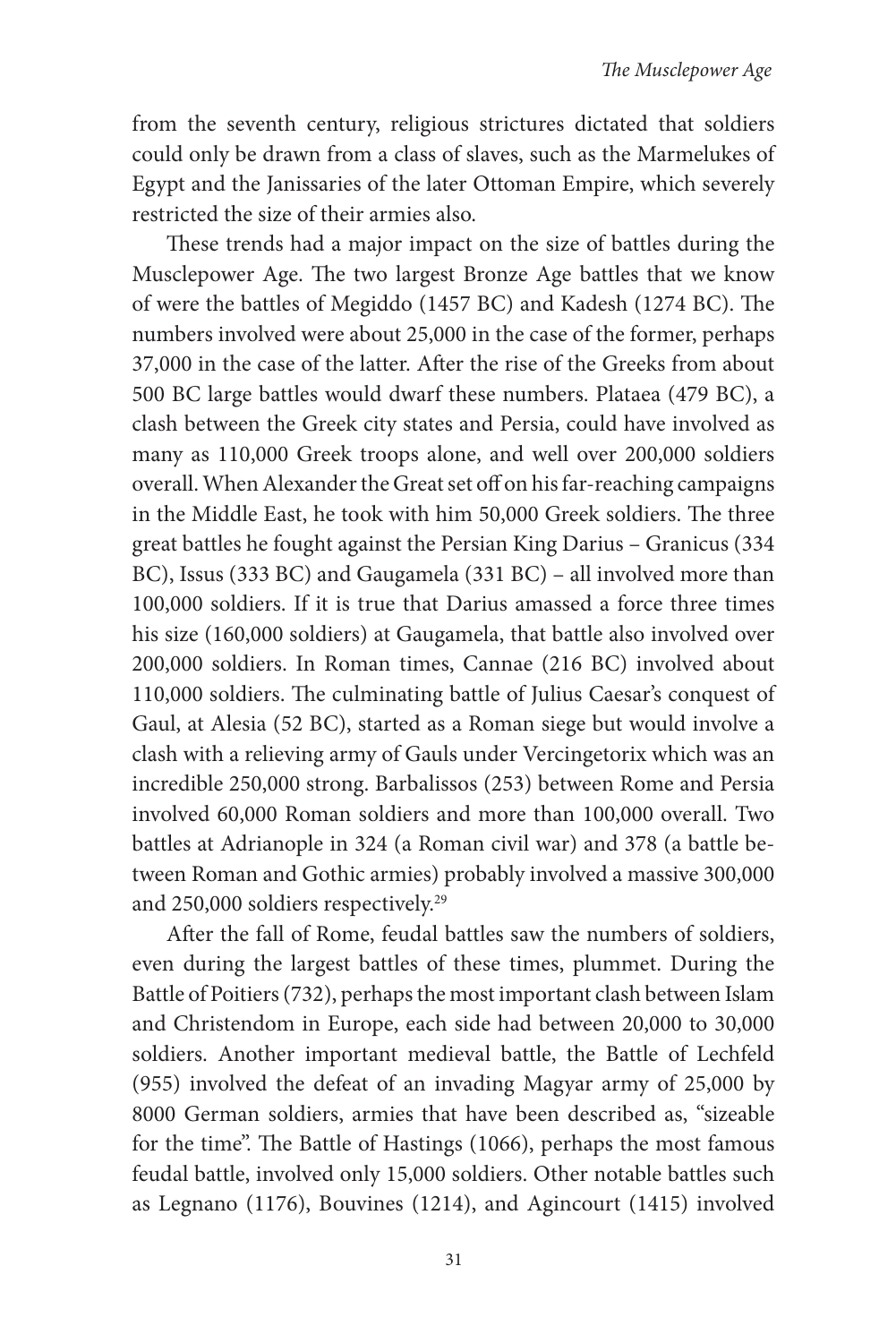10,000, 15,000 and 30,000, respectively.30

It was not only in terms of sheer numbers in which the period of the pre-eminence of large iron armed armies resembled the later big wars of the twentieth century. Of all the wars during the Musclepower Age, the Punic Wars fought in the second and third centuries BC were most similar to World War II. Rome and Carthage had the most heavily militarised societies and economies ever seen prior to industrialisation. At their height, historian Gwynne Dyer estimates that 3 per cent of the total population of the Mediterranean world were under arms, an enormous military commitment for agrarian societies to maintain. "That was probably close to the upper limit that any pre-modern civilised society could afford to devote to war."<sup>31</sup> This was the closest the ancient world came to total war, both sides committing all the human and material resources they could muster to waging war and defeating their enemy.

The flow of events also had a rhythm familiar to World War II. The ultimate winners had to endure their enemy making deep inroads into their territory. Carthage under Hannibal marched from Spain to Italy to defeat the Romans on their own territory at Cannae. Two millennia later the Germans would conquer Western Europe and reach the gates of Moscow, and the Japanese made it into India and deep into the Pacific. In both wars these fortunes would change. The Roman legions would end up besieging the Carthaginian capital, which was eventually conquered, sacked, and destroyed. Likewise, the Axis victories in Europe and the Pacific were also reversed. The ruins of Berlin would be occupied by the Red Army in 1945. The Japanese surrendered in Tokyo harbour in the same year with their capital flattened by firebombing.

The tendency for Iron Age weaponry to lead to the recruitment of the biggest armies and result in the biggest and most destructive wars was also evident beyond the Mediterranean world. The same technomilitary changes that occurred in the Mediterranean world would occur in comparable ways in the other regions where agricultural civilisations had formed within Eurasia: in South Asia and China. The exact timing and pace of the changes, such as when chariots or iron weapons were introduced, or when empires were invaded by nomads disrupting the status quo, would differ somewhat between regions, but the overall trends were similar. In particular, the level of techno-military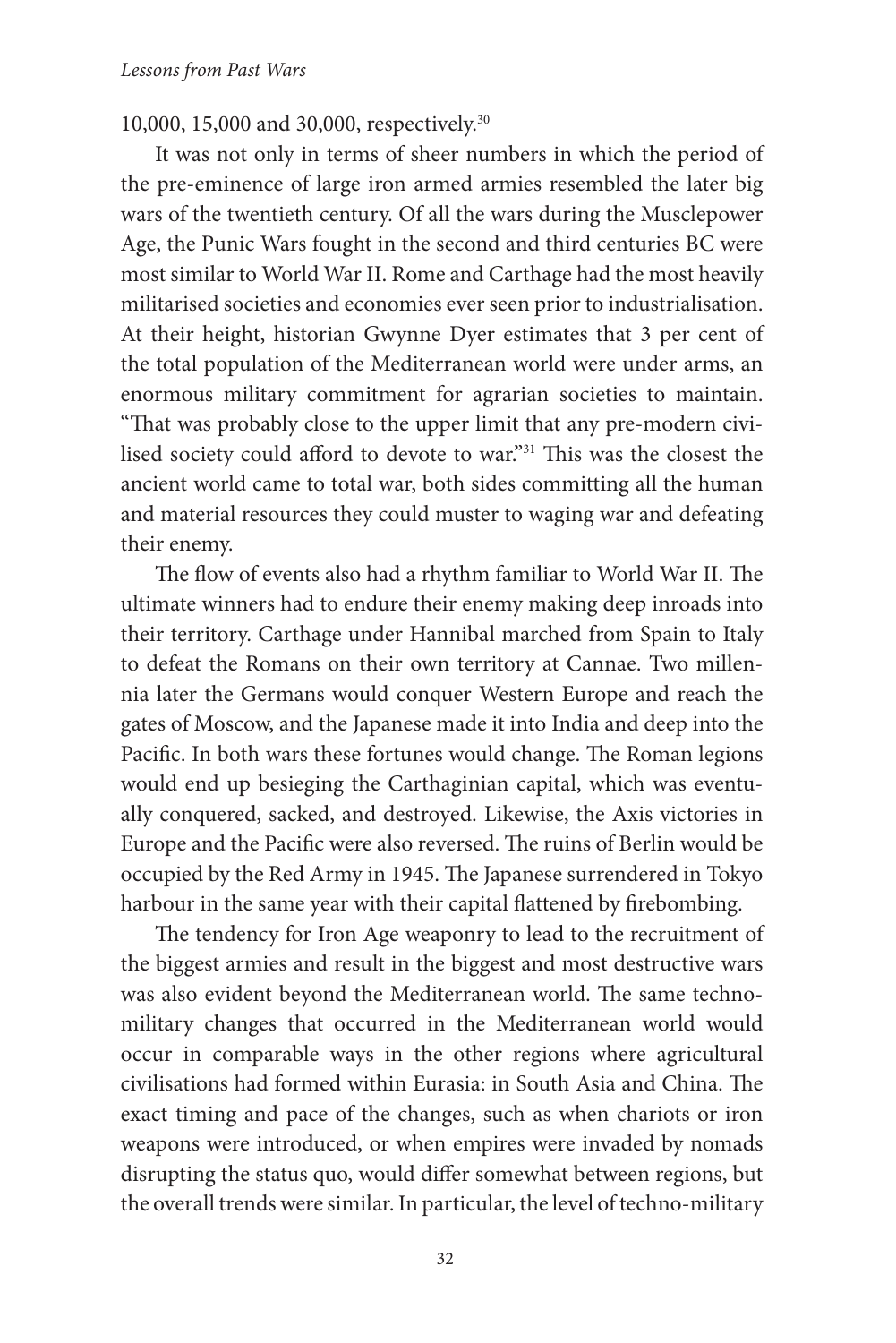development that was producing big wars in the Mediterranean world during the Musclepower Age would do the same thing in India and China. The starkest illustration of this similarity occurred during the 260s BC. In this decade, the Punic Wars in the Mediterranean got started (the biggest wars in the Mediterranean world during the Musclepower Age), a war in China between the Qin and the Zhao (the biggest war in China during the Musclepower Age) was in full swing, as were the Kalinga Wars in India between the Mauryan Empire and the state of Kalinga (the biggest war in India during the Musclepower Age). These were all massive wars fought by large states with big armies equipped with cheap iron weapons and armour. In each case the victors would go on to create large, dominant empires, and thus they were all strong enough to conscript their subjects on mass. The battles were correspondingly huge, the biggest yet seen. The Changping campaign in China from 262–60 BC involved over 500,000 soldiers, the largest military operation anywhere during the Musclepower Age.32 It seems it was a global phenomenon that the combination of cheap iron weapons and armour and the corresponding ability to recruit large masses of soldiers led to the biggest of wars.

By World War II the numbers of soldiers involved in battles had grown to enormous sizes, far exceeding even these titanic ancient clashes. If the prevailing weapons systems and methods of recruitment do, as it seems, have an impact on the size of battles, by either facilitating large armies on the one hand or emphasising quality over quantity on the other, then it would be expected that the prevailing weapons systems and recruitment methods during World War II must have encouraged size over quality in the most extreme way. The changes that were brought about to create such a state of affairs is the subject of the next two chapters of this book.

There was one final noteworthy change that took place towards the end of the Musclepower Age: the decline in the pre-eminence of cavalry and its replacement by infantry. It was a gradual decline occurring over a few centuries, rather than brought about by a revolutionary technological change, although new weapons did play a role. Cheap and plentiful access to iron had meant a mounted knight and his horse could be well covered in armour, making them all but impervious to traditional projectile weapons. But the crossbow could fire a metal bolt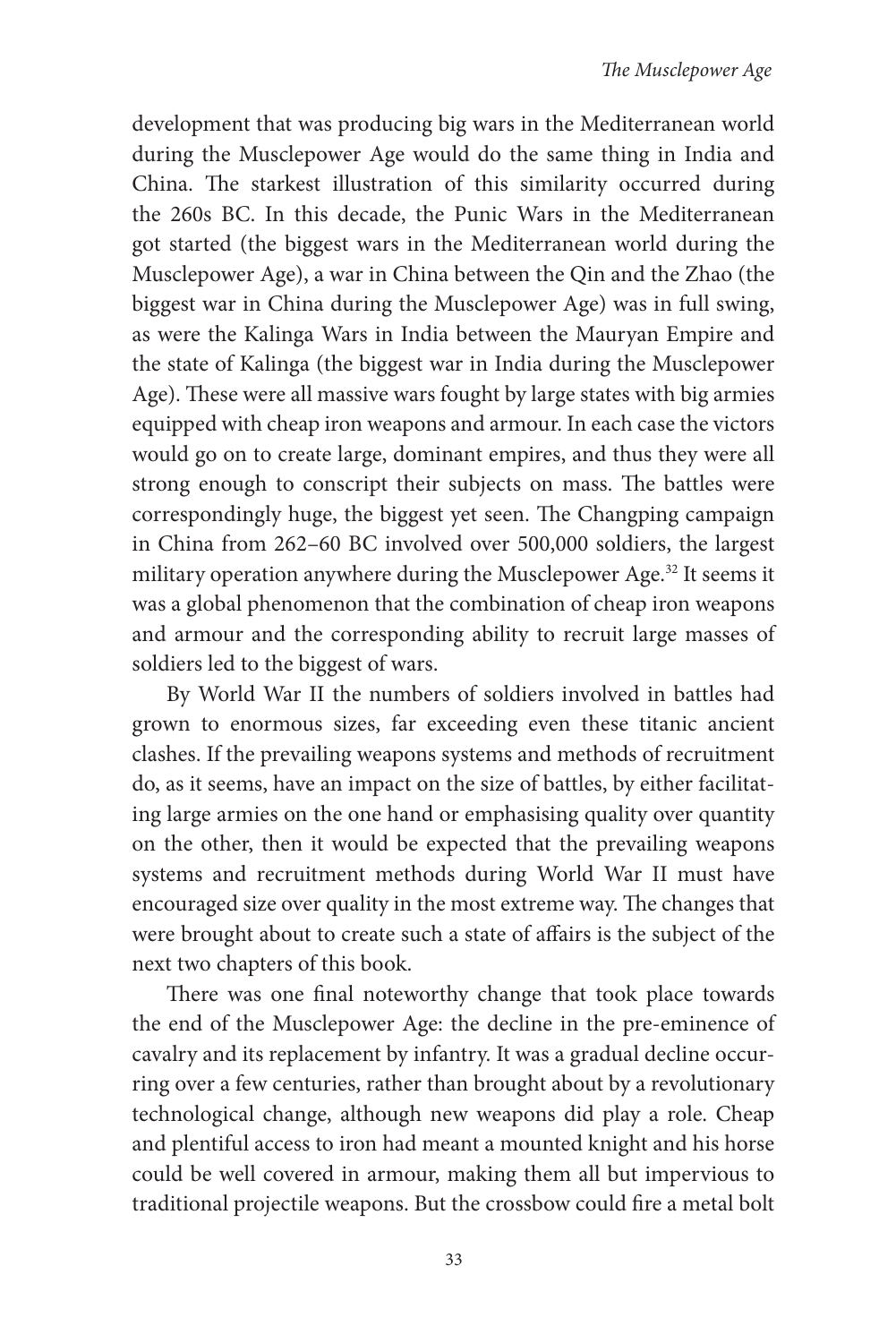capable of piercing armour. The use of crossbows became widespread in Europe as an infantry weapon from the thirteenth century. A mercenary army equipped with crossbows destroyed an army of mounted French knights in Sicily in 1282. But crossbows were never on their own a game-changing battlefield development, as evidenced by the fact that long after their introduction some armies still preferred more traditional longbows. Crossbows do not have the range of longbows, and are slow to reload, which means crossbowmen remained vulnerable to a well-timed cavalry charge.

To get the most out of crossbowmen, they needed to be coordinated with infantry armed with pikes, who could protect them from a cavalry charge. A pike is a long pole with a metal spike on the end, and when pikemen have the discipline and fortitude to stand their ground, their pikes can break a cavalry charge. As early as the Battle of Legnano (1176), Italian pikemen defeated the mounted knights of the Habsburg forces. This story would be repeated over and over: if infantrymen held their ground, they could defeat the soldier on horseback, if they buckled or fled, they were run down and slaughtered. Rebellious Flemish infantrymen defeated French cavalry at the Battle of Courtrai (1302). The Scottish pikemen of Robert the Bruce defeated English cavalry at the Battle of Bannockburn (1314). Swiss pikemen would develop the best reputation for discipline and sturdiness, defeating cavalry at the battles of Montgarten (1315), Laupen (1339) and Sempach (1386).

By the time of the Battle of Agincourt, where French cavalry were stopped and slaughtered by English archers fighting on foot, it was clear that the reign of cavalry was over. Cavalry would still be useful in certain circumstances (for scouting and reconnaissance, the occasional charge against poorly prepared defenders, or to run down a retreating force), but purely in a supporting role, and their numbers would steadily decrease in proportion to infantry. Men fighting on foot would henceforth dominate battlefields. Whatever a foot soldier may be armed with, whether sword, pike, crossbow, longbow and eventually handguns, and however he may be recruited, was likely to be far cheaper and easier than arranging a mounted knight with an expensive horse and all the panoply of equipment which that entailed. From this reality would grow steadily larger infantry armies.

When the Germans during World War II launched Operation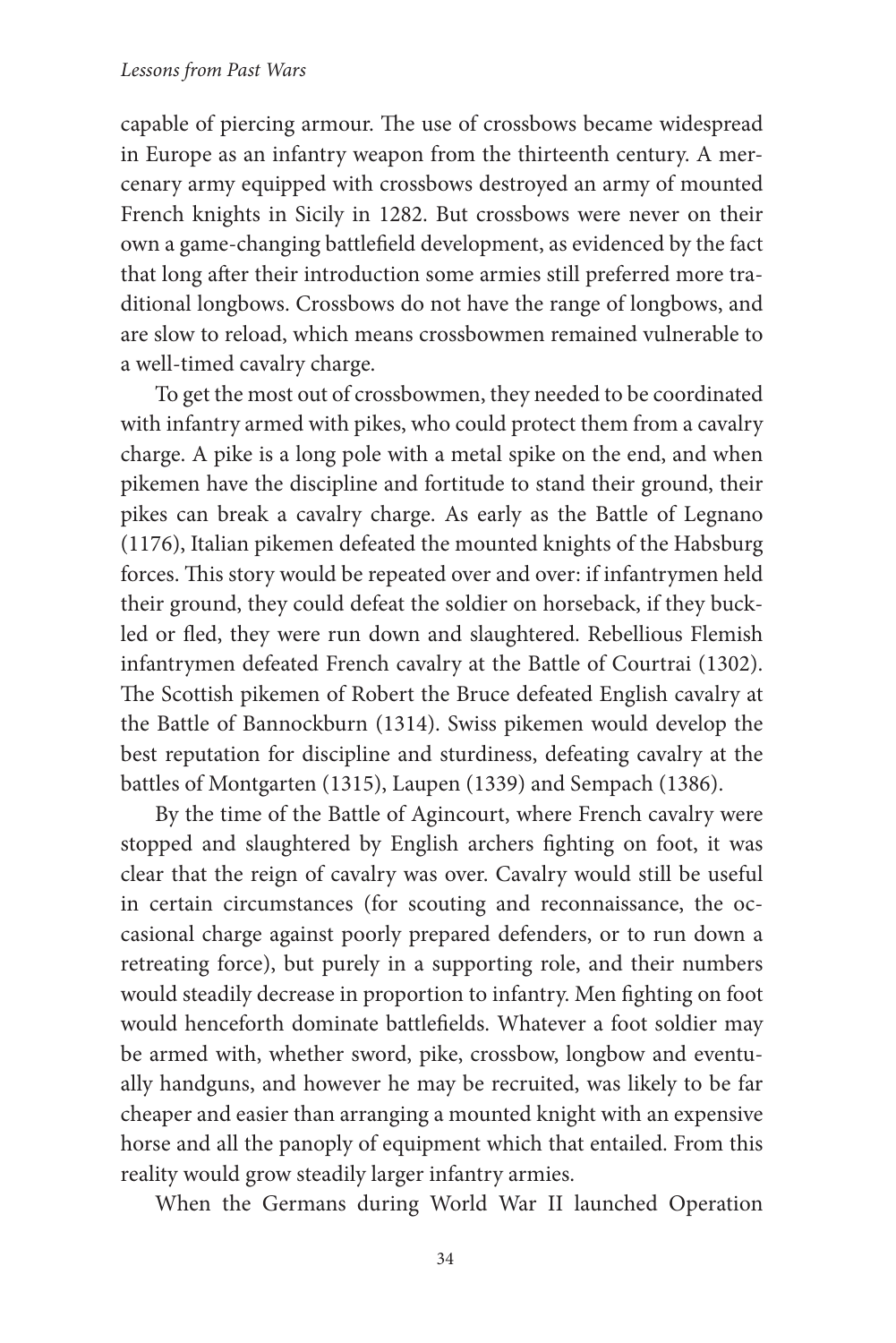Barbarossa on 22 June 1944, their Panzers led the way, but there were four million Axis soldiers accompanying them, most of them infantrymen. They would initially be met by about three million Soviet soldiers, with more thrown into the cauldron of battle soon after. This clash of millions of infantrymen was the greatest battle of all time. Despite all the new technology of war – tanks, fighters, bombers, submarines, and aircraft carriers – it was humble infantrymen and how to arm them, recruit them, transport them, and support them, that largely determined who won and lost World War II, as had been the case for hundreds of years.

### **Destructiveness**

The bronze spears of the Sumerians, chariots, iron swords, and stirrup equipped cavalry were each revolutionary for their time, but far less lethal than the guns, explosives, and war machines used in World War II. Despite this, Musclepower Age battles could still be terribly deadly. During the Battle of Issus (333 BC) the Greek Army of Alexander the Great defeated the Persians and in the process slaughtered about 20,000 Greek mercenaries fighting for the other side and 50,000-100,000 Persian soldiers, all in a single day.<sup>33</sup> As mentioned earlier, the Battle of Cannae (216 BC) between Rome and Carthage during the Second Punic War (218-201 BC) also resulted in a massacre. The Carthaginian commander, Hannibal, with an army of 40,000 men was able to encircle and trap a much large Roman army some 70,000 to 80,000 strong. In the ensuing bloodbath 50,000 soldiers died, again in a single day.<sup>34</sup>

Thus, despite only being armed with swords, spears and arrows, a Musclepower Age slaughterhouse like these could count among some of the deadliest days in military history. For comparison, the death toll from some famous bloody days in more recent military history falls far short of Issus or Cannae. The Battle of Antietam (17 September 1862) during the American Civil War, often referred to as the bloodiest day in American military history, involved about 4700 deaths (2000 Union, 2700 Confederate).<sup>35</sup> The first day of the Battle of the Somme  $(1 \text{ July } 1)$ 1916) resulted in 20,000 British deaths.<sup>36</sup> On D-Day (6 June 1944) about 2000 American soldiers died storming Omaha beach.<sup>37</sup> The deadliest day of World War II was only possible because of the invention of air power, when Tokyo was firebombed on the night of 9-10 March 1945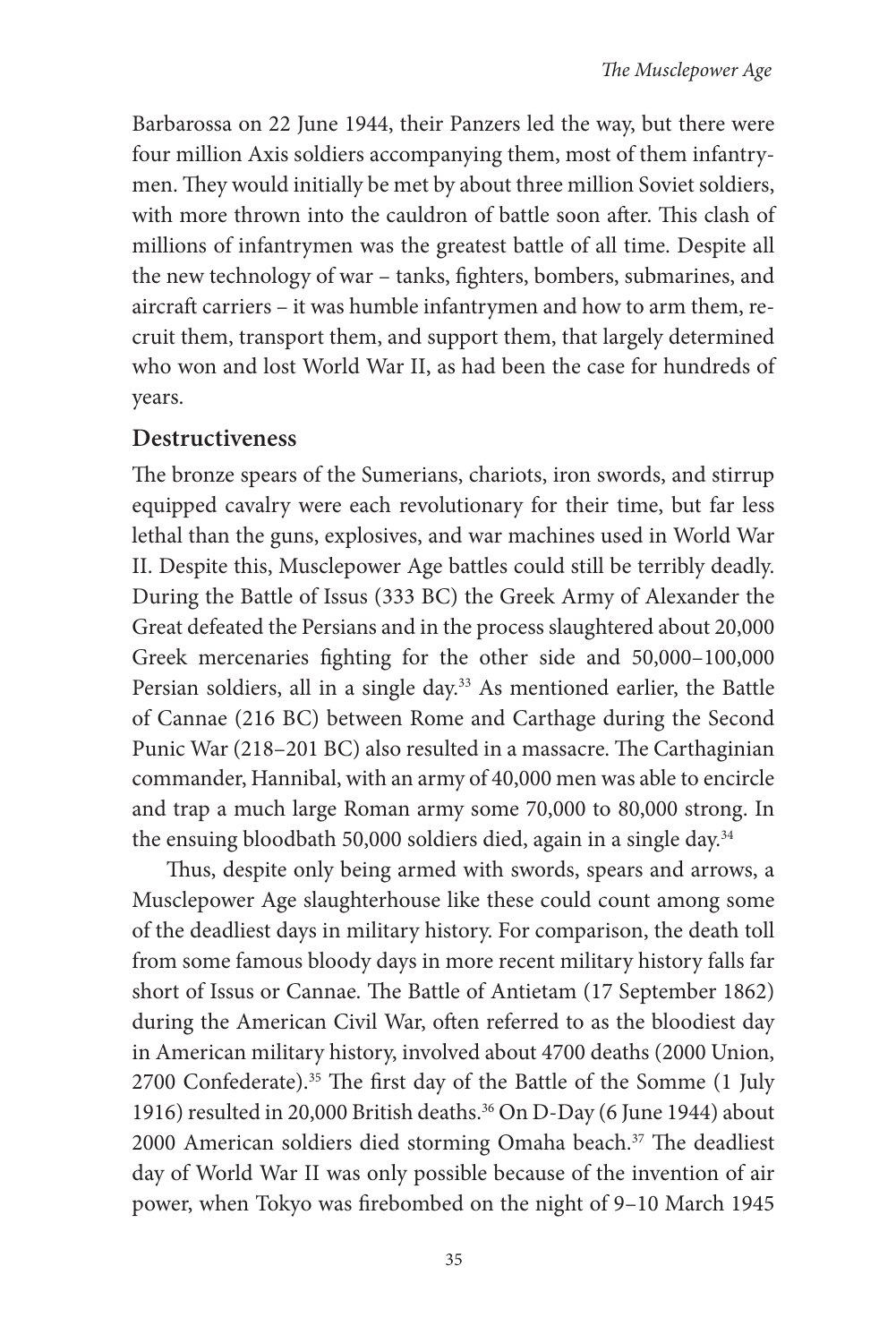and 100,000 residents were incinerated.

Part of the reason that a battle involving only edged metal weapons powered by human muscles alone might still involve enormous casualties was that such battlefields were congested places. Soldiers had to come very close to their opponents, as a man bearing a lance, sword, dagger, mace, battleaxe or other metal weapons was restricted in his ability to kill "to the circle centred on his own body, within which his reach allowed him to club, slash or stab".<sup>38</sup> Further, the tactics of the time were generally for soldiers to bunch together in a phalanx for mutual support and protection. A mass of soldiers, armed with deadly weapons, standing close together and bent on each other's destruction, could lead to a calamitous outcome. During the Battle of Cannae, the battlefield was "unusually tiny" because it involved an envelopment of the Roman legions, the Carthaginian forces squeezing the trap ever tighter until it became "one of the smallest killing fields to have hosted such large numbers in the entire history of infantry battle."39

In John Keegan's *The Face of Battle* he describes in detail the battles of Agincourt (1415), Waterloo (1814) and the Somme (1916), which correspond neatly with the periods referred to here as the Musclepower, Gunpowder and Machine Ages. In the case of Agincourt, the area over which the battles were fought was half a square mile, for Waterloo it was four miles and for the Somme 260 square miles.<sup>40</sup> Thus, using these three battles as a guide, battlefields have clearly tended to spread out after the end of the Musclepower Age. A primary reason for this is the increased use and range of projectile weapons. Projectile weapons were available at most Musclepower Age battlefields in the form of arrows fired by bows, but even the best longbows were limited to a few hundred metres. A 15-inch artillery piece used at the Somme had a range of nearly ten kilometres, about five times further than a 9-pounder used at Waterloo, and fifty times further than a longbow used at Agincourt.

As well as battles expanding spatially after the invention of gunpowder, they also expanded temporally. Although a large Musclepower Age battle could be terribly deadly, they were comparatively rare events and were normally over within a day. During World War II very bloody battles (if not quite on the same 24-hour casualty scale as Issus or Cannae, but very deadly nonetheless) were occurring nearly every day for six years. Alexander the Great's conquest of Persia involved four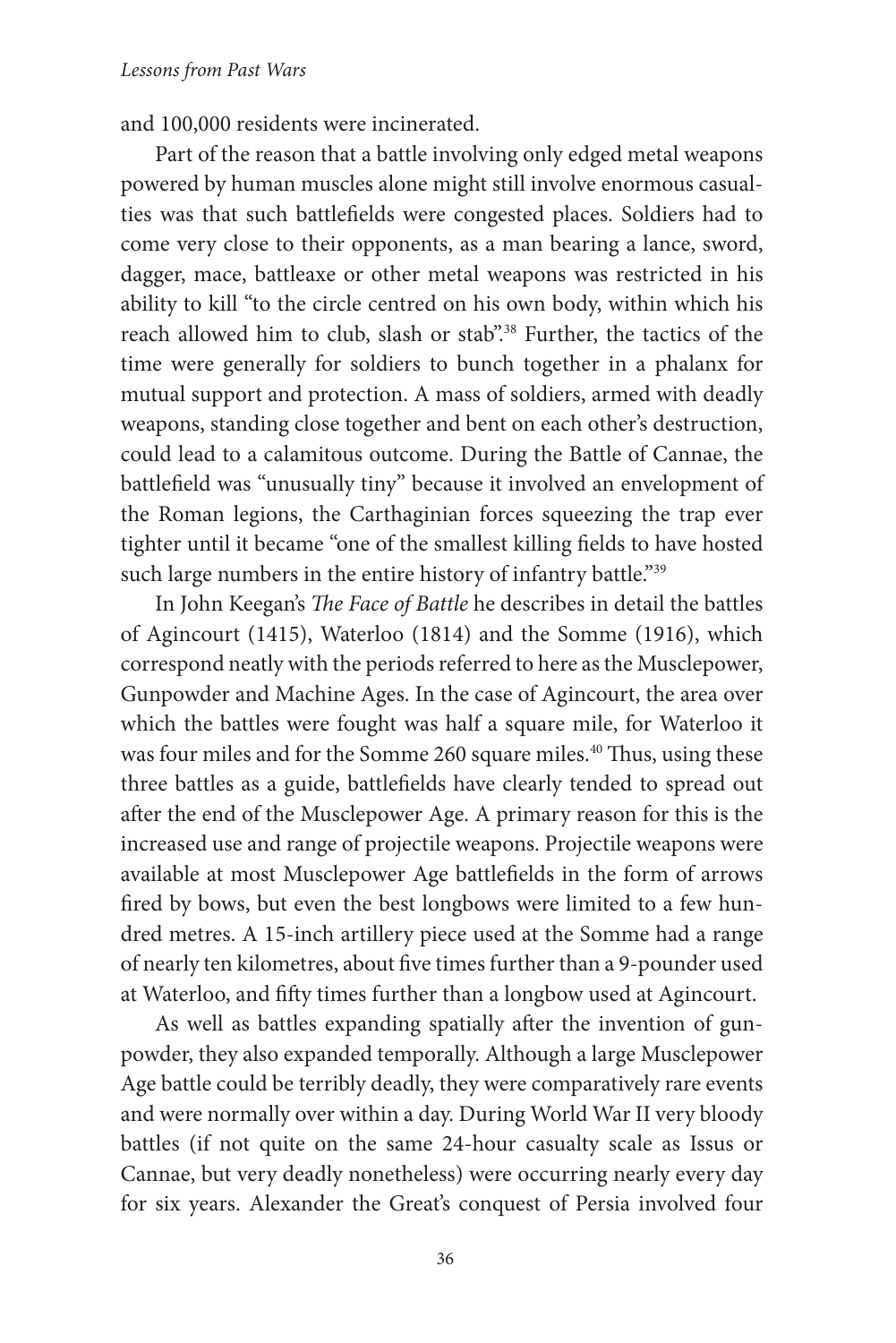major field battles - Granicus, Issus, Guegemela and the Battle of the Persian Gate (330 BC) – in five years, all of which were over within a day or so. Hannibal's two-year campaign across southern Europe leading up to Cannae involved three other major battles: Ticinus (218 BC), Trebia (218 BC) and Trasimene (217 BC). Two one-day battles a year, a rapid pace by the standards of the Musclepower Age. Compare that to the length of fighting during the Battle of the Bulge (six weeks), the Battle of Okinawa (nearly three months), or the Battle of Stalingrad (over five months). In fact, on the frontlines during World War II, there was never any real break in the fighting, one bloody day leading into the next for years. On the Eastern Front there were on average 25,000 fatalities per day from 1941 to 1945: 50 per cent of Cannae every day for 1412 days. $41$ 

During the Musclepower Age, sometimes whole wars, the fate of nations, or even whole continents could be decided in a single day. In 1066, the conquest of Anglo-Saxon England by the Norman ruler William the Conqueror was accomplished by winning a single battle on a single day at Hastings. The Battle of Ain Jalut (1260) involved Egyptian Mameluke soldiers defeating a horde of Mongol invaders, and thus in one day the Marmelukes became "the saviours of the Muslim and, indeed, much of the rest of the civilised world".42 In comparison, the battles of World War II were long, bloody affairs that took weeks or months and were soon followed by another battle, and then another, for years.

However, not all Musclepower Age battles were done and dusted in a day. Throughout history, there have been three main types of battle. The first involves two armies meeting in the "field" and engaging each other in the open, as was the case at Issus, Cannae, Hastings, or Agincourt for example. The second is naval combat where warships engage each other in battle on the seas. The third is the siege, where one army is fortified behind walls as a defence against an attacking foe. Sometimes there is an overlap between these three types. A fortress near a waterway may be besieged by both soldiers and naval ships. Naval vessels may be used to make an amphibious assault, merging the naval and field battle. But at least prior to the invention of the airplane, which introduced the concept of an aerial battle, these three types have been the mainstay throughout history.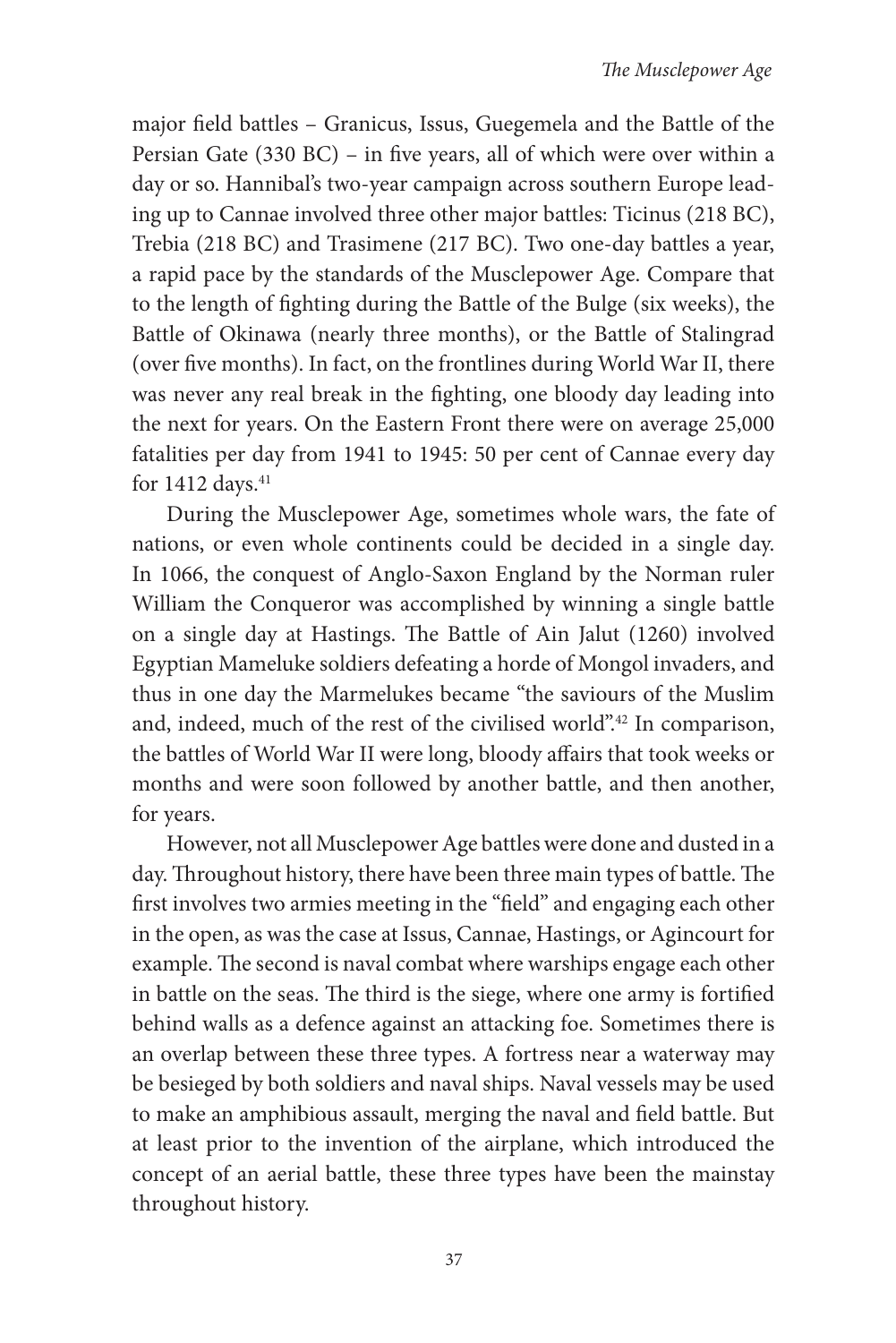#### *Lessons from Past Wars*

Siege warfare was a very different beast to the field battle, often as much an engineering project as a clash of warriors, and unlike the decisive one-day decision of a field battle, they might take weeks, months or even years. Fortifications have been discovered in the Middle East that pre-date the phalanx battles of the Sumerians by thousands of years. As early as 9300 BC a tower was built at Jericho which may have been used as a fortress. Fortress walls have been discovered at Mersin in modern Turkey dating to 4300 BC and fortresses spread rapidly thereafter. And when someone has the wherewithal to build imposing fortress walls, the odds are that someone else "will simultaneously be acquiring the discipline and logistics needed to mount a serious siege".<sup>43</sup>

We do not know much about sieges dating back that far, but what we do know of more recent sieges is that they should not be undertaken by the impatient. The Battle of Cannae may have been over in a day, but the culmination of the Punic Wars – the siege and sacking of Carthage – took three years (149–46 BC), and this was by no means a unique outlier. The very first siege we know much about was at Megiddo (1457 BC) and it lasted seven months. At the end of the Musclepower Age, the Siege of Harlech Castle (1461–68) during the English Wars of the Roses lasted seven years. Most sieges lasted within these ranges, sometimes shorter, often much longer.

The walls of a fortified stronghold, castle or city can be overcome by an invading force in one of five ways:  $(1)$  scaling the walls, as was done by the Crusaders besieging Jerusalem in 1099; (2) digging underneath them, as English King John's armies managed to achieve against rebellious Barons during the siege of Rochester castle in 1215; (3) bashing a way through them such as the Romans did to the walls of Jerusalem in 70 AD, and the Huns did in return to the Romans at the siege of Naissus (modern Nis in Serbia) in 442 AD; (4) having the defenders open the gates for the invaders through negotiation or treachery, the latter of which was achieved by the Crusaders during the siege of Antioch in 1097-98; and finally (5), starving out the defenders such as the Romans did to the besieged Gauls during the Battle of Alesia (52 BC). All these methods take much longer to achieve than field battles, in particular starvation. Starving out a besieged fortress, whether as the primary tactic or as a precursor to one of the others, represents a true war of attrition.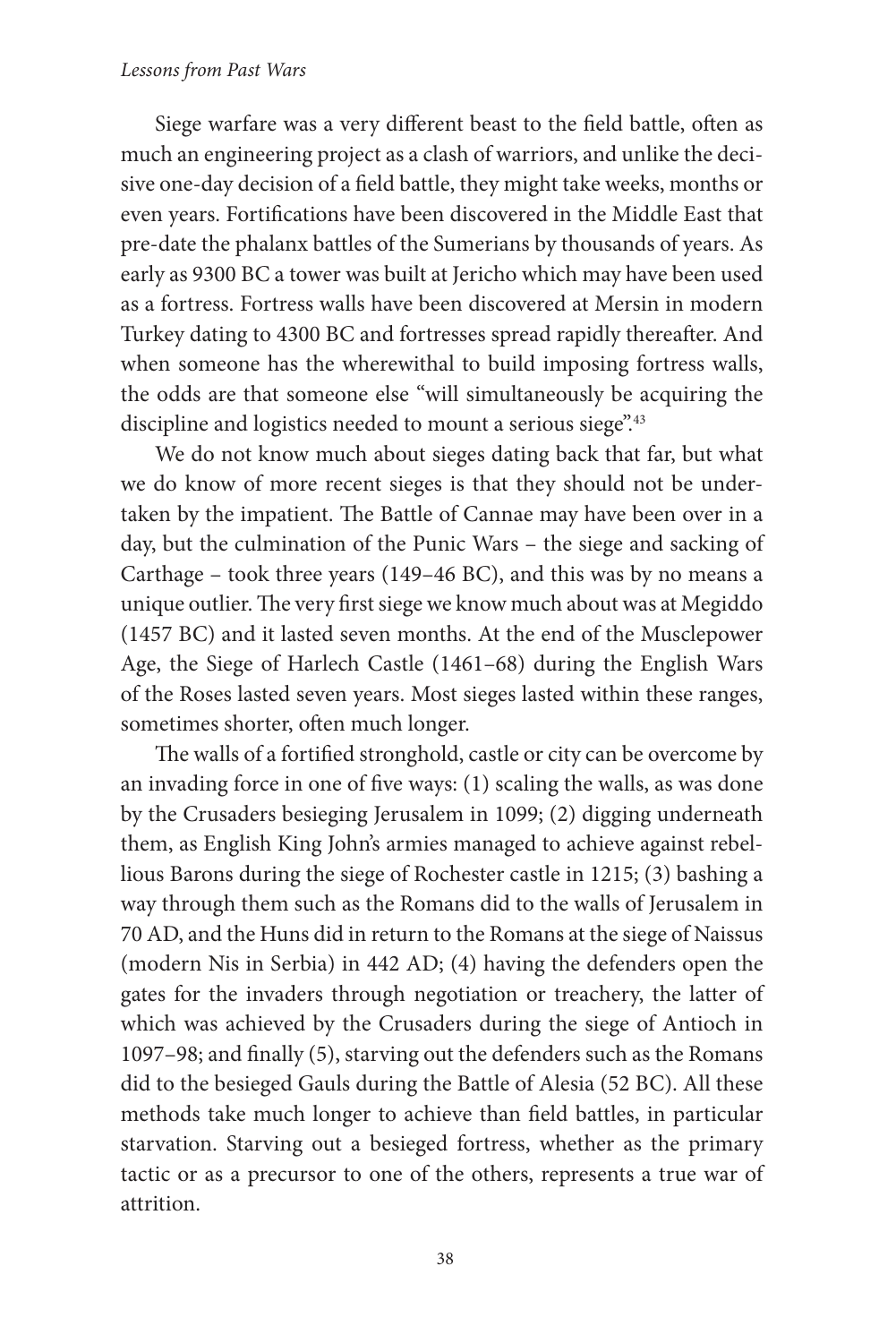It might be thought that the besiegers would have the advantage in this regard. A community trapped behind walls clearly cannot replenish its resources and so is bound to run out eventually. In reality, most of the advantages in pre-industrial times lay with the defenders. Fortresses were usually provisioned in advance and well stocked with food and other essentials. The invaders in contrast could only live off what they brought with them (with the primitive transport of the time), or what they could pillage from the nearby countryside. Starvation or disease was as likely to befall the invaders as rapidly or more so than their intended victims.

Staring at impregnable walls day after day, watching your own men slowly get weaker, must have given the commanders of ancient besieging armies time to ponder, and every motivation to find a solution to the military predicament. On a field of battle, courage, strength, and aggression are all military virtues. They may not always overcome superior strategy, numbers, or training, but they certainly help. But no amount of musclepower alone can overcome fortified walls. Innovation and intelligence are needed. Thus, the first machines of war to appear on land appeared outside fortress walls.

If the test of the best-known war in history is assessed based on the most people throughout history knowing a small detail about it, the winner would likely be the Trojan Wars, and the detail would be the story of the Trojan Horse. The Battle of Troy took place in 1183 BC, although we know so much about it due to the writings of Homer in the *Iliad* which was actually written four centuries later. It was in fact a ten-year siege, and the reason the wooden horse that would become so famous was built was to try and break the deadlock by trickery. The Trojan Horse may or may not have existed. According to Gwynne Dyer it is possible that it represents a "garbled account" of the siege machinery which was used to breach city walls during sieges of that era.44 Numerous inventions were designed to overcome fortress walls: battering-rams to knock down fortress gates; scaling-ladders and siege towers to climb walls; mineshafts to collapse walls, sneak men into a fortress, or set off explosives under fortifications; catapults, trebuchets, mangonels (all stone slinging contraptions) and ballistas (a form of giant crossbow) to launch projectiles at walls.

These siege machines were often used in combination with each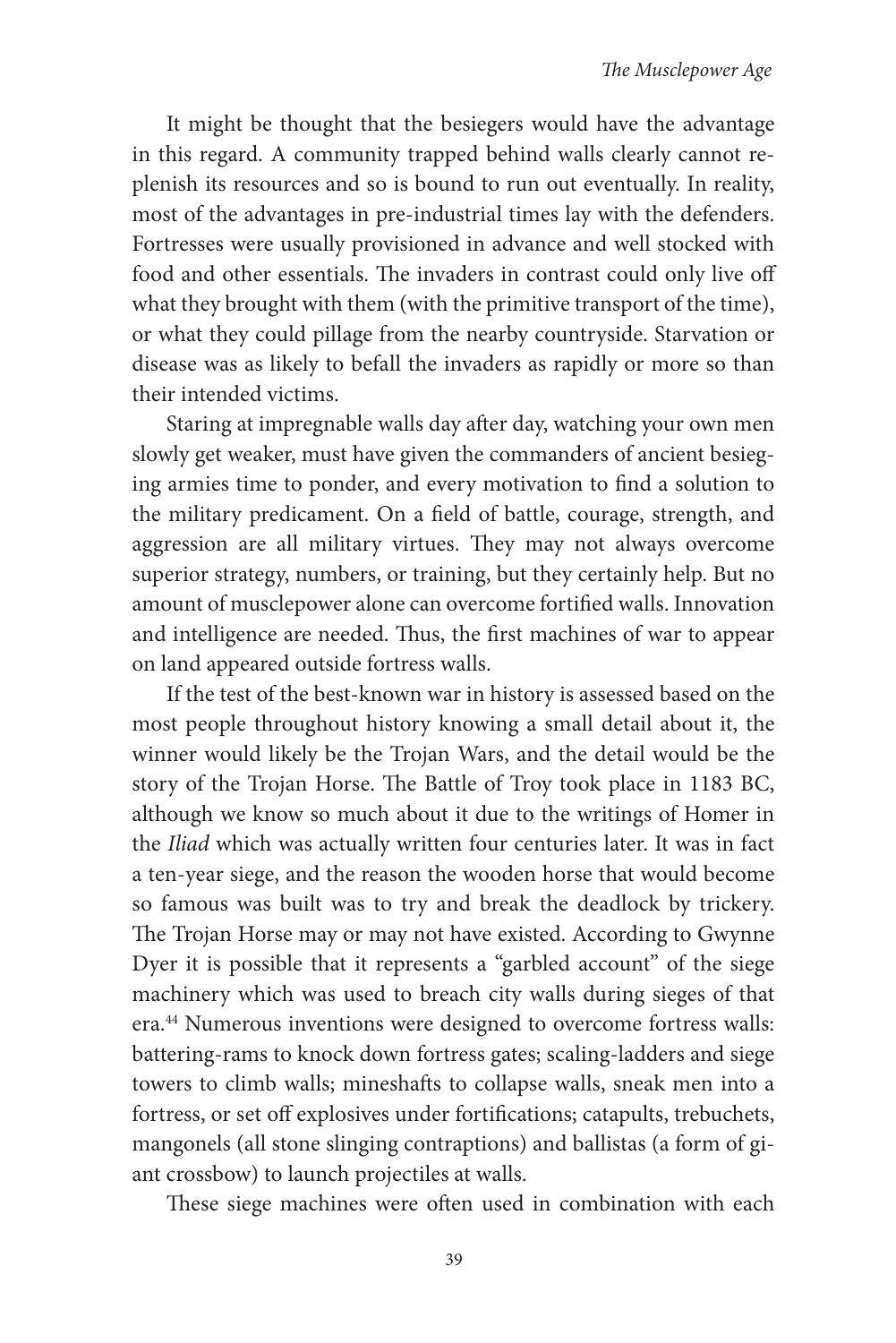#### *Lessons from Past Wars*

other, which gave at least some sieges the appearance of being quite complex and technically sophisticated operations, in contrast to a clash of phalanx armies hacking each other to death.

A besieged fortress would be surrounded by dozens of ballistas and mangonels, launching their missiles in sequence or in salvoes. A medieval fortress under siege, with someone trying to set light to the door, someone else approaching its battlements with assault towers, someone crashing a battering ram into the lower walls, someone mining underneath, all to the accompaniment of a constant rain of arrows and great missiles from siege engines, was no place for the weak or irresolute.45

When it all works the result was tolerably short sieges. When the Mongols besieged Baghdad in 1258 they brought Chinese siege engineers with them. The siege was over in twelve days, bad news for the thousands of residents who would be slaughtered in the process. However, throughout the Musclepower Age the defenders generally had the advantage. John Keegan asserts that the "strength of castles greatly exceeded the force of siege craft, a truth not to be overturned until the coming of gunpowder."46 Sixth century BC Chinese strategist Sun Tzu and author of *The Art of War* would agree with this sentiment. His advice is that the worst policy of all for any general is to "besiege walled cities" if it can "possibly be avoided". The preparation of the various implements for mounting an attack will take six months:

The general, unable to control his irritation will launch his men to the assault like swarming ants, with the result that one-third of his men are slain, while the town still remains untaken. Such are the disastrous effects of a siege. $47$ 

But despite the difficulties, innovative besiegers finally came up with a device that could reverse the advantages that the defenders had behind their castle walls. When Ottoman Sultan Mehmet II sought to conquer the fortress city of Constantinople in 1453, capital of Byzantium and the last refuge of the old Roman Empire, he brought with him dozens of giant siege cannons, capable of firing large stones at the walls of the ancient city. These walls, which had withstood sieges for millennia, fell and the Ottoman Turks destroyed the Byzantine Empire.

The gunpowder age had arrived.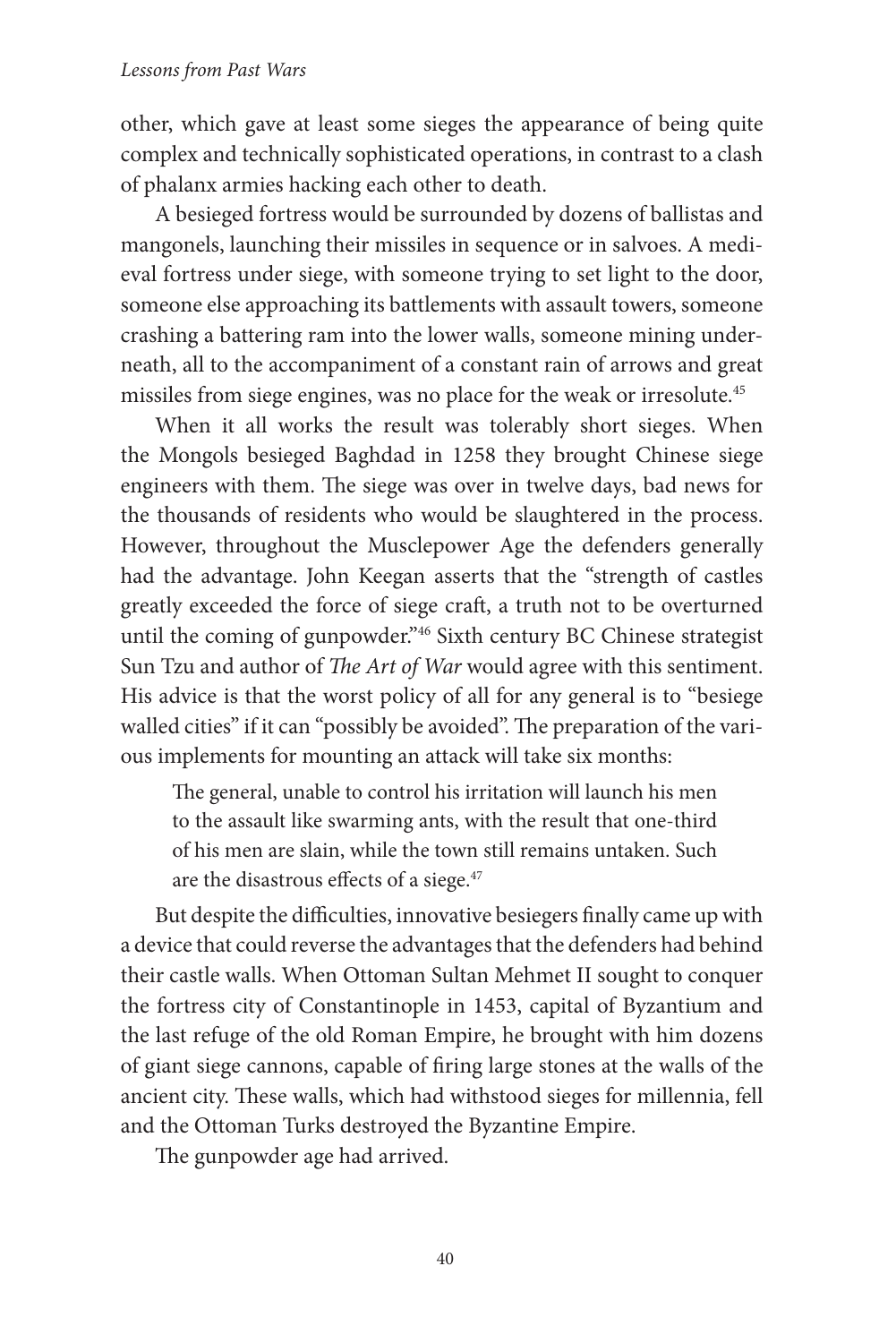# **Naval Warfare**

Before departing the era of musclepowered weapons for those powered by gunpowder, it is worth taking a look at the third type of battle, the naval battle. A modern nuclear-powered aircraft carrier is just about the largest, most complicated machine humans currently build, and to use one in combat about the most capital-intensive mode of warfare currently imaginable. Naval warfare has always involved larger, more expensive, or more technically complex weapons than warfare on land. Thus, while wars have been fought on land well before civilisation, albeit in different ways and with different weapons, naval warfare had to wait for civilisation before it was even possible.

The first warship that made it possible was the wooden galley. Powered by rows of men pulling oars to propel it through the water, combat between galleys involved two techniques: ramming and boarding. Ramming required rowing hard to build up speed and then crashing into another galley, smashing it with a prow at the front of the ramming ship, which was hardened in bronze, and thus hopefully sinking or crippling the enemy ship. Boarding involved a galley approaching close to an enemy galley and storming it with marines carried on the attacker's deck to overwhelm the crew of the enemy vessel.

There were less noteworthy techno-military developments in naval warfare during the Musclepower Age compared to warfare on land. Once an effective warship had been designed, states with the resources to build a navy stuck with it. The Battle of Salamis (480 BC), a naval clash between Greece and an invading force of Persians, was fought with wooden oared galleys, about 120 feet long with a crew of 200 (170 sailors with thirty marines).<sup>48</sup> About 2000 years later at the Battle of Lepanto (1571) between the Ottoman Empire and the Holy League alliance between the Papal States, Spain and Venice, similar ships and largely the same tactics (ramming and boarding) were used as had been the case at Salamis. The galleys at Lepanto were bigger, 160 feet long with crews of 400–500 sailors and marines, and the ships and some of the marines riding on them were now armed with guns (although Ottoman Janissaries were still armed with composite bows, not handguns). But the range of their cannons was limited and sufficiently slow to reload so that galleys advancing to battle soon found themselves within range to ram or storm each other's decks. Thus, the essential nature of naval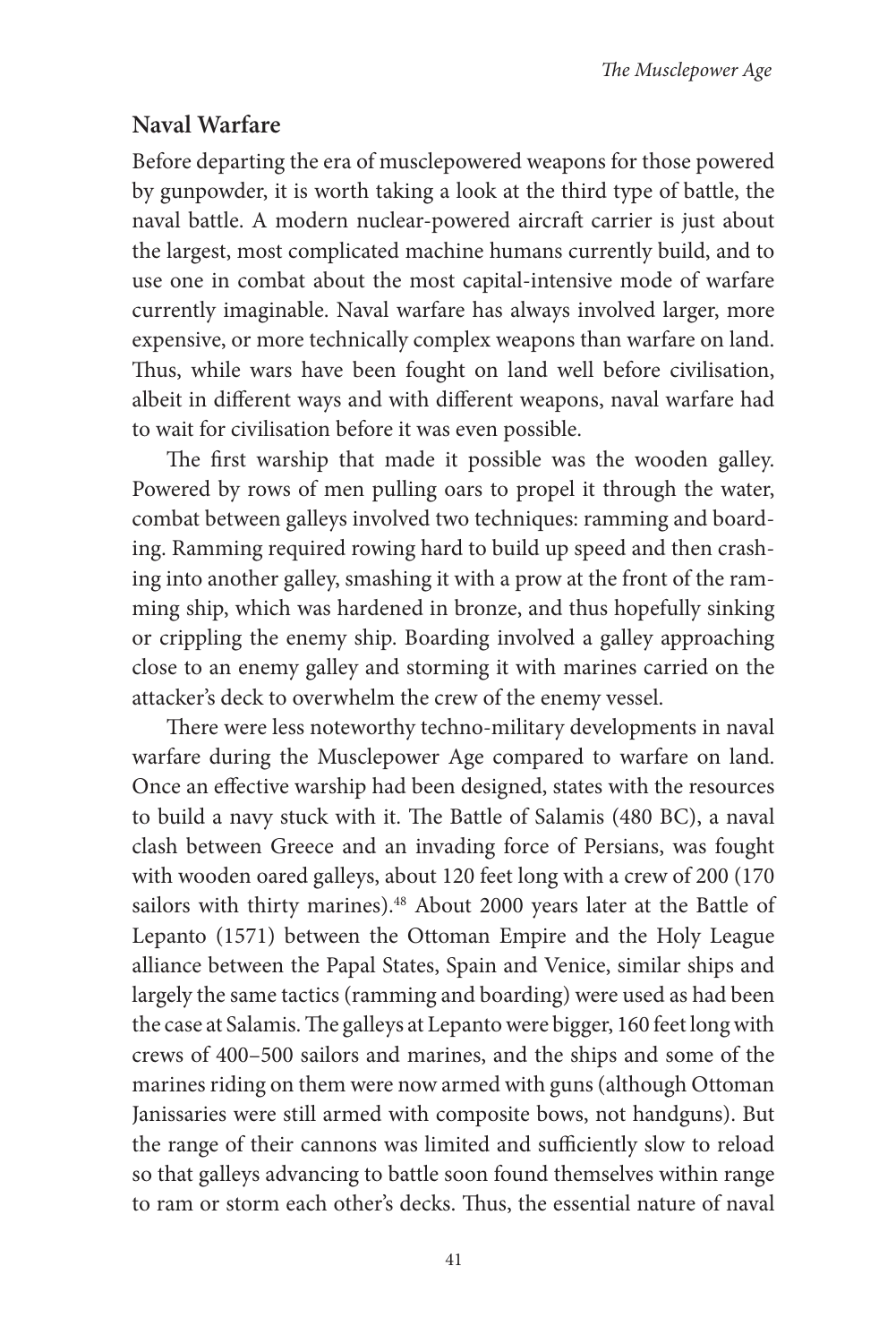warfare had changed little in two millennia.49

But naval warfare did inspire one important form of technical development, albeit away from the battlefield. It was the first form of warfare in which mass production methods became crucial. The Battle of Salamis probably involved 600–1000 Persian galleys against 300–370 Greek ships.<sup>50</sup> To produce such forces, more than 2000 years before the first steam engine was built, was an incredible manufacturing achievement. During the Punic Wars two centuries later, which involved – as had been the case on land – the greatest naval clashes of the ancient Mediterranean world, the shipyards of Carthage could build an amazing sixty galleys *per month*. 51 During the Battle of Lepanto each side had about 300 galleys of various sizes, and the Ottomans lost well over 200 of theirs, but had largely replaced them just a year later with 150 new ships, a single year's production. Venetian shipyards during a demonstration three years after Lepanto built an entire galley in one hour and could launch an entire fleet within days.<sup>52</sup>

In World War II, shipping production also played a crucial role. The Germans would build over 1000 U-boats during the war. The United States would build nearly 1000 warships of destroyer size or greater along with 3200 Liberty ships: big, cheap, mass-produced cargo vessels connecting the output of American factories with the battlefronts in Europe, Asia, and the Pacific. Ships, whether musclepowered galleys, wooden sailing ships, or World War II aircraft carriers and submarines, are all machines, and when fighting with machines, winning the production war is the key to winning battles.

Galleys are primitive compared to World War II naval vessels, but as was the case with warfare on land, battles were still deadly. Fighting in relatively flimsy wooden vessels, floating on water, filled with men, was a dangerous enterprise. At Salamis 200 Persian galleys were sunk for the loss of forty Greek ships, and 40,000 Persians died, mainly from drowning.53 In 256 BC during the Battle of Ecnomus near Sicily, nearly 700 Roman and Carthaginian galleys loaded with 290,000 crewmen and marines clashed. Carthage lost the battle with nearly 100 galleys sunk or captured, and 40,000 men killed or captured. But on the return home from Sicily the following year, the Roman fleet lost 270 galleys to a storm with nearly 100,000 men drowning.<sup>54</sup> At Lepanto there were 180,000 men present, and again 40,000 were killed. The Ottomans lost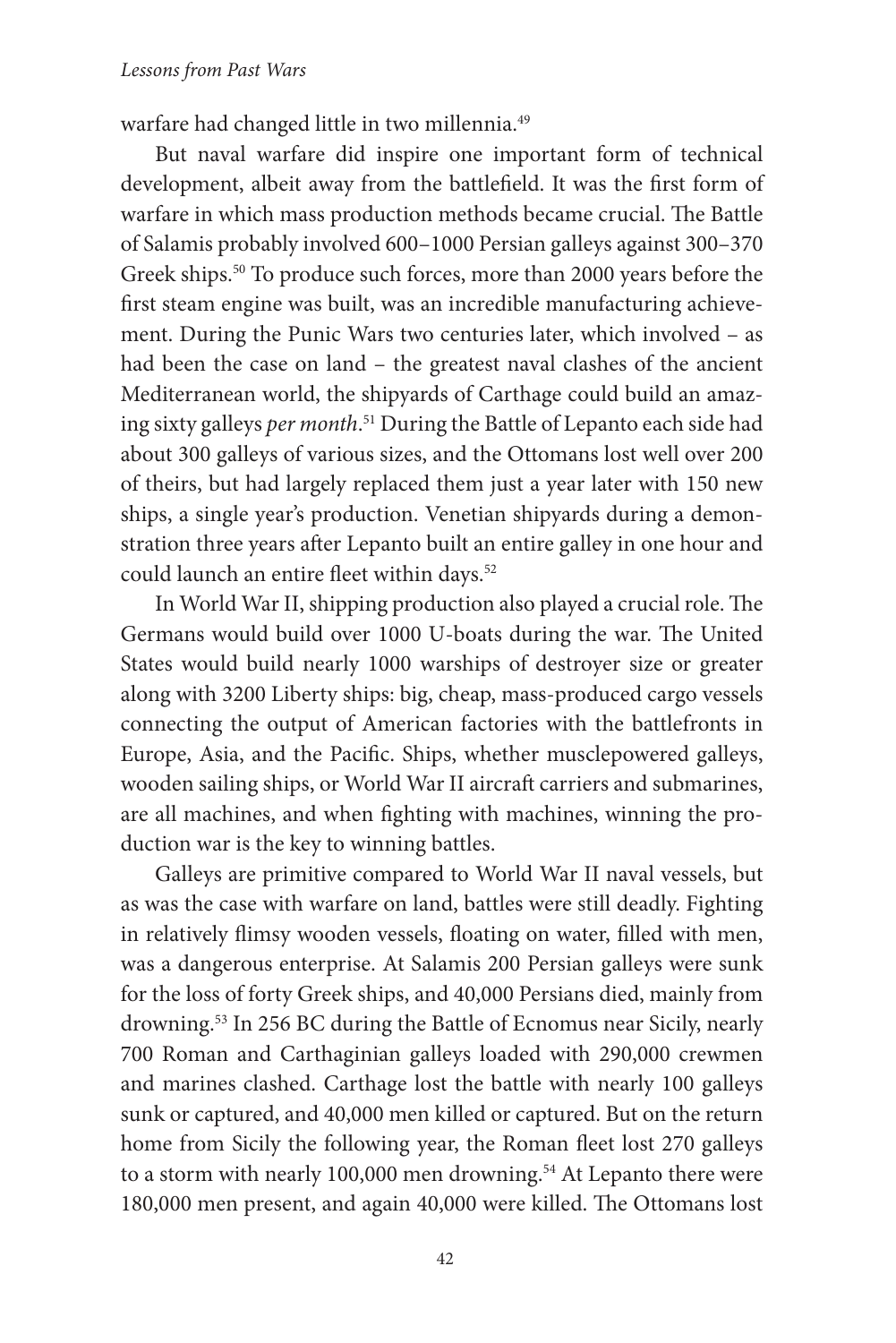the vast majority of their 300 galleys, 180 of them being captured and towed away.<sup>55</sup>

Despite more modern weaponry, no single naval battle in World War II, or at any time since 1571 for that matter, could compare to the warship losses or human casualties of these massive galley clashes. One reason for this is that warships have become progressively more complex and expensive, "the shift from wood to iron, sail to steam and smoothbore to rifled artillery had entailed huge increases in the construction costs of individual ships".<sup>56</sup> Thus, the numbers involved in a single clash have diminished. During the Battle of Trafalgar (1805), a naval battle fought by cannon armed sailing ships, the British had twenty-seven ships, the French and Spanish thirty-three. Although constructed of wood, these ships were enormous and complex compared to galleys. For example, the British flagship, HMS *Victory*, was constructed of 300,000 cubic feet of timber, about what is yielded by a hundred acres of woodland, before accounting for her ropes, sails, and canon. At the Battle of Jutland (1916), fought with metal monsters powered by steam, the British had thirty-seven capital ships, the Germans twenty-seven. During the Battle of Midway (1942), of the warships crucial to that battle – aircraft carriers – the Japanese had only four and the Americans just three.<sup>57</sup>

As well as diminished numbers, the warships themselves have become more survivable and safer for their crews. Lifeboats, life jackets, firefighting equipment, damage control teams, and ships doctors and surgeries were unheard of in the age of galleys. It was comparatively rare for warships of wood and sail to be completely destroyed and sunk. Wood absorbed punishment from cannons firing solid shot quite well, as long as the magazine rooms holding the gunpowder did not catch fire. They were more likely to be damaged and taken captive than sunk. Despite the firepower of large guns firing explosive shells, such firepower was aimed at ships made of metal which are not easy to sink and offer their crews some protection. But a rammed galley that flooded meant almost certain death by drowning for the entire crew.

Thus, gunpowder naval battles rarely produce losses and casualties like those of Salamis or Lepanto, but cumulatively the losses from modern naval warfare add up. As with land battles, titanic clashes of galleys were comparatively rare, and always over in a day or so. In contrast,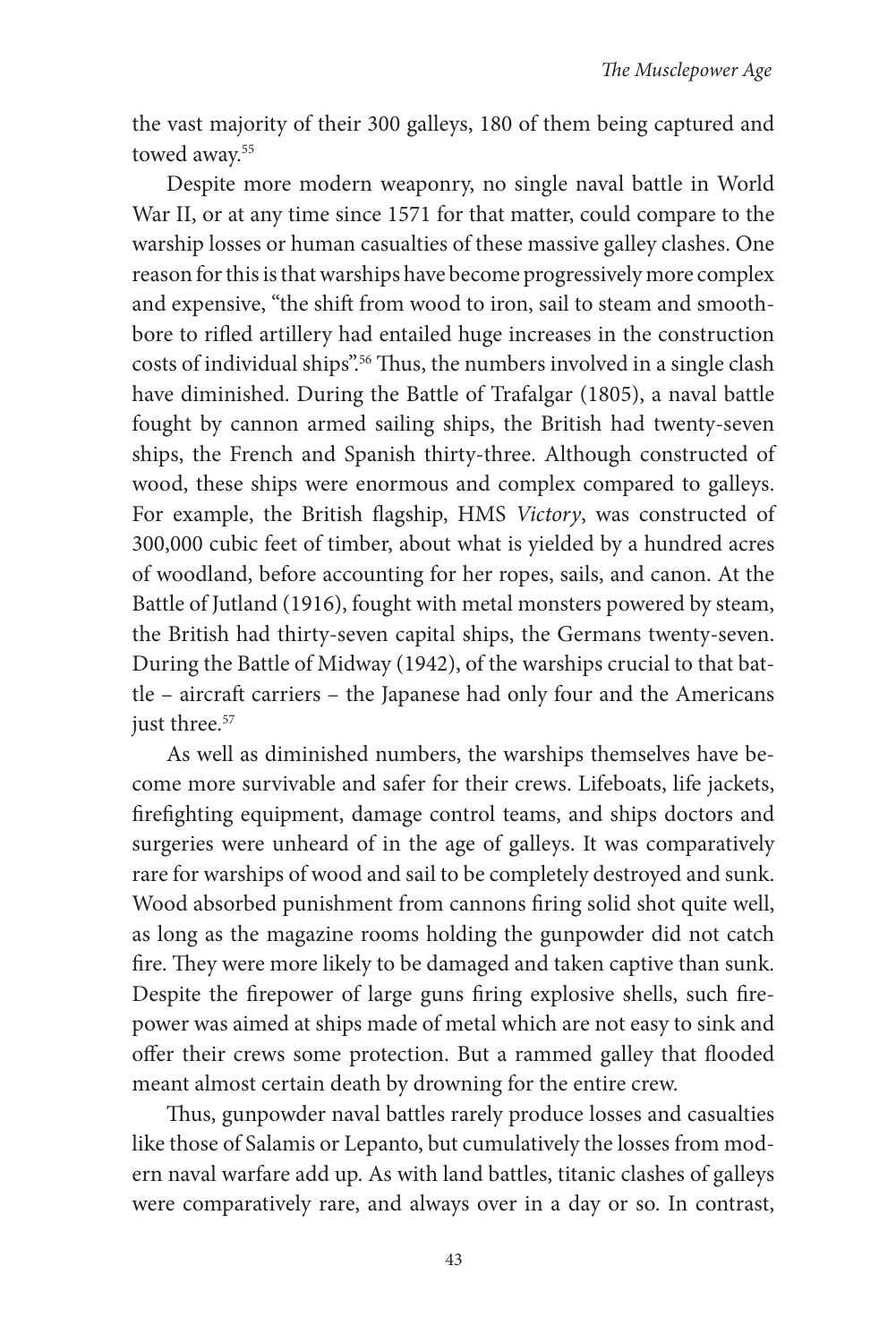the Battle of the Atlantic in World War II was more or less constant for six years, during which the Kriegsmarine lost a startling 70 per cent of its 1000 U-boats, but not before sinking some 3000 merchant ships. Globally, the loss of Allied merchant ships was 5150 vessels, or 21.5 million tons, equal to about 100 per cent of Britain's pre-war merchant fleet, the largest fleet in the world.<sup>58</sup> The most vicious naval clashes of World War II took place in the Pacific. Some 400,000 men of the Japanese Imperial Navy would die in the war over a four-year period, similar to the entire military death toll suffered by the United States, even though the accumulation of American casualties included the losses suffered from bloody land battles like Kasserine, Anzio, Omaha Beach and the Ardennes.59

Galleys needed to be very close to their enemy to engage them by ramming or boarding. They were geographically limited in other ways also. Galleys were filled with men exerting themselves by rowing. Therefore, they needed regular replenishment of food and fresh water. They also had limited methods of navigation when out of sight of land. Thus, they were largely limited to coastal areas. Salamis, Ecnomus, Lepanto and most galley battles took place within sight of land.

The first truly oceanic naval clash did not occur until 1747, the Second Battle of Finisterre during the War of the Spanish Succession, which was largely a fluke as a French and British fleet of transoceanic sailing warships happened to stumble across each other some 300 kilometres from land. By World War II naval battles were regularly being fought literally in mid-ocean, such as the battles of Midway (June 1941) and the Philippine Sea (June 1944) in the Pacific, the hunt for the German battleship *Bismarck* (May 1941), and many of the great convoy battles in the Atlantic such as the U-boat attacks on convoys SC-122 and HX-229 in March 1943.

Thus, Musclepower Age naval battles in many respects resembled their land-based equivalents in that the battles were over quickly, they occurred only rarely, were fought in only a small area, but if two large fleets met each other, and given the flimsy nature of the vessels and the added perils of drowning at sea, the casualties suffered could be enormously high. A battle like that at Salamis, Ecnomus or Lepanto was comparable to fighting a battle of Cannae, only at sea. The main difference between Musclepower Age naval warfare and World War II was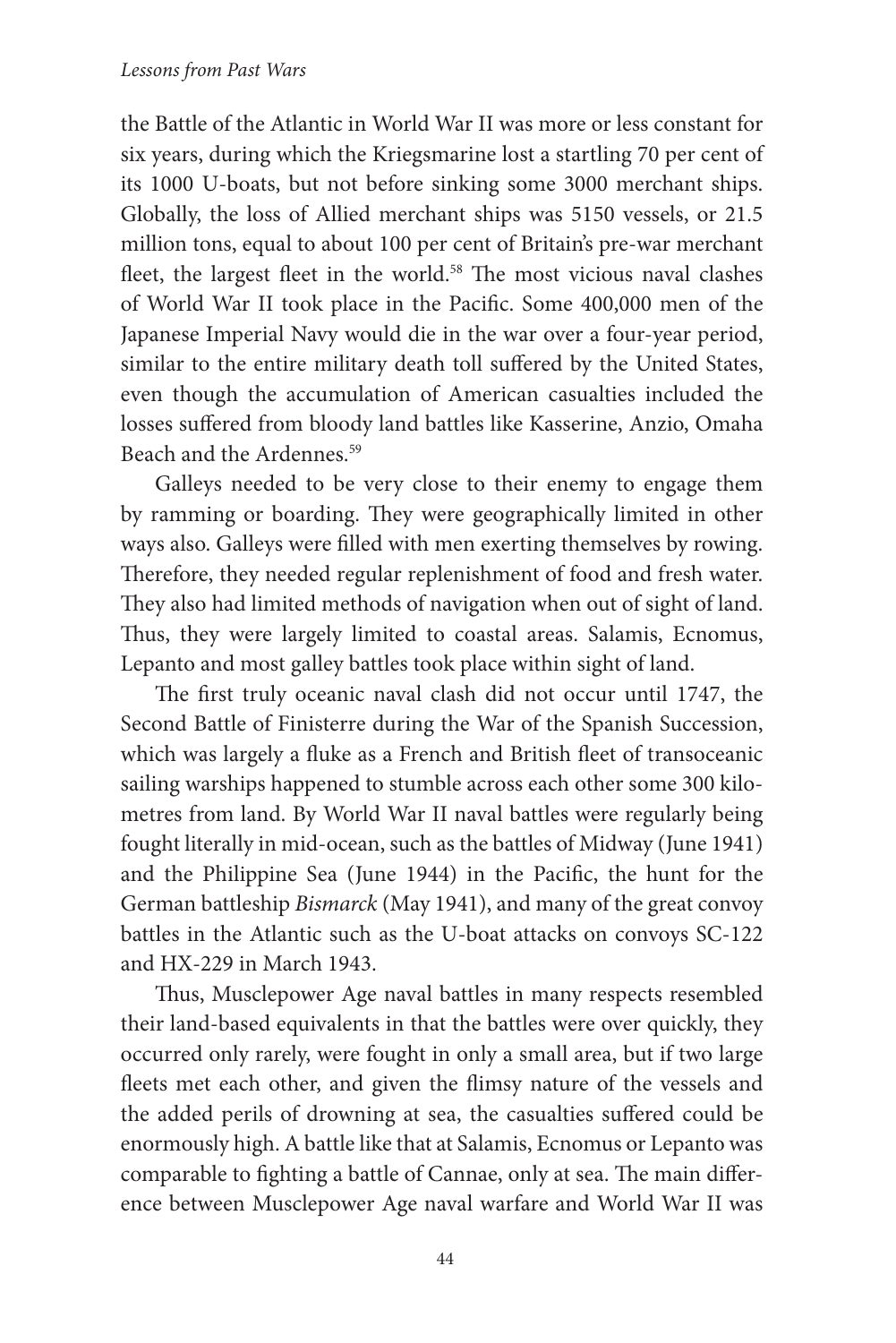therefore not that modern naval technology is necessarily more deadly. Clearly torpedoes, dive bombers, submarines, and battleships with 16-inch guns are more sophisticated weapons than wooden boats that are rowed by humans that ram into each other. But the vulnerability of wooden galleys and their close proximity to each other in battle make both forms of naval warfare deadly in their own way. The real difference between the two is that industrialised naval warfare is more constant and geographically all encompassing.

The comparative ease in which Greeks, Persians, Romans, Carthaginians, Ottomans, and Venetians seemed to be able to build or replace large fleets of wooden galleys may also have played a role in the nature of naval warfare. Risking all in a titanic naval clash such as Salamis, Ecnomus, or Lepanto was probably only entertained by the belligerent navies because galleys could be reasonably easily replaced. Something that is readily replaceable is therefore expendable, and something expendable is more likely to be used in the first place.

The best sail, coal, oil, or nuclear-powered warships are complex and expensive machines and not easy to replace. The all or nothing approach to galley warfare can be contrasted with the tentative Battle of Jutland (1916) in which the giant, enormously expensive dreadnoughts of the British Royal Navy and German Imperial Fleet were kept on tight leashes to prevent costly, irreplaceable losses. Hitler routinely gave his battleship admirals highly restrictive rules of engagement limiting them to only fighting when they had clear superiority to prevent an embarrassing loss. The Japanese on several occasions turned their fleets of battleships around, even when victory loomed, to prevent their loss. Could anyone imagine the United States Navy today risking all eleven of its \$10 billion nuclear-powered aircraft carriers in one all-out battle like the Greeks did at Salamis, the Romans at Ecnomus or the Holy League at Lepanto?

This lesson might equally apply to land warfare as well. The loss of 380,000 killed and wounded Frenchmen during the Battle of Verdun (1916) or 400,000 Germans during the Battle of Stalingrad (1942–43) were only possible because they had armies numbering in the millions and replacements could be found. Expendability of resources is one contributing factor as to why big wars can happen.